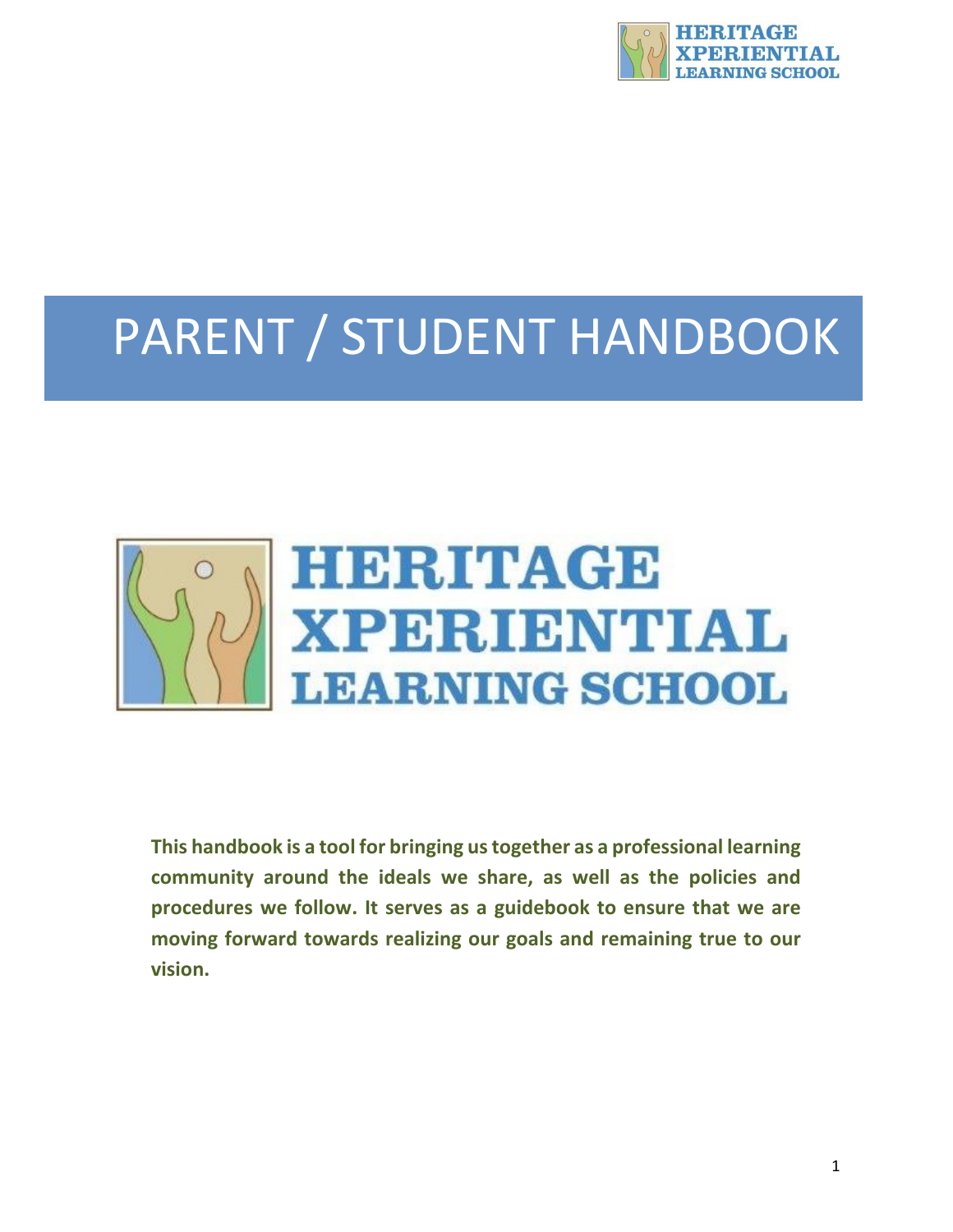

# **Table of Contents**

| 33. INFORMATION AND COMMUNICATION TECHNOLOGY (ICT) ACCEPTABLE USE POLICY 47 |  |
|-----------------------------------------------------------------------------|--|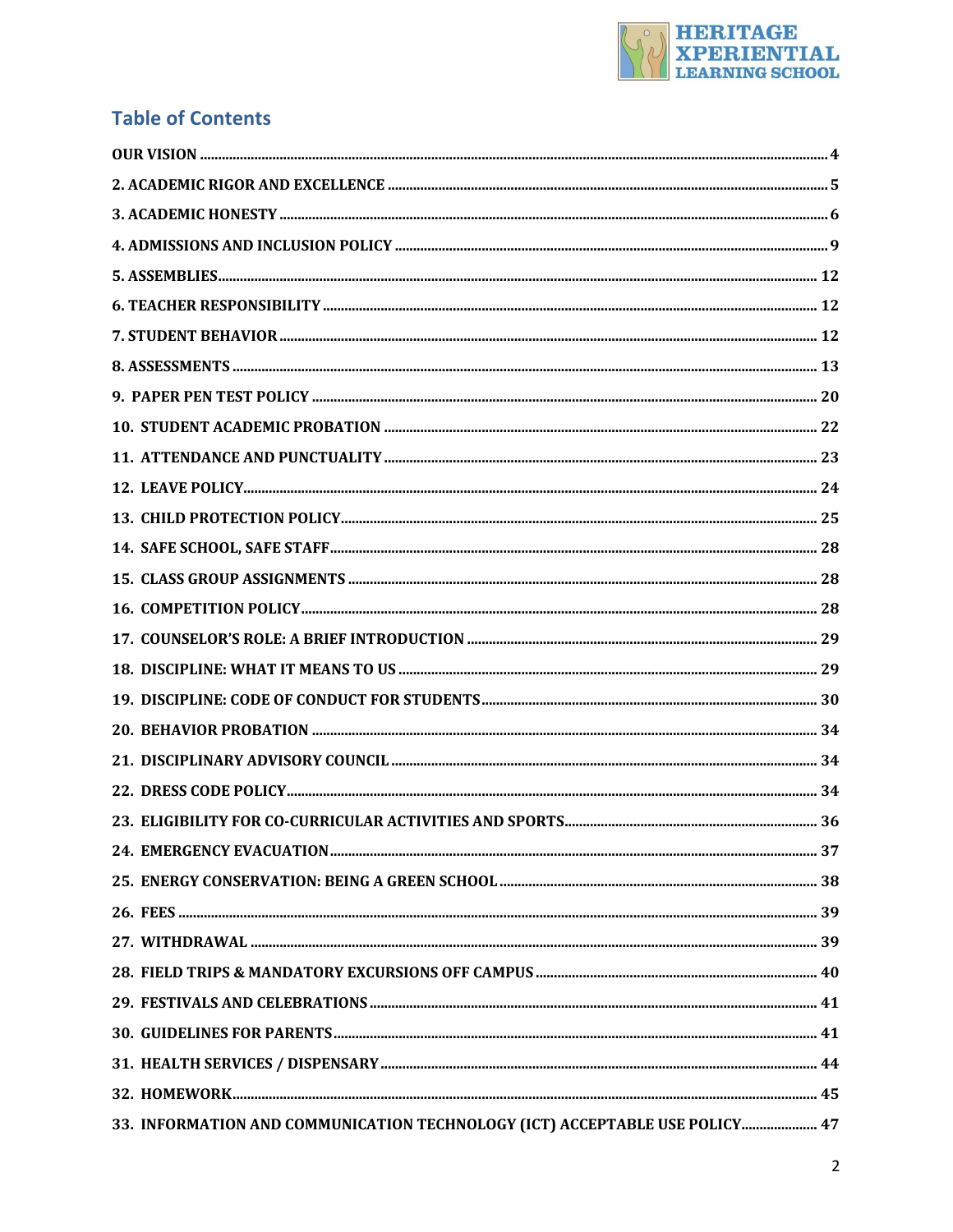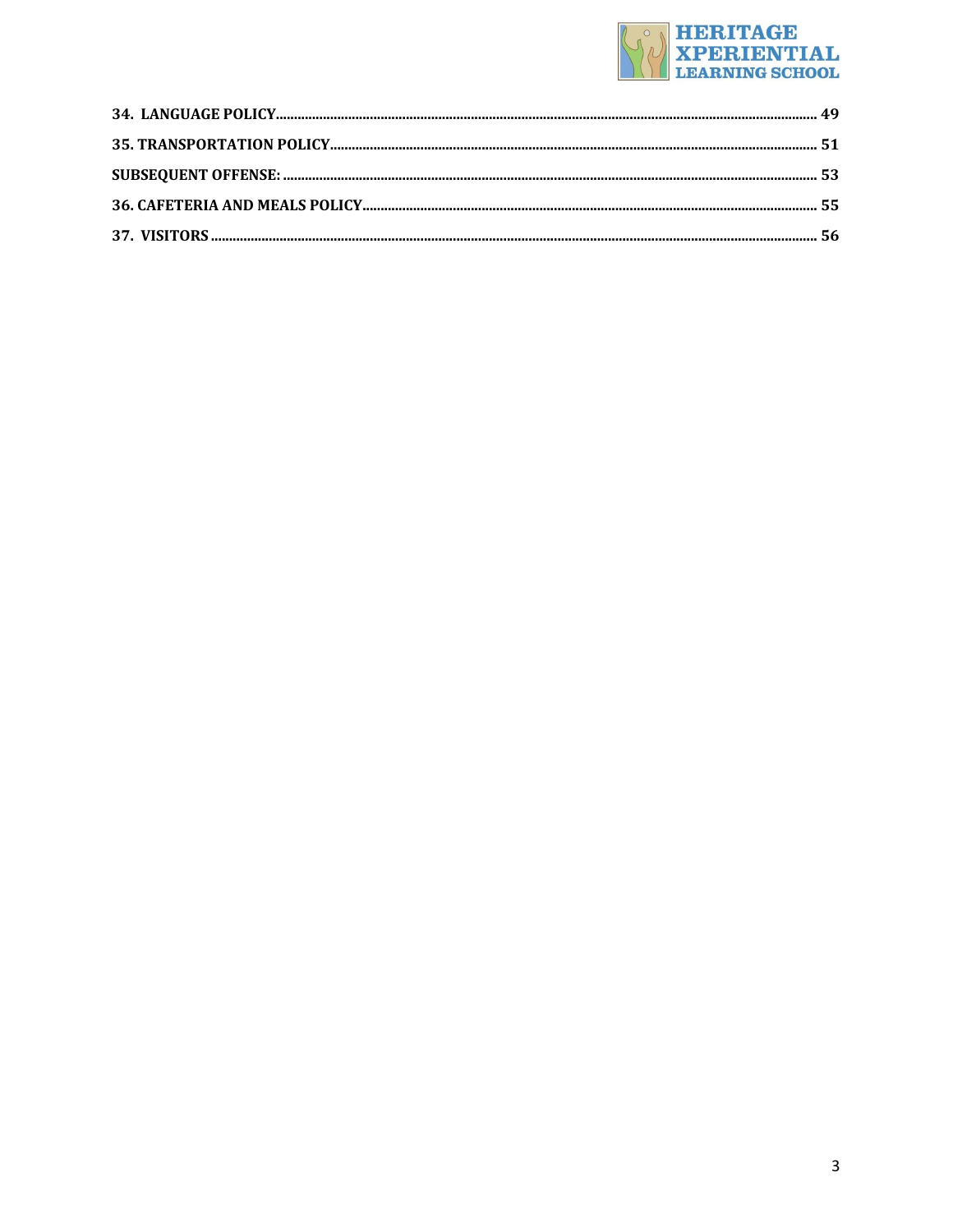

## **OUR VISION**

"A Learning Community where each is free to be and grow towards the realization of his/her highest human potential through a harmonious integration of spirit, heart, mind and body."

## **A Message to Students**

Dear Students.

This slim volume is written with you in mind. You should refer to it when you have a question about how or why we do things at Heritage Xperiential Learning School Gurgaon. It is not a "rule book," but rather a set of principles and guidelines that create a common understanding of how a learning community works—through self-discipline, mutual respect and conscious choice to participate as partners for the common good.

Though most of our policies remain the same from year to year, some get updated to reflect new mandates from CBSE or the International Baccalaureate. In some cases, we have updated our policies to reflect student input or changing perspectives. Some sections that were not so relevant in the past will become more important to you as you get more involved in activities or leadership opportunities, or as you explore the facilities and resources that are constantly being expanded and upgraded to support your learning environment.

Please read this book carefully, with the understanding that it is meant to be a tool for you to ensure your success at this school, and to help you to avoid the pitfalls that might undermine that success.

## **A Message to Parents**

Dear Parents,

This newly updated parent-student handbook outlines the major policies and procedures that have been designed to ensure that we can work together as a team to fulfill our primary vision for the school, which we know you share.

Some of these policies are old and familiar and originate from this community; others are new or revised and owe their inspiration from other schools and organizations that are partners in delivering educational excellence around the globe, including our new affiliation with the International Baccalaurate. We have done our best to acknowledge these partners along the way.

We hope that you receive this handbook in the spirit in which it was designed—not as the sum total of what we are, but as a platform from which to continue to grow and evolve as a learning community. We expect that the document will change and expand—and that our students and parents will take an active part in shaping and refining these shared agreements as our dynamics change and our Programmes expand. Please read it carefully.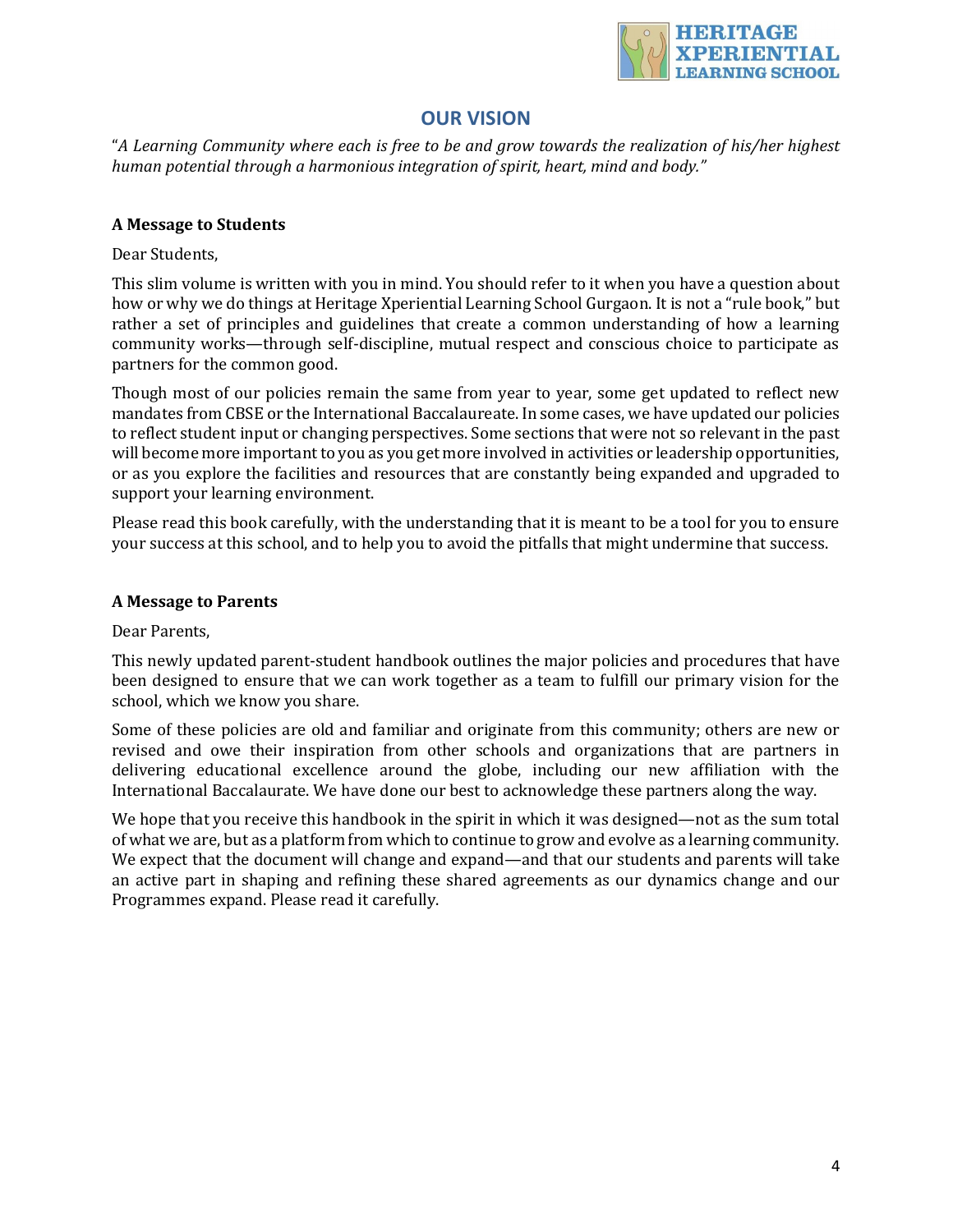

## **The Dharmic Principles: Our Values**

#### *Freedom to be, learn and grow:*

The Heritage community will provide the space to be, learn and grow to all its members. It will strive to nurture the freedom of choice in learning and doing, without in any way compromising the rigour and discipline of learning.

#### *Attentiveness:*

We will commit to practice and foster a state of attentiveness to all our thoughts and actions. Attentiveness involves giving ourselves completely to the present moment and silencing our insecurities, fears and unwanted thoughts. Attentiveness is the first step towards selfless love and compassion.

#### *Respect:*

The Heritage community will always respect what one is and can become. We will endeavor to instill respect for the work we do, the people we engage with, the things we use, and the environment we live in. Above all, we will foster and strengthen a sense of respect for oneself.

#### *Excellence:*

We will do the utmost to nurture a culture and habit of excellence and actively encourage high standards of character, behavior and action. We will equally discourage mediocrity, carelessness and negligence in thought, word and action.

#### *Inclusion:*

The Heritage community will encourage the principle of inclusion which will ensure fair opportunity and equal attention to all those who come to Heritage, without any discrimination whatsoever.

#### *Authenticity:*

The school will encourage and enable in thought, word and deed, authenticity of being and transparency, and by implication discourage all acts of hypocrisy, pretension and double standards.

#### **2. ACADEMIC RIGOR AND EXCELLENCE**

*"The aim of education must be the training of independently acting and thinking individuals"*

#### *--Albert Einstein*

Heritage firmly believes that true academic excellence and success can only be achieved when students are driven by their own intrinsic desire to learn. This happens when students find meaning, make connections to prior knowledge within an authentic context, and discover purpose and joy in learning. Children and adolescents thrive when they are challenged to reach new heights of skill development and plunge new depths of insight—and this, we believe, is the true definition of rigor.

Creating this sort of learning environment starts by empowering teachers and supporting them with the resources they need to genuinely transform the classroom from a place where students are the passive recipients of "content" to an interactive workshop, laboratory, field or studio where students and teachers together uncover knowledge and discover truth through a process of experience, reflection and dialogue that leads to genuine, enduring understanding.

This necessarily requires that students are grounded firmly in basic skills which transcend individual disciplines, such as focused observation, accurate documentation, thorough assimilation of information, comparison and contrast of multiple views, analysis and synthesis of ideas and information and, ultimately, the generation of something entirely new and original. This process happens in the **Junior Program**, when we lay the foundation in such essential academic disciplines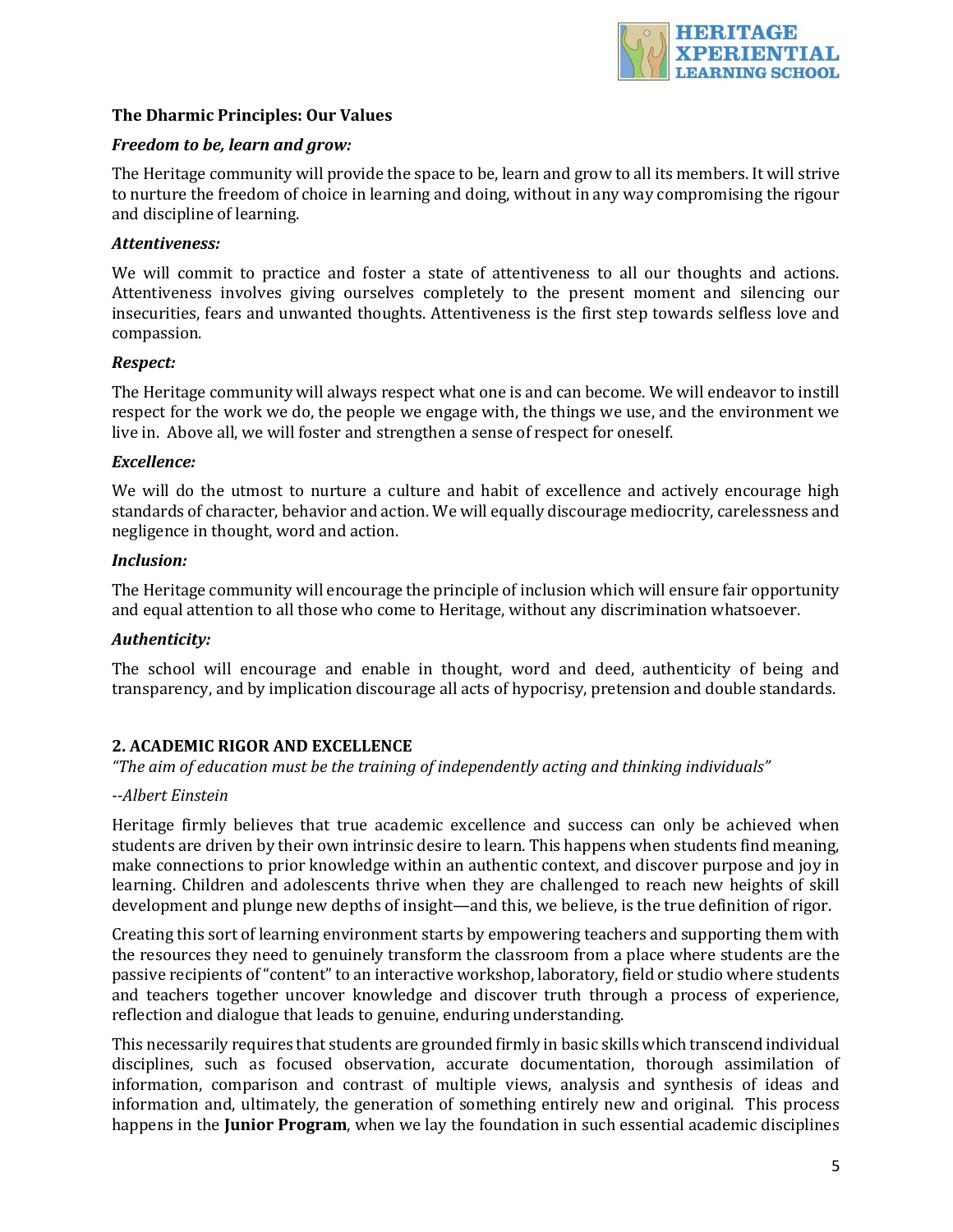

as mathematics, reading and writing, through thematic units that tap into children's innate curiosity and inquiring minds.

In the **Middle Program**, we expand on the thematic approach through project-based learning which again integrates these basic disciplines, along with natural and social sciences, technology and the related arts, through a real-life, hands-on approach to learning. Teachers spend hours designing these projects, preparing materials and creating a rich environment within which students work collaboratively in "crews," growing socially and emotionally as they learn.

By the time the students make the transition to the **Senior Program**, the foundation has been established and they are ready to move into ever more complex and abstract levels of academic pursuit, as the subjects diverge into discreet disciplines and, ultimately, converge again in streams that prepare students for higher education and careers. While we recognize that we need to prepare students to "crack the boards", we continue to believe that we must help them find connections and meaning if they are to succeed ultimately—which means that they actually retain what they have learned and can access it for future learning, far beyond short-term recall which gets them from one paper-pencil test to the next.

We recognize that, while the examination system continues to be the gateway to India's most esteemed colleges, we must go beyond the syllabus and incorporate what are often identified as 21<sup>st</sup> century skills to truly prepare our students to take their place as productive, creative members of a complex, increasingly interdependent global society. It is no coincidence that changes advocated by the NCERT and articulated by national and international leaders in educational excellence coincide with principles we are already implementing—and that we are rapidly being celebrated for our "innovative pedagogy" and the degree to which we invest in teacher empowerment and resources.

As we complement our academic core with a full range of co-curricular offerings, such as visual arts and crafts, music, physical education and drama, not to mention field trips, Khoj, internships and service opportunities, we are confident that we are providing the best education available to our students anywhere—and we believe that the parents and students recognize this as well.

## **3. ACADEMIC HONESTY (ADAPTED FROM ANAHEIM UNION HIGH SCHOOL DISTRICT and American International School WEST, EGYPT)**

Academic honesty and personal integrity are fundamental components of a student's education and character development. The school expects that students and staff will not cheat, lie, plagiarize, or commit other acts of academic dishonesty. The academically honest student produces work representative of his/her own efforts and abilities, whereas the academically dishonest student attempts to show knowledge and skills he/she does not possess by claiming it as his/her own. Academic dishonesty may take many forms; moreover, the practice of academic dishonesty undermines the purposes of education and denies the student his/her right to personal and academic integrity. 

One of the hallmarks of the Heritage Student, as reflected in our **Dharmic Principles**, is **authenticity**, which also means transparency and of course implies honesty and integrity as well. Authenticity is the antithesis of dishonesty, particularly when it comes to originality and genuineness of thought, word and deed.

Additionally, the **IB Learner Profile** includes **principled** among its most significant characteristics, defined as "act[ing] with integrity and honesty, with a strong sense of fairness, justice and respect for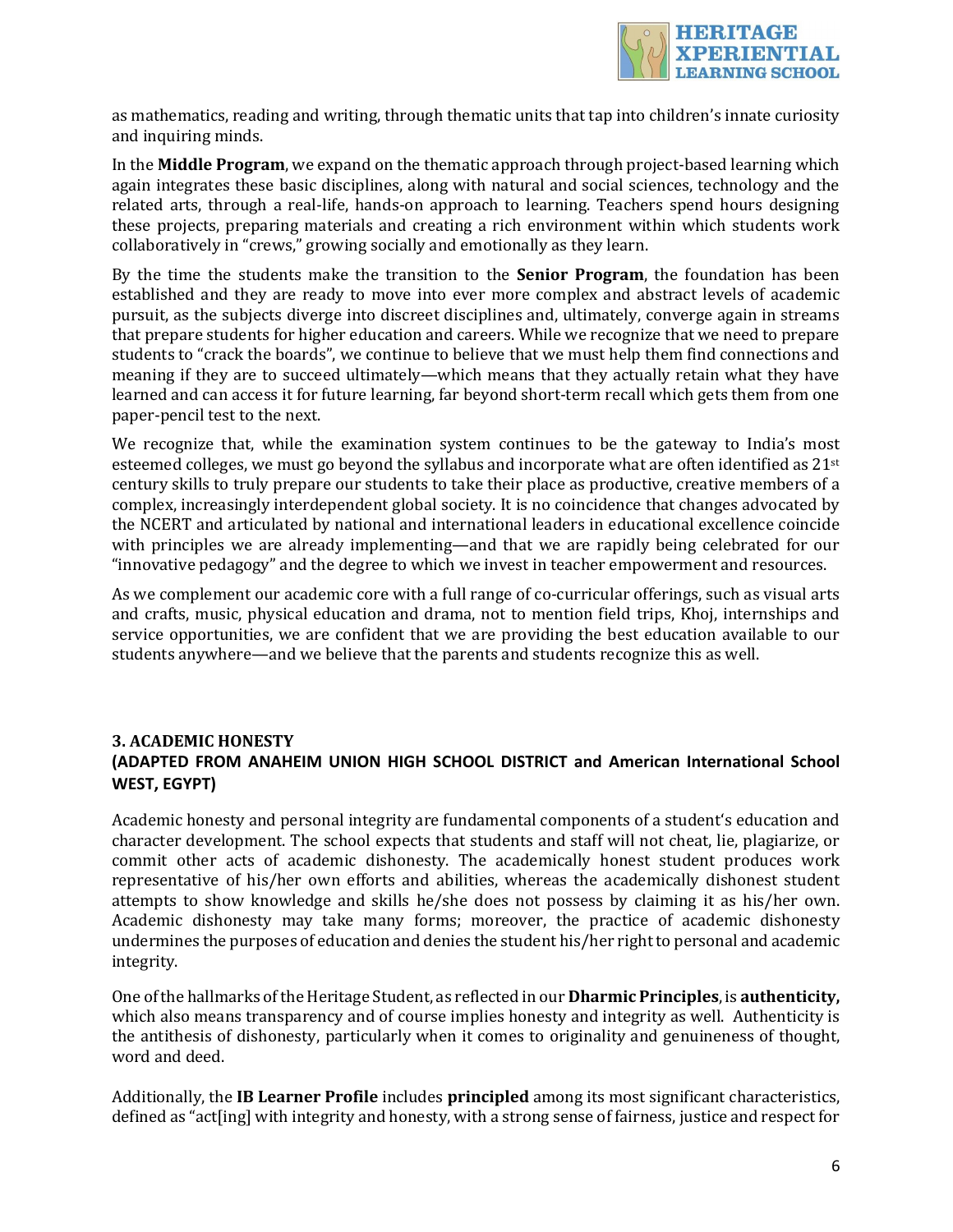

the dignity of the individual, groups and communities.... [and] taking responsibility for their own actions and the consequences that accompany them." Emphasis on original thinking also comes through clearly when IB students are defined as **thinkers**, who "exercise initiative in applying thinking skills critically and creatively to recognize and approach complex problems, and make reasoned, ethical decisions." It is obvious that these character traits require that the Heritage student who is also an IB scholar would exercise scrupulous standards of honesty and integrity in all pursuits—and would exercise vigilance in avoiding malpractice in any form or context.

## **❖** Definitions of Academic Dishonesty

- Cheating is using dishonest means in an attempt to obtain credit for academic work. The following offenses, including but not limited to those below, are considered examples of cheating:
- Using/providing notes, documents, answers, aids, or helping another student on any assessment (i.e. test, quiz, exam, etc.) or assignment unless expressly permitted by the teacher.
- Utilizing communication/electronic devices to send or obtain unauthorized information.
- Taking any assessment in the place of another student, or allowing someone else to take an assessment in one's place.
- Looking at another student's paper, talking during an assessment, or violating any other expressed directions given by the teacher.
- Tampering with teacher materials and/or student records.
- \* **Plagiarism** is any use of another individual's ideas, words, or work without giving him/her appropriate credit. Plagiarism includes, but is not limited to the following:
- Misuse of published material or material acquired from internet sources, and/or the work of another student. The following offenses, including but not limited to those below, are considered examples of plagiarism:
- Paraphrasing or copying any source without giving proper credit to the author.
- Not using denotation when citing sources.
- Turning in any assignment which is not based on one's own research and writing.
- **❖ Fabrication** is inventing information, falsifying research/projects, and/or using other products with the intent to deceive. The following offenses, including but not limited to those below, are considered examples of fabrication:
- Creating a false reason to receive special consideration for an assessment or assignment.
- Citing information not taken from the source indicated.
- Submitting a paper, lab report, or other academic exercise containing falsified data or evidence.
- **→ Tampering** with teacher materials and/or student records for purposes of cheating or fabrication will not be tolerated. Students who tamper with teacher materials and/or student records are subject to disciplinary action.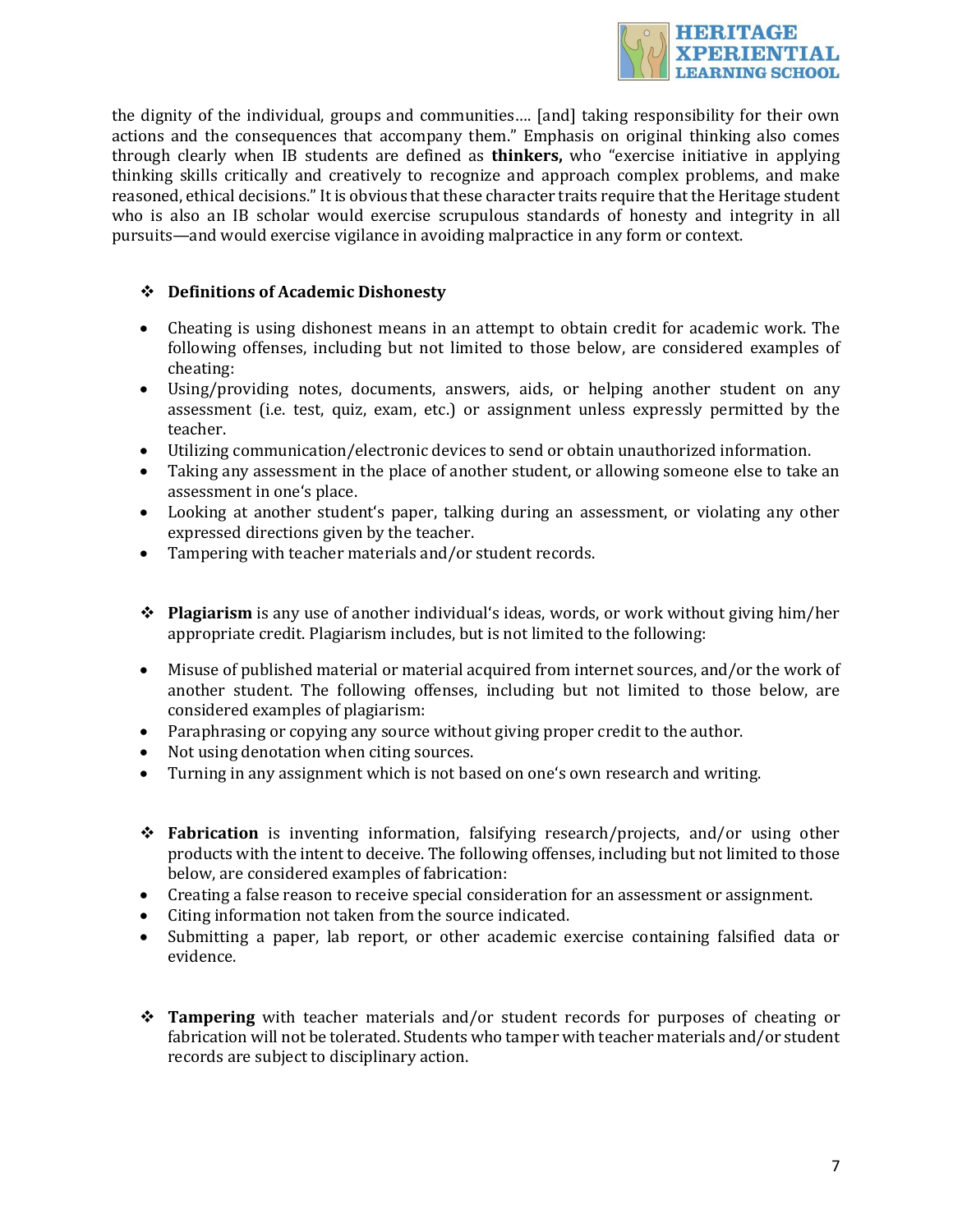

 **◆ Collusion/Copying** is another form of dishonesty, by which a student takes credit for work done by another student, by copying it verbatim or In essence and submitting it as his or her own. This includes copying answers on a test as well as copying assignments or homework that is intended to be original work.

## **❖** Other forms of malpractice:

- Taking unauthorized material into an examination room (such as cell/mobile phone, written notes)
- Leaving and/or accessing unauthorized material in a bathroom/restroom that may be visited during an examination
- Misconduct during an examination, including any attempt to disrupt the examination or distract another candidate
- Exchanging information or in any way supporting the passing on of information to another candidate about the content of an examination
- Failing to comply with the instructions of the invigilator or other member of the school's staff responsible for the conduct of the examination
- Impersonating another candidate
- Stealing examination papers
- Using an unauthorized calculator during an examination, or using a calculator when one is not permitted for the examination paper
- Disclosing or discussing the content of an examination paper with a person outside the immediate school community within 24 hours after the examination.
- Consequences for all of these forms of academic honesty are outlined in the **Discipline Matrix.**

## **❖** Establishing a Culture of Integrity and Honesty

School leadership must ensure that all teachers and students:

- Understand what constitutes academic honesty, an authentic piece of work and intellectual property
- Receive guidance on study skills, academic writing, how to conduct research and how to acknowledge sources
- Understand what constitutes malpractice (particularly plagiarism, collusion and misconduct during an examination)
- Know the consequences of being found guilty of malpractice.

Teachers must:

- Provide students with enough opportunities to exercise integrity
- Design assignments so that they foster critical thinking and originality and discourage plagiarism or copying
- Hold students accountable for strict compliance by imposing consistent and transparent consequences for malpractice

Students must:

- Agree in principle to abide by these policies
- Articulate their understanding of the scope and intention of the policies, grounded in the fundamental value of integrity
- $\bullet$  Sign a contract pledging to abide by the policies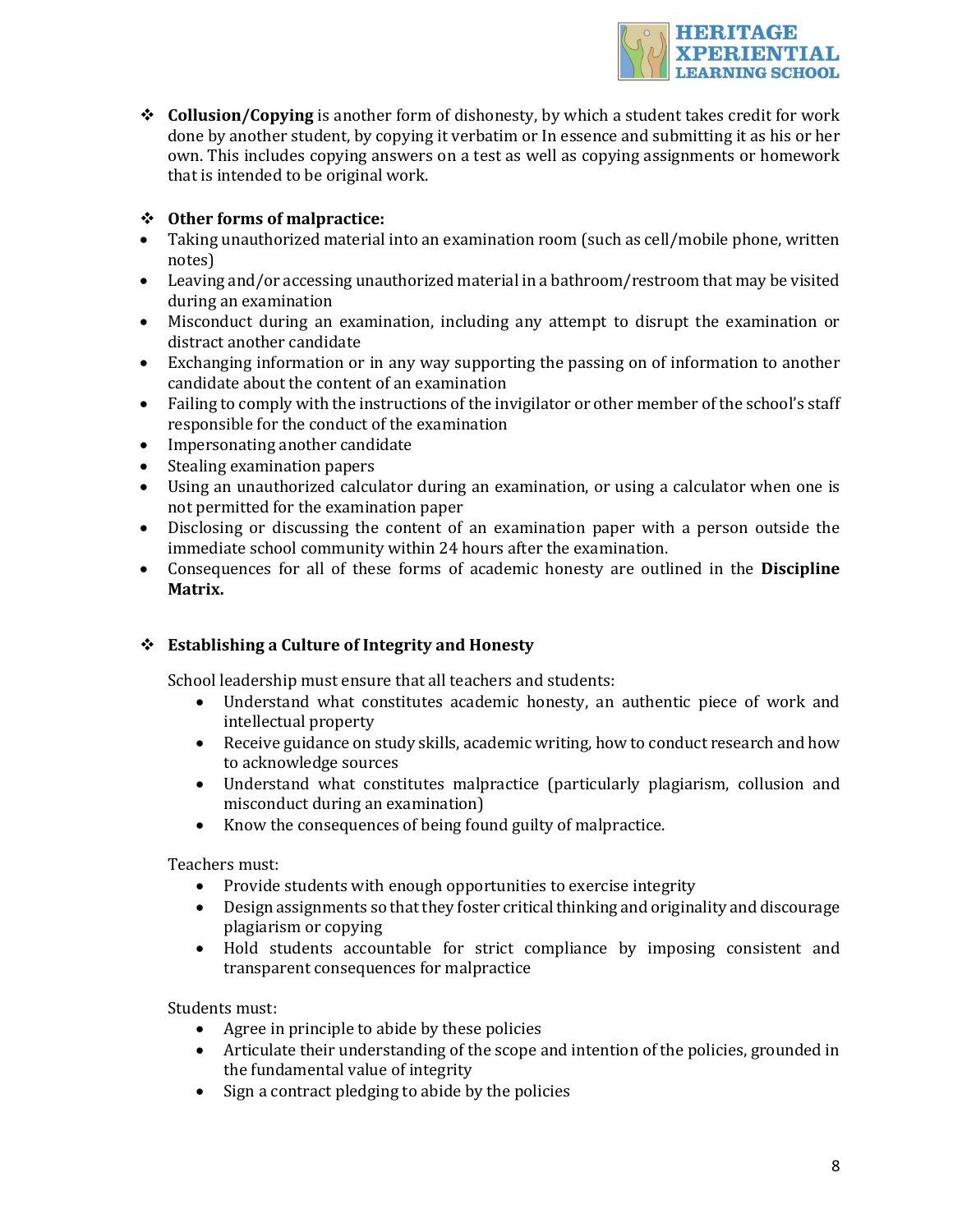

## **❖** Investigating and responding to allegations of malpractice

- Internal assessments and assignments
- If a teacher or another student makes an accusation of malpractice, the subject teacher must conduct an investigation
- If evidence is found to support the allegation, the matter can be handled in the following manner, as consistent with our Discipline Matrix:
- Misrepresentation or copying of homework: the student(s) must do the assignment again and receive no credit for copied work
- More serious incidents, such as cheating or copying on a daily assignment or repeated minor incidents, would result in loss of credit for the assignment(s) as well as behavior probation and / or suspension
- More serious incidents, such as cheating on a test or blatant plagiarism or repeated incidents of a less serious nature, or a serious violation of our internet policy (such as impersonation or identity theft) could result in rustication

#### **4. ADMISSIONS AND INCLUSION POLICY**

At Heritage Xperiential Learning School Gurgaon, we seek to create a diverse learning community that welcomes students who bring a full range of gifts and experiences that represent the diversity of the human spectrum, including ethnicity, religion, nationality, culture and community. We also recognize that we must be equipped and prepared to support each of our students individually, as well as all of our students collectively, to achieve their full potential in this environment and within the vision and mission of this particular learning community, which is designed to be inclusive.

Heritage Xperiential Learning School Gurgaon believes that all children should be given equal opportunity to learn and play together. More importantly, we believe that as a learning community it is our responsibility to support each of our students in reaching their own goals, at their own pace and according to their own highest purpose for which their unique talents and abilities best equip them. At the same time, we expect students to respect and appreciate what is unique in each of their classmates, learning to work collaboratively to ensure that each student is allowed and expected to contribute positively to the community.

Inclusion does not mean that we treat all children the same; on the contrary, supporting each child means that, while we treat all children equally, we also recognize that children do not develop at the same rate, nor do they achieve success according to one standardized definition. We work from the fundamental belief that children reach understanding or mastery of the same concept or skill at different rates and that this is not only normal but desirable.

We are guided by these policies:

- We believe it is important for parents to understand and embrace our vision and mission, including our Dharmic Principles and our instructional practices, which are holistic and experiential by design
- We therefore focus on engaging with parents so that they can make a conscious choice
- As we have limited seats available, we have adopted a fair and transparent process designed to admit students in our foundation (Nursery School) class
- Students who transfer to our school from KG through Class 11 should expect to go through a process whereby we observe and interact with them and with their parents, in order to make the best possible decision regarding placement and support
- We reserve the right to prioritize admission, particularly of students who are already matriculating at another school in the community, on the basis of best fit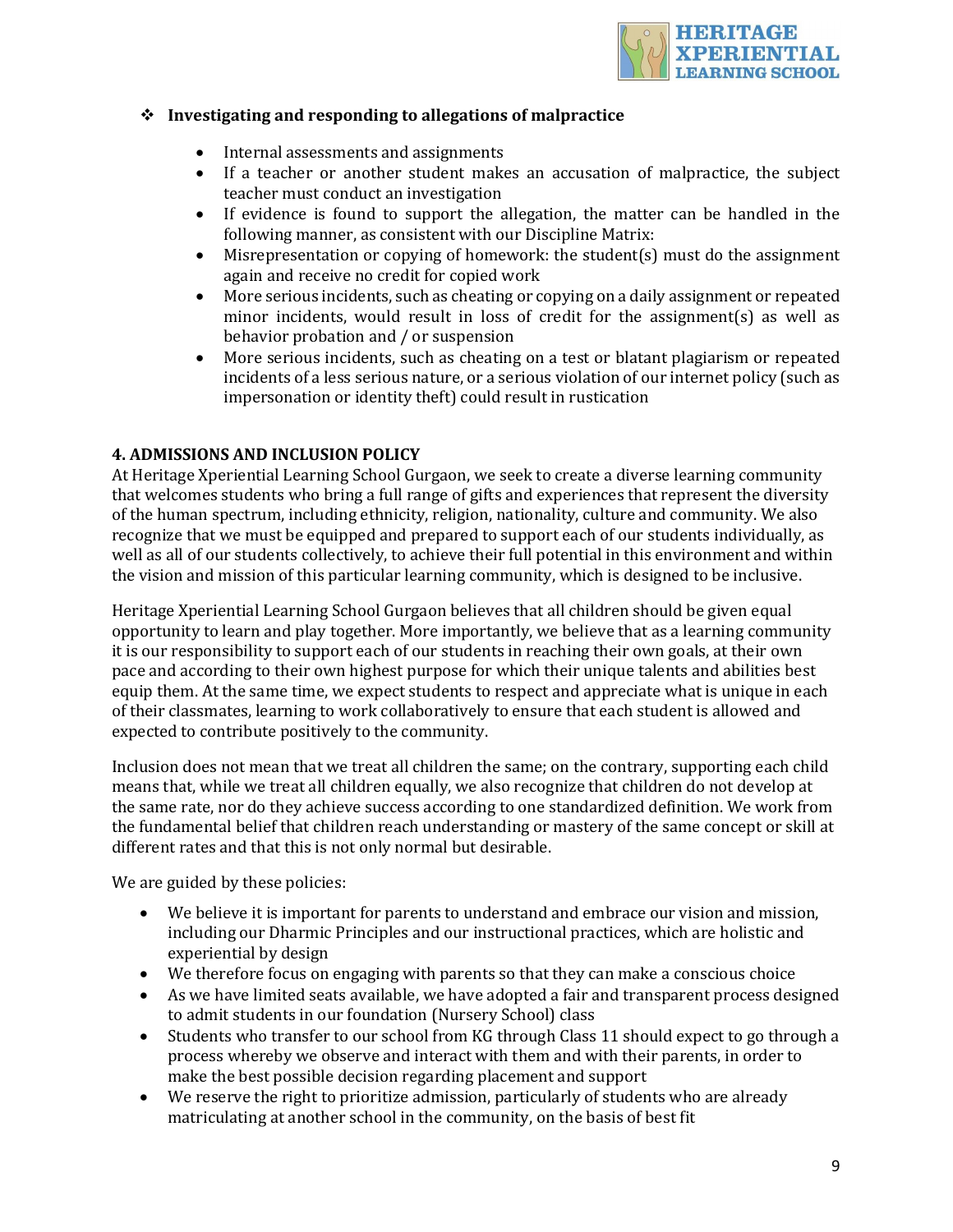

• Parents are expected to make a **good faith disclosure of any suspected or identified special needs when they apply for admissions**, to ensure that we can take these needs into account either in the regular classroom or with support for special needs

## v **Admissions Process**

- Parents initiate the admissions process when they fill out an online application according to the instructions on our website and deposit a non-refundable admissions fee
- Students in the foundation year (Nursery) are admitted according to this process:
	- $\circ$  Age criteria must be met according to the birth date parameters posted
	- $\circ$  We use a point system based on proximity to school
	- $\circ$  Applicants are assigned points by zone
	- $\circ$  Applicants who received the same number of points are assigned by lottery, carried out in front of the parents, when applications exceed seats available
- For all students applying to enter Kindergarten through Class X, admissions decisions are based on a combination of factors, including scores on the admissions test, previous academic and behavioral records and interactions with admissions staff and / or school administrators
- The admission test result or the admission paper will not be shared with the parents and the iust decision is taken internally.
- At the time of the admission test, the parent should deposit the report card of the latest semester and the previous year.
- (i) We process all applications but admission is granted based on the student's performance in the tests administered by us and also the seat availability for the grade applied. In case the student clears the admission test but seat is unavailable, the student will be added to a waiting list.
	- Kindly note that this waiting list is maintained internally and not shared with parents. As and when a seat becomes available for the successful candidate, the school will send intimation to the parent to complete the necessary formalities and deposit fees.
- The fee deposit and the necessary formalities are to be completed by the parents within the stipulated time frame, failing which the seat will be granted to the next student in the waitlist.
- Students applying for Class XI, whether internal or from outside, have two choices:
	- $\circ$  Applicants to the IBDP program, whether internally or from other schools, will go through a rigorous process which includes submission of school records through Class X, a writing sample and an interview
	- $\circ$  Internal candidates who are not admitted to the IBDP program will continue with the CBSE
	- $\circ$  Students continuing in CBSE, whether internal candidates or applying from another school, will go through a thorough process that includes aptitude testing and an interview to determine stream selection and course options
	- $\circ$  Final decisions regarding stream selection and admission to the IBDP are ultimately made by the Principal of Heritage Xperiential Learning School Gurgaon

## **❖** Admission and Enrollment of Students with Special Needs

- The type of disability is not a bar for admission. The only types of disability the school may not be able to cater to at this time are children with severe neurological or physical disabilities.
	- The fees do not include the extra costs for Speech and Language Therapy, Occupational Therapy or screening tests if required and as identified by school authorities, for any intervention needs or special needs. If the parent chooses to do this therapy outside,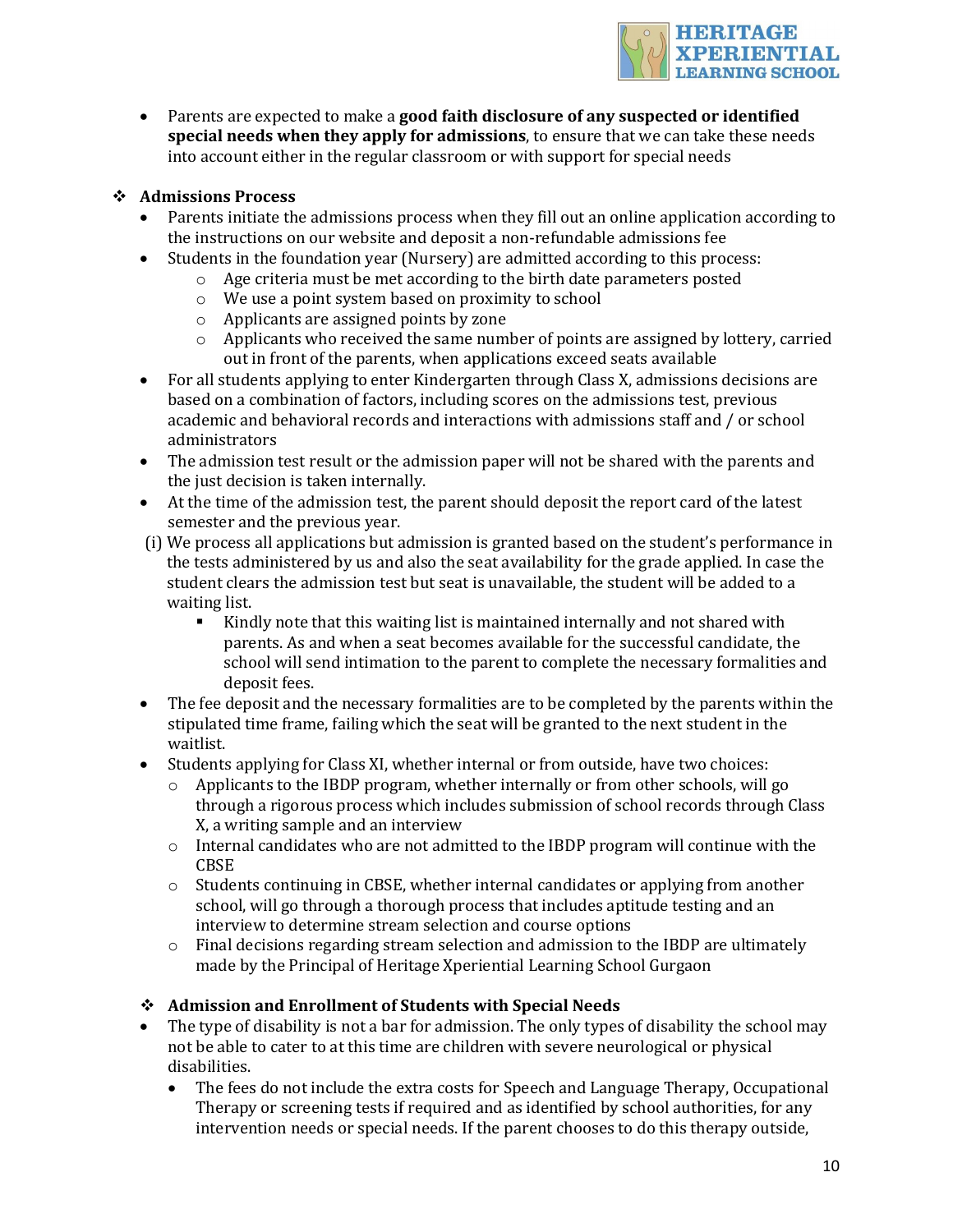

they are required to submit programs, assessments and reviews by certified professions to the school as required.

- New admissions will be taken from Nursery (3.5 years) to Grade 5 (10 years). The placement of students is subject to the assessments and educational evaluations carried out by the school, based on which they will be considered either for Inclusive Program or Integrated Program. The entire placement process is subject to vacancies available.
- If students meet admission criteria but there is no space available for them in the appropriate program, they will be added to a waiting list which will be maintained for up to one academic year from the date of application.
- An external assessment of the child's educational and functional needs to be conducted again when the child is age 13 or in class VII, whichever is early. This is being done in order to create a transition plan for the child and to decide whether Class X (CBSE), pre vocational, or regular curriculum should be followed until the child leaves school.
- The student with borderline IQ with any of the conditions (Learning Disabilities, High Functioning Autism, Slow learners or any other neurological condition) and class IX passing certificate will be eligible to appear for class X CBSE examination.
- Students, who have short attention span, require hands-on activities and modified techniques, find it difficult to learn the concepts in a large group, and / or may have behavior management issues will follow the CBSE curriculum in a small group setting in our integrated set up. These students may be integrated partially into the mainstream for specific subject classes.
- The students who are not eligible for class  $X$  CBSE, will follow the Functional Curriculum, which comprises training in communication, IT, Sex Education, Home Management, General Knowledge, Reading, writing and functional mathematics, Visual art and teacher aide.
- The student can continue to attend the school in either of the programs (inclusive / integrated) till  $31st$  March of the academic session in which he/she turns 16 years of age or the year in which the student completes class X; whichever is earlier.
- Students with special needs applying for Class XI will go through a thorough process that includes feedback from the teachers about the academic / behavior performance, aptitude testing and an interview with the psychologist to determine stream selection and course options

## v **Enrollment**

- Once students have been granted admission for a new term, they are expected to enroll from the first day of the session
- Parents will be expected to meet all financial obligations (fees and charges) before the students begin attending school
- If students seek enrollment on any date after the beginning of the new session, they need to inform the same at the reception or through mail on admission@ggn.theheritageschool.in clearly stating all details of the child including admission no. The parents are expected to pay full fees from the beginning of the session
- In the case of withdrawal after the opening of the school but before the delayed date of joining, the parent is required to pay the fee as per the rules applicable to students who have joined the school.
- Details regarding fees and payment dates, as provided to parents at the time of enrollment, are strictly followed
- In the case of withdrawal after the opening of the session but before the date of joining, parents are expected to pay the fees as per our policy
- For information on withdrawal, see the Withdrawal section of this handbook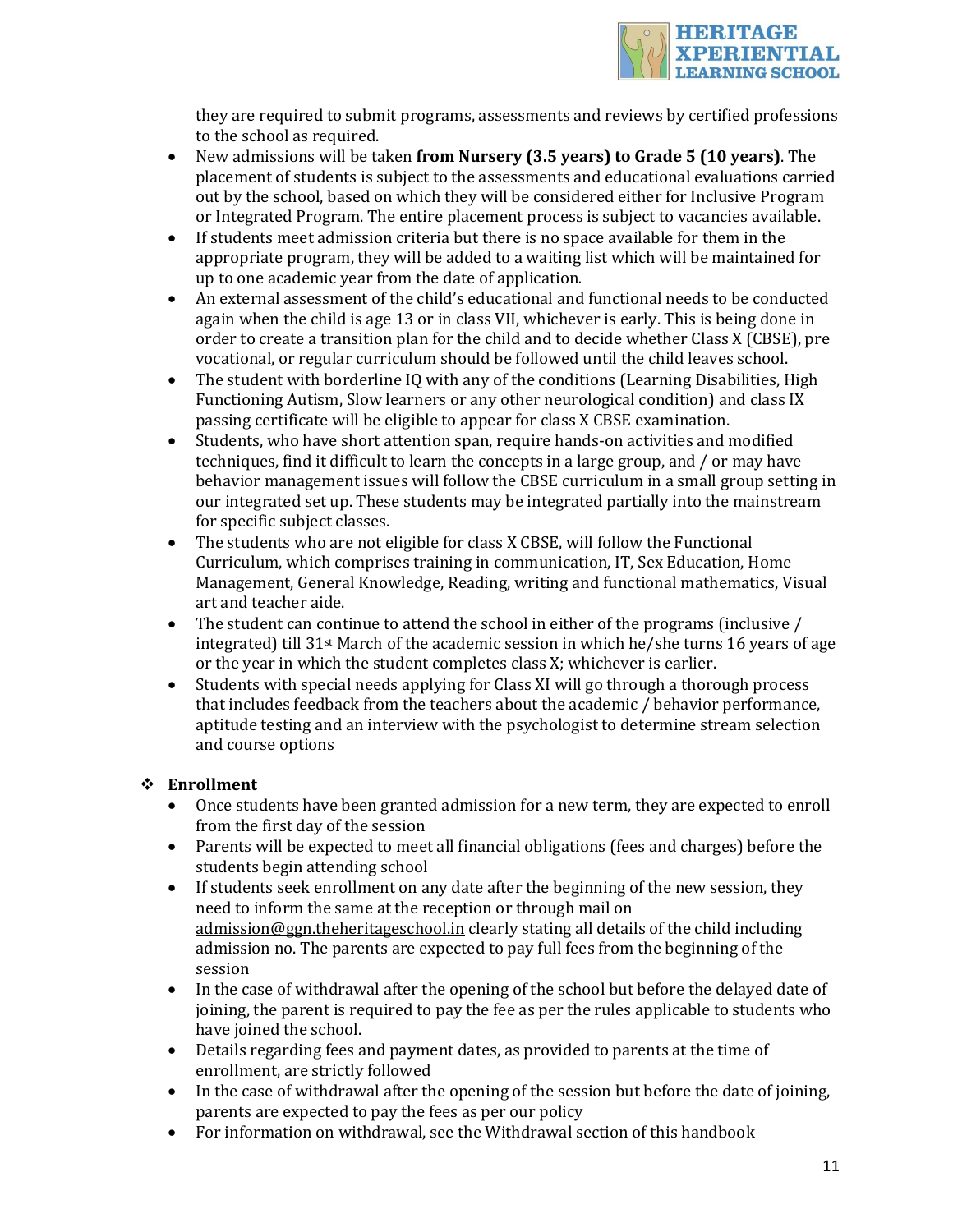

- For more information regarding fees, check the Fees section of this handbook
- A student will be allowed to attend the class only after submitting a School Leaving Certificate, Municipal Certificate of Birth (Original along with photocopy), other relevant documents, fees and other charges as per the fee schedule.
- Parents are requested to ascertain if the school bus routes/scheduled stop is convenient for their ward before making payment of fee and other charges. No request for relocation of stop and/or change, extension, diversion in bus route will be entertained.
- Admission does not automatically mean allocation of a seat in the school bus. For this a separate application form is to be filled in and permission is to be obtained.
- Bus fee is charged for eleven months.
- Refund of fees and other charges, after admission is accepted will be made as per school policy.
- Caution money should be claimed within six months of leaving the school

## **5. ASSEMBLIES**

Assemblies are part of the general educational function of the school. They provide a unique format for the community to come together around shared values, to celebrate or to mark important occasions or milestones or appreciate performances and presentations. They also create opportunities to share concerns or to present information related to the school curriculum, or the students' general social and aesthetic development. Assemblies provide forums for reinforcing appropriate audience behavior. Assemblies make it possible to present material not easily done in the regular classroom. In addition, assemblies provide an appropriate showcase for our student and faculty performing talent. *All assembly agendas and seating* arrangements must have prior approval from the Assembly Planning Committee which is ultimately *responsible to the Principal.* 

#### **6. TEACHER RESPONSIBILITY**

- a. Teachers are expected to remain with their students at all times.
- b. In addition, teachers will be responsible for the general supervision and control during the assembly.

## **7. STUDENT BEHAVIOR**

Appropriate assembly behavior is part of the educational nature of the assembly program. It is an important courtesy for visiting performers and an essential ingredient to the goal of providing a stage for the talents of students and faculty members, as well as a forum for sharing important values and concerns. This appropriate behavior will be assured by the following:

- The teacher will guide student behavior as a natural extension of his/her class.
- Teachers reserve the right to remove an unruly student or students from the assembly.
- No books or book bags are to be brought to an assembly.
- Students should either sit cross-legged on the ground or sit in a chair with good posture and feet on the ground
- Students should report promptly to the assembly.
- General courtesy and attention is required, *including complete silence while someone* is *speaking or performing in front of the audience* and between performances
	- $\circ$  Students should become quiet when the staff member or student begins to introduce the assembly and should NOT get up and walk around during performances.
	- $\circ$  Appropriate expressions of applause are encouraged. Whistles or cheers are not generally considered appropriate response to a performance, though they may be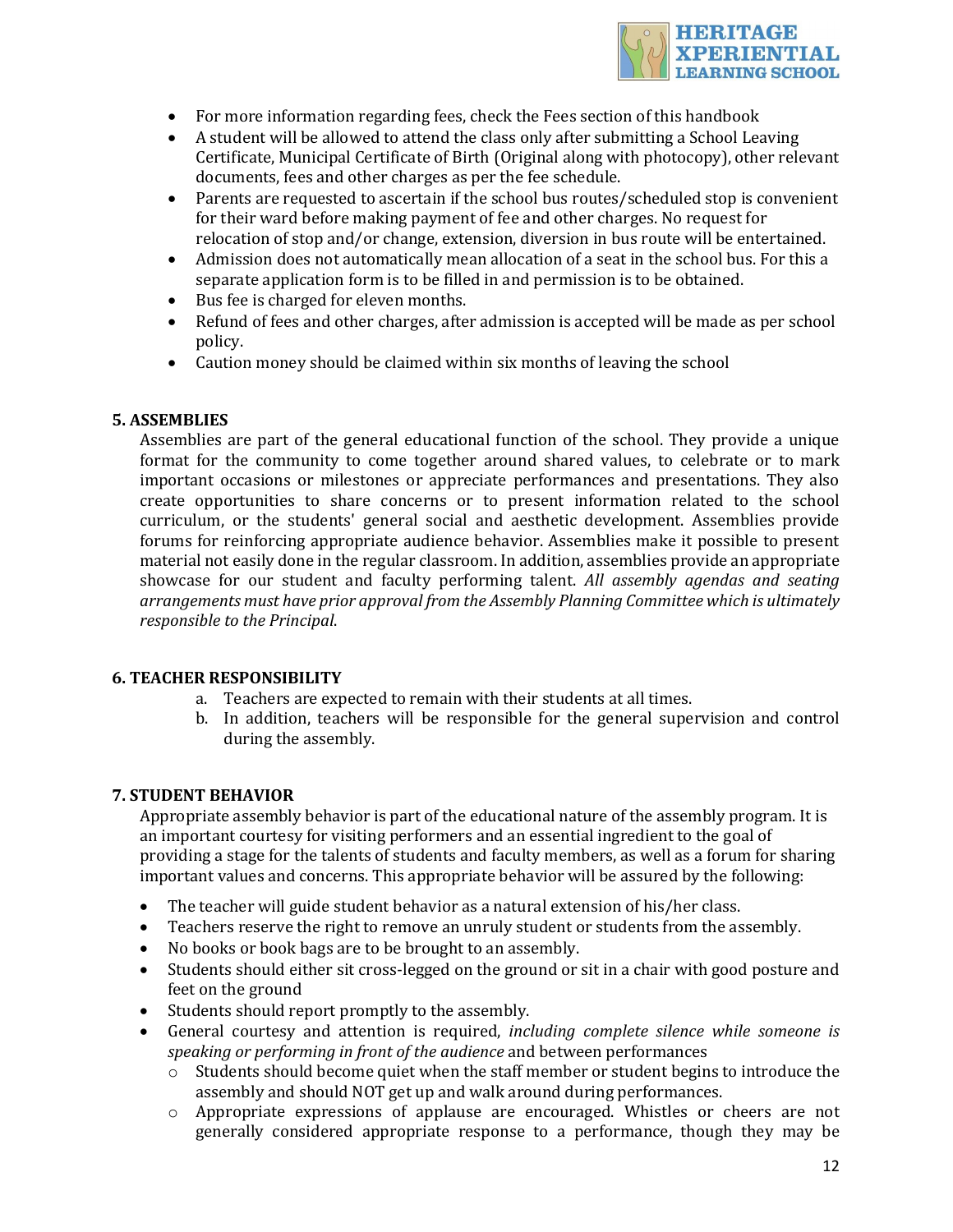

appropriate at a sports competition.

• Whenever the National Anthem is sung or performed, students must stand silently at attention, arms straight at their sides, as a sign of respect.

#### **8. ASSESSMENTS**

Periodic assessment of students is a valuable and necessary part of the learning process. Assessment provides our teachers with important information regarding the mastery of course content by students, both individually and collectively. Assessment also provides the basis of reporting to parents regarding student progress.

Our assessment philosophy incorporates occasional formalized "summative" exams as well as ongoing, informal assessments of a formative nature, in recognition that students need multiple ways to demonstrate to us and to themselves what they have learned. It is imperative, therefore, that we create a range of assessments that draw on the learning strengths and preferences of our students and allow maximum flexibility.

As with any other form of learning, assessments should be authentic and meaningful for the students and, most importantly, the assessment process itself should be a learning experience for the student. Assessments therefore must be developmentally appropriate and designed to allow students to succeed by showing what they have learned.

Ideally, assessments should be used to inform parents and teachers how their students are progressing toward the learning objectives—but most importantly, they should inform the students themselves. We make it clear to students what is expected of them—what they need to know, understand and be able to do—and how they can demonstrate it at a level which will meet or even exceed the benchmarks we have set for them in the form of "learning outcomes" or targets at which the students should be aiming.

#### $\div$  **Classes I** to VII

There is no formal system of examination in the Junior Program or Middle Program. However, assessment is an integral part of pedagogy and based on well-defined Learning Targets. The assessment happens on a continuous basis through various formal and informal tools, including standardized tests that are designed by experts to gauge student progress against objective measurements. In Junior Program, teacher observation is used extensively.

Assessment in the Middle Program focuses on classroom assessment practices that empower students to take charge of and monitor their learning and progress. Assessment begins with sharing of Learning Targets, statements of intended learning, that are clearly understood by students. Targets may be knowledge, reasoning, performance skill or product based. To set the students up for success, teachers share rubrics and checklists that contain the criteria of a task well done.

Teachers have a choice of assessment methods, ranging from students working on a performance or a product, or on time bound assignments that include MCQs and extended written responses, to teachers having a personal communication with individual students.

Formative Assessments inform students about their own progress, and enables teachers to 'form' effective instruction strategies. Periodic Summative Assessments measure individual achievement at a point in time, against standards and benchmarks.

Students are partners in the assessment process, and are actively involved in self assessment and providing critical feedback to peers. Each student maintains a portfolio, which is a collection of her work done over a period of time. This collection tool allows students, teachers and parents to appreciate the efforts made by the child, during the course of her learning journey.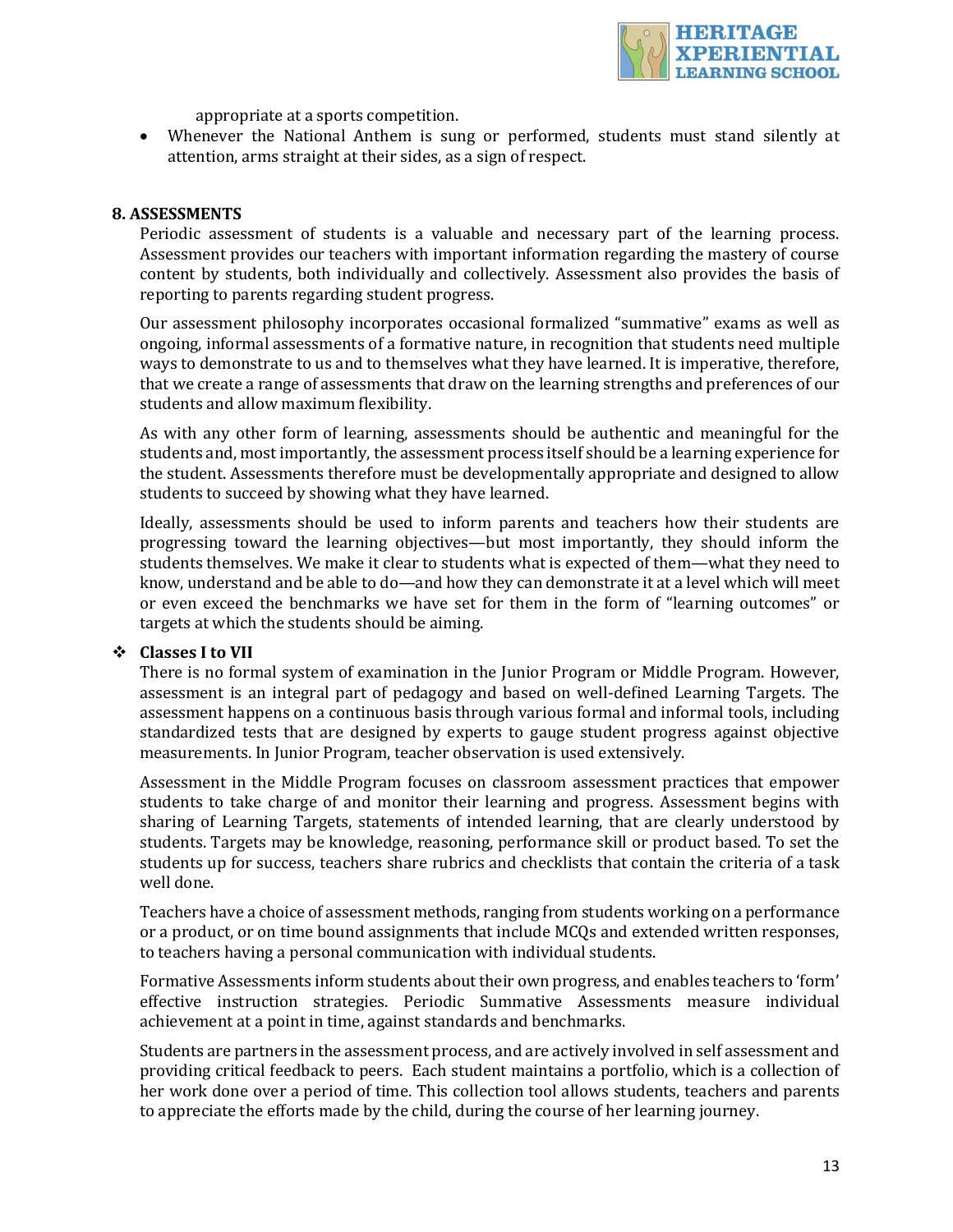

Progress reports are shared with parents several times a year, at PTMs along with other forums for reflecting on the learning process, such as workshops, performances and exhibitions. Portfolios are presented at student-led conferences.

Even though we do not begin formal examinations until Class 8, we do identify important testtaking strategies and begin to introduce students to them as they progress through the Middle Program, so that they are prepared for the demands of an exam system when they reach senior program.

## $\div$  **PROMOTION POLICY CLASS VIII**

#### **Part - 1: Academic Performance: Scholastic Areas:**

1 (a) Scheme of Studies - A Candidate is required to study:

Language I: English

Language II: Hindi

Language III: any Language other than Language I and II, Mathematics, Science and Social Science. 

Additional Subject (Optional): Any Language other than Language I/II, Commerce, Painting, Music, Home Science and Foundation of Information Technology.

(b) Candidate with Learning disabilities may offer:

English or Hindi and any four out of - Mathematics, Science, Social Science, other one /two  $lange(s)$ , Commerce, Painting, Music, Home Science and Foundation of Information Technology. 

(c) Skill based Vocational subjects under National Vocational Education Qualification Framework (NVEQF) may also be offered by the candidate.

- 2. Each academic year has been divided into two terms:
- First Term: FA1  $(10\%)$  + FA2  $(10\%)$  + SA1  $(30\%)$  = 50%
- Second Term: FA3 (10%) +FA4 (10%) +SA2 (30%) =  $50\%$
- FA Formative Assessment: School based internal assessment.
- SA Summative Assessment: School based internal assessment.
- 3. In respect of candidates offering an additional subject, the following norms shall apply:-A language offered as an additional subject may replace a language in the event of a candidate not qualifying in the same, provided, after replacement the candidate has English or Hindi as one of the languages.

4. A candidate must obtain minimum Grade D in all the subjects excluding additional subject as per Scheme of Studies for admission in Class IX.

Ordinarily, we do not detain students in Classes Nursery through Eight and in fact we are not allowed to force retention according to regulations. However, from time to time, particularly with our youngest children, it is clear to teachers and caregivers that individual children could benefit greatly from the "gift of time." Retention is also called "horizontal promotion," as the child would be assigned a different class teacher and a new group of peers. Any decision to keep a child in the same class level for one additional year would be made in consultation and with the support of parents; taking into account the factors which research has shown will support a positive result. These factors include chronological or developmental age, among other considerations.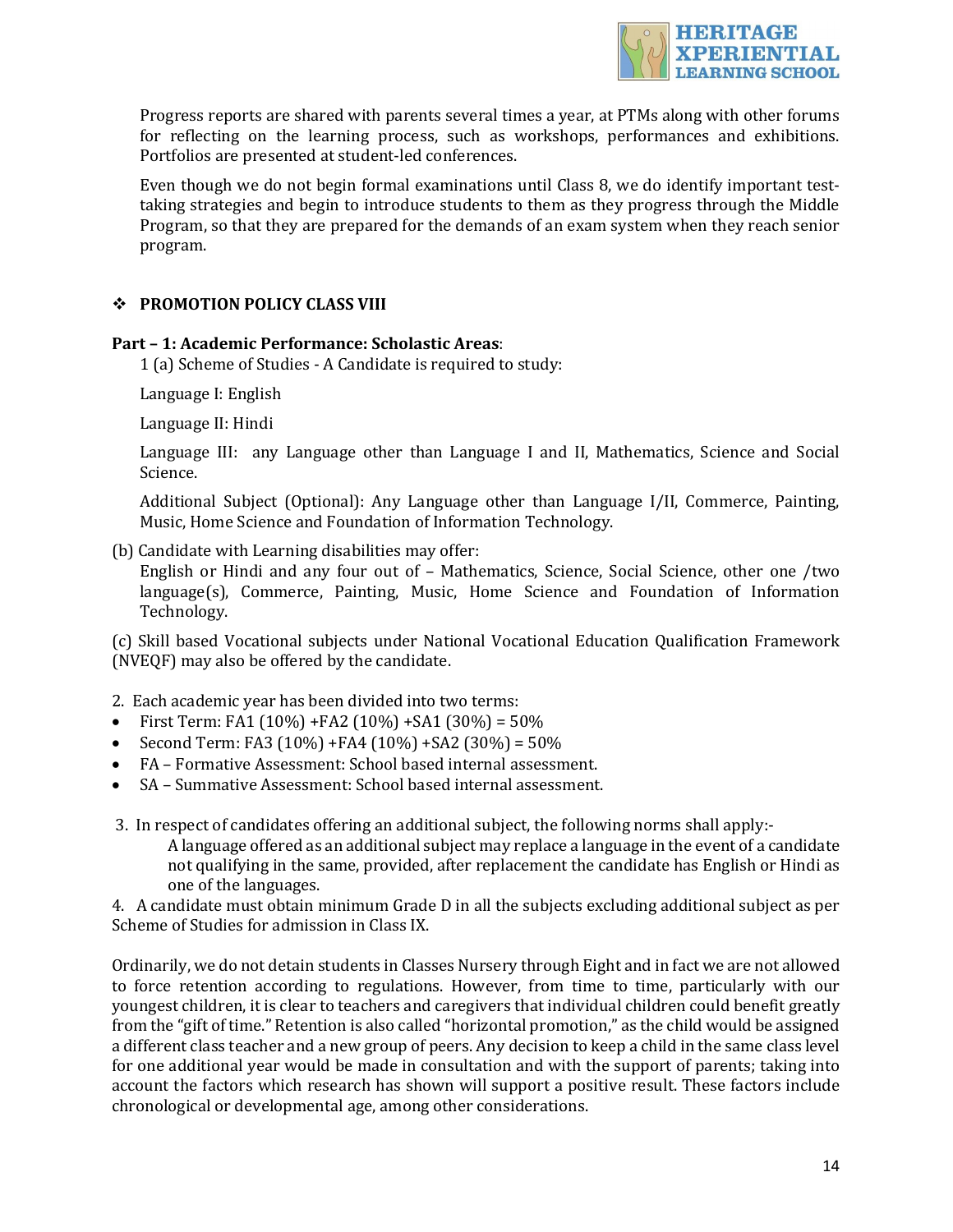

Students with diagnosed learning disabilities will not be retained.

## **Part - 2 Co- Scholastic Areas:**

 $(i)$  2  $(A)$  Life Skills:

- Thinking Skills: Self Awareness, Problem Solving, Decision Making, Critical and Creative Thinking.
- Social Skills: Interpersonal Relationships, Effective Communication and Empathy.
- Emotional Skills: Managing Emotions and Dealing with Stress.

(ii) 2 (B) Work Education:

• Ceramics and Sculpture, Commercial Art and packaging, Drums, Explorer's club, General Western Music, Journalism, Key board, Programming, Robotics, Textile Designing, Theatre, Western Dance, Western Guitar and Western Vocal.

(iii) 2 (C) Visual and Performing Arts:

• Music (Vocal, Instrumental), Dance, Drama, Painting, Craft, Sculpture, Puppetry, Folk Art forms etc.

(iv) 2 (D) Attitude and Values towards:

• Teachers, School-mates, School Programmes and Environment and Value Systems

#### **Part – 3 Co- Curricular Activities**:

(i)  $3(A)$  Suggestive activities (Any two to be assessed):

- ❖ Literary and Creative Skills:
	- o Debate, Declamation, Creative Writing, Recitation, Essay Writing, Poster-Making, Slogan Writing etc.
- Scientific Skills:
	- $\circ$  Science Club, Projects, Maths Club, Science Quiz, Science Exhibition, Olympiads, etc.
	- $\circ$  Information and Communication:
	- $\circ$  PowerPoint Presentation, Website and Cover Page Designing, Communication, Animation, Technology (ICT) Programming, E-books etc.
- ◆ Organizational and Leadership Skills:
	- $\circ$  Eco Club, Health and Wellness Club, Disaster Management Leadership Skills Club, AEP and other Clubs.
- 3 (B) Health and Physical Education (Any two to be assessed):

| i. Sports/Indigenous sports (Kho-Kho etc.) | ii. NCC/NSS               |
|--------------------------------------------|---------------------------|
| iii. Scouting and Guiding                  | iv. Swimming              |
| v. Gymnastics                              | vi. Yoga                  |
| vii. First Aid                             | viii. Gardening/Shramdaan |
| ix Martial Arts                            |                           |

4. Overall performance of the candidate is based on the achievement in the Scholastic Areas as well as Co-Scholastic Areas and Co-Curricular Activities as follows: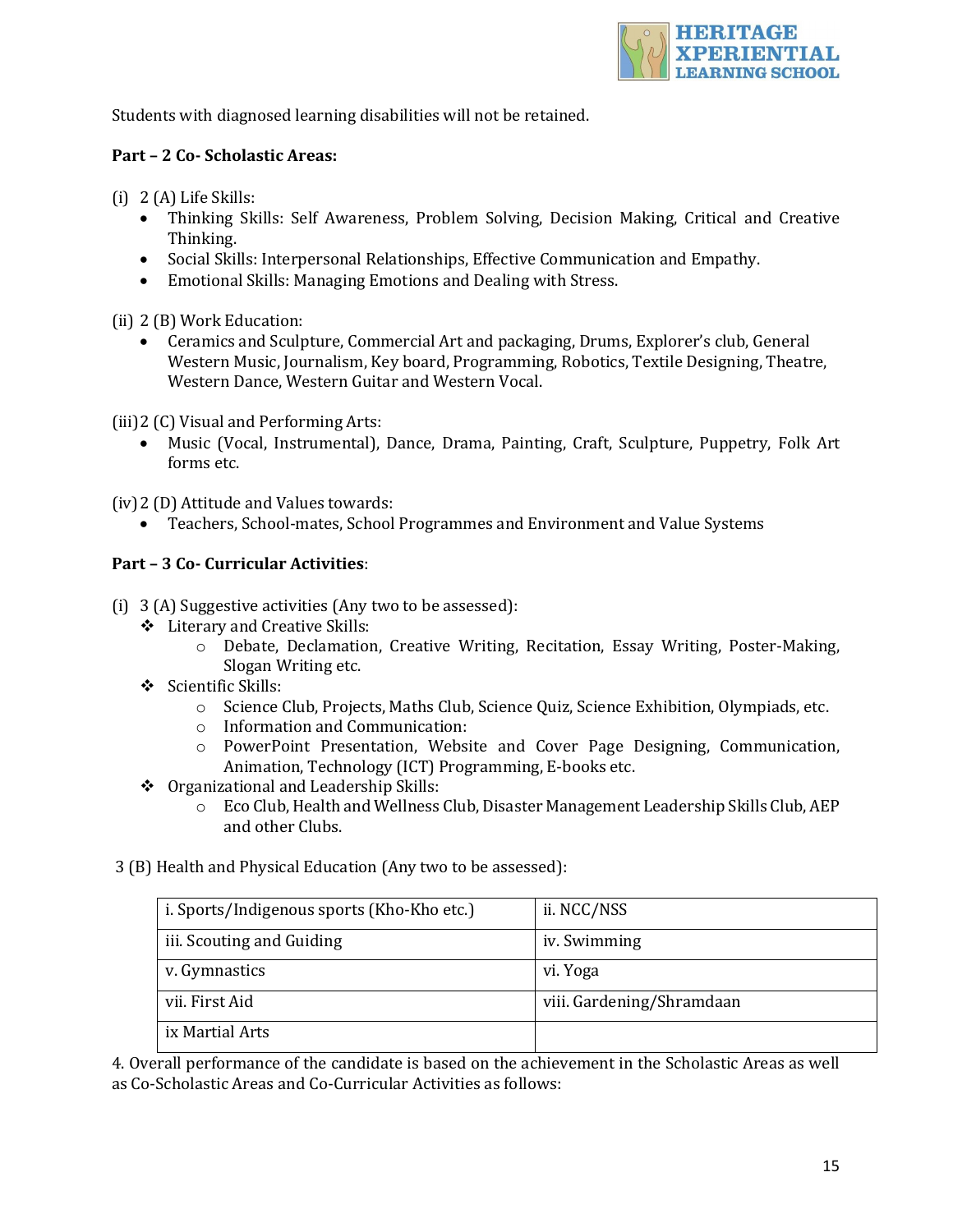

- Under Scholastic Areas, Grades have been upgraded to the next higher grade in one or two subjects as per the total Grade Points achieved under Co-Scholastic Areas  $2(A)$ ,  $2(B)$ ,  $2(C)$ ,  $2(D)$  and Co-Curricular Activities  $3(A)$ ,  $3(B)$  as given below:
	- $\div$  53 to 65: Grades in two subjects of Scholastic area are upgraded.
	- $\div$  40 to 52: Grade in one subject of Scholastic area is upgraded.
	- $\div$  39 and below: No up-gradation of Grades in subjects of Scholastic areas.
	- \* Up-gradation has been done from lower Grade to higher Grade. However, Grade E2 is not to be upgraded.
	- ◆ No Grade in the subjects of Scholastic area has been upgraded twice.
	- $\div$  The upgraded Grade has been shown with "\*".

#### **Grading System**

Scholastic Areas: Part 1

(Grading on 9 point scale)

| <b>Marks Range</b> | Grade          | <b>Grade Point</b> |
|--------------------|----------------|--------------------|
| 91-100             | A1             | 10                 |
| 81-90              | A2             | 9                  |
| 71-80              | <b>B1</b>      | 8                  |
| 61-70              | B <sub>2</sub> | 7                  |
| 51-60              | C <sub>1</sub> | 6                  |
| 41-50              | C <sub>2</sub> | 5                  |
| 33-40              | D              | 4                  |
| 21-32              | E1             |                    |
| 20 and below       | E <sub>2</sub> |                    |

Co-Scholastic Areas: Part-2 

Co-curricular Activities: Part -3 

(Grading on 5 point scale)

| Grade | Grade<br>Point<br>Range | <b>Grade Point</b> |
|-------|-------------------------|--------------------|
|       | $4.1 - 5.0$             |                    |
|       | $3.1 - 4.0$             |                    |
|       | $2.1 - 3.0$             |                    |
|       | $1.1 - 2.0$             |                    |
|       | $0.1 - 1.0$             |                    |

## **❖ PROMOTION POLICY CLASS IX-X**

## **Part - 1: Academic Performance: Scholastic Areas:**

1 (a) Scheme of Studies - A Candidate is required to study:

Language I: English 

Language II: any Language other than Language I, Mathematics, Science and Social Science.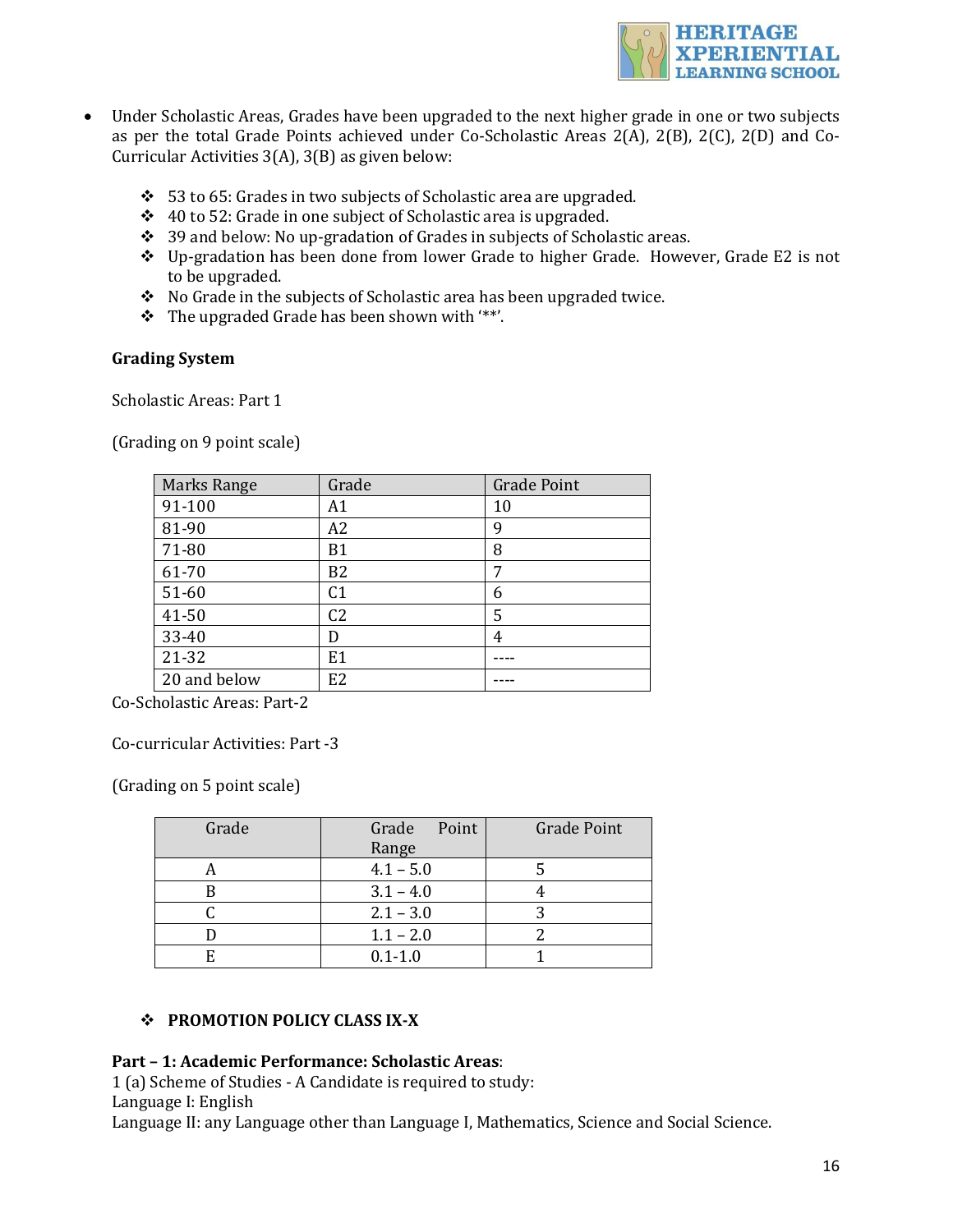

Additional Subject (Optional): Any Language other than Language I/II, Commerce, Painting, Music, Home Science and Foundation of Information Technology.

(b) Candidate with Learning disabilities may offer:

English or Hindi and any four out of  $-$  Mathematics, Science, Social Science, other one /two language(s), Commerce, Painting, Music, Home Science and Foundation of Information Technology.

(c) In English language, candidates are assessed in Assessment of Speaking and Listening Skills (ASL) under SA 1 and SA 2 for 20 marks. Grade indicated separately against '\*'.

(d) Open Text based Assessment (OTBA) in English, Hindi, Mathematics, Science and Social Science in Summative Assessment II consists of 10 marks.

(e) Skill based Vocational subjects under National Vocational Education Qualification Framework (NVEQF) may also be offered by the candidate.

#### 2. Each academic year has been divided into two terms:

**First Term:** FA1  $(10\%)$  + FA2  $(10\%)$  + SA1  $(30\%)$  = 50%

**Second Term:** FA3  $(10\%)$  +FA4  $(10\%)$  +SA2  $(30\%)$  = 50%

FA - Formative Assessment: School based internal assessment.

**SA** – Summative Assessment: Question papers and marking scheme supplied by the Board and assessment carried out by the School.

Problem Solving Assessment (PSA) score has been reflected towards FA4 in one language (English or Hindi), Mathematics, Science and Social Science.

3. (a) It is mandatory to obtain at least 25% marks in the Summative Assessments (both SA1 and SA2 taken together). Those obtaining less than  $25%$  marks in a subject in  $SA1+SA2$  shall not qualify that subject. 

(b) To qualify in a subject, a candidate must obtain minimum Grade D.

(c) Those candidates who have obtained Grade E1 or E2 in the subject(s) shall have to improve their performance within one month from the declaration of result to qualify in the subject(s).

4. In respect of candidates offering an additional subject, the following norms shall apply:-

A language offered as an additional subject may replace a language in the event of a candidate not qualifying in the same, provided, after replacement the candidate has English or Hindi as one of the languages. 

5. A candidate must obtain minimum Grade D in all the subjects excluding additional subject as per Scheme of Studies for admission in Class X.

## **Part – 2 Co- Scholastic Areas**:

2 (A) Life Skills:

Thinking Skills: Self Awareness, Problem Solving, Decision Making, Critical and Creative Thinking Social Skills: Interpersonal Relationships, Effective Communication and Empathy Emotional Skills: Managing Emotions and Dealing with Stress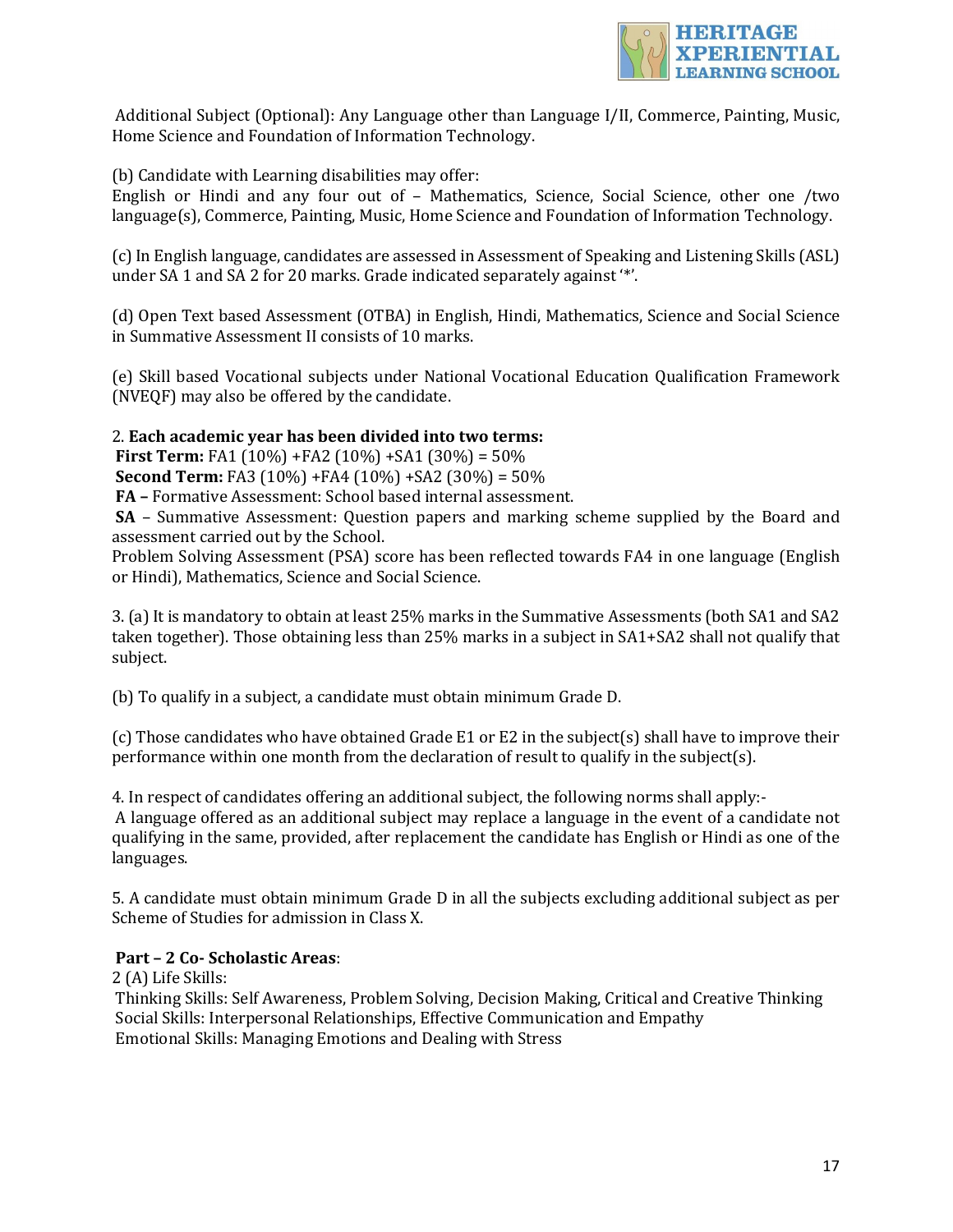

## 2 (B) **Work Education:**

Ceramics and Sculpture, Commercial Art and packaging, Drums, Explorer's club, General Western Music, Journalism, Key board, Programming, Robotics, Textile Designing, Theatre, Western Dance, Western Guitar and Western Vocal.

#### 2 (C) **Visual and Performing Arts:**

Music (Vocal, Instrumental), Dance, Drama, Painting, Craft, Sculpture, Puppetry, Folk Art forms etc.

#### 2 (D) Attitude and Values towards:

Teachers, School-mates, School Programmes and Environment and Value Systems

#### **Part – 3 Co- Curricular Activities**:

3 (A) **Suggestive activities** (Any two to be assessed): 

#### (i) **Literary and Creative Skills:**

Debate, Declamation, Creative Writing, Recitation, Essay Writing, Poster-Making, Slogan Writing etc.

#### (ii) **Scientific Skills:**

Science Club, Projects, Maths Club, Science Quiz, Science Exhibition, Olympiads, etc.

#### (iii) **Information and Communication:**

PowerPoint Presentation, Website and Cover Page Designing, Communication, Animation, Technology (ICT) Programming, E-books etc.

#### (iv)**Organizational and Leadership Skills:**

Eco Club, Health and Wellness Club, Disaster Management Leadership Skills Club, AEP and other Clubs.

#### **3. (B) Health and Physical Education (Any two to be assessed) :**

| i. Sports/Indigenous sports (Kho-Kho etc.)   ii. NCC/NSS |                           |
|----------------------------------------------------------|---------------------------|
|                                                          |                           |
| iii. Scouting and Guiding                                | iv. Swimming              |
| v. Gymnastics                                            | vi. Yoga                  |
| vii. First Aid                                           | viii. Gardening/Shramdaan |
| ix Martial Arts                                          |                           |

4. Overall performance of the candidate is based on the achievement in the Scholastic Areas as well as Co-Scholastic Areas and Co-Curricular Activities as follows:

- $\checkmark$  Under Scholastic Areas, Grades have been upgraded to the next higher grade in one or two subjects as per the total Grade Points achieved under Co-Scholastic Areas  $2(A)$ ,  $2(B)$ ,  $2(C)$ ,  $2(D)$ and Co-Curricular Activities  $3(A)$ ,  $3(B)$  as given below:
	- $\approx$  53 to 65: Grades in two subjects of Scholastic area are upgraded.
	- $\approx$  40 to 52: Grade in one subject of Scholastic area is upgraded.
	- $\approx$  39 and below: No up-gradation of Grades in subjects of Scholastic areas.
	- $\rightarrow$  Up-gradation has been done from lower Grade to higher Grade. However, Grade E2 is
	- $\approx$  Not to be upgraded.
	- $\rightarrow$  No Grade in the subjects of Scholastic area has been upgraded twice.
	- $\approx$  The upgraded Grade has been shown with "\*".
	- a If mandatory 25% marks have NOT been obtained in the Summative Assessments in the
	- $\approx$  subject, Grade E1 or E2 NOT to be upgraded

#### **Grading System**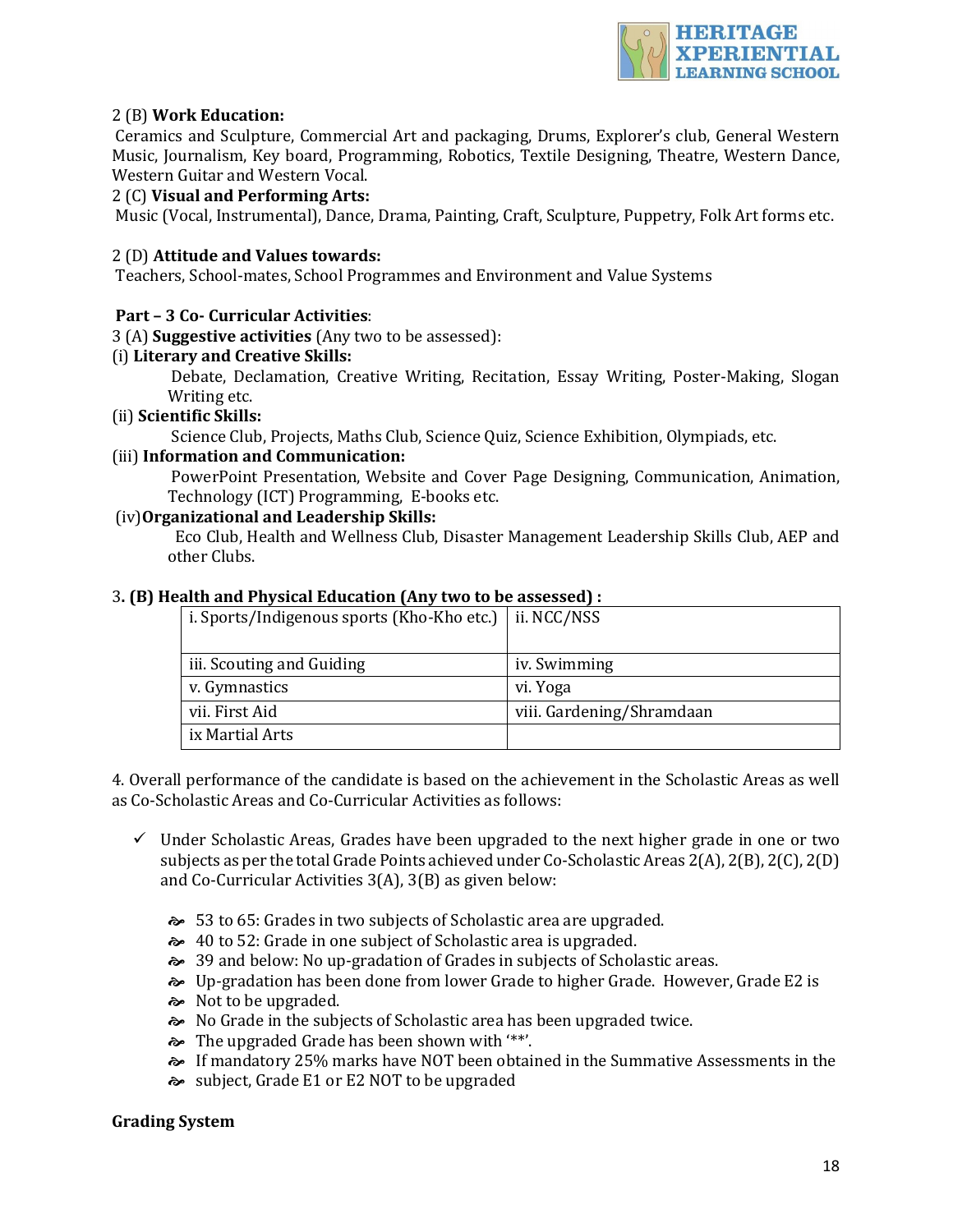

#### **Scholastic Areas: Part 1** (Grading on 9 point scale)

| $\sim$             |                |                    |
|--------------------|----------------|--------------------|
| <b>Marks Range</b> | Grade          | <b>Grade Point</b> |
| 91-100             | Α1             | 10                 |
| 81-90              | A2             | 9                  |
| 71-80              | B <sub>1</sub> | 8                  |
| 61-70              | B <sub>2</sub> | 7                  |
| 51-60              | C <sub>1</sub> | 6                  |
| 41-50              | C <sub>2</sub> | 5                  |
| 33-40              | D              | 4                  |
| 21-32              | E1             |                    |
| 20 and below       | E <sub>2</sub> |                    |

## **Co-Scholastic Areas: Part-2**

Co-curricular Activities: Part -3 

(Grading on 5 point scale)

| Grade | Grade Point | <b>Grade Point</b> |
|-------|-------------|--------------------|
|       | Range       |                    |
|       | $4.1 - 5.0$ |                    |
|       | $3.1 - 4.0$ |                    |
|       | $2.1 - 3.0$ |                    |
|       | $1.1 - 2.0$ |                    |
|       | $0.1 - 1.0$ |                    |

## **❖ PROMOTION POLICY CLASS XI**

#### **Scheme of Examination**

Class XI is an important milestone in a student's life, laying the foundation of his or her higher education and career path. The curriculum also undergoes a drastic change in terms of increased level of complexity and abstraction. Continuous and Comprehensive Evaluation helps students to maintain regularity and consistency in their performance. It also acts as an index for students, teachers and parents to monitor the performance and work on areas of improvement or enrichment. The school will follow the same scheme of examination as in classes IX and X. Children shall continue to have their Formative and Summative Assessments in a manner similar to classes IX and X. The scores thus obtained will be computed to form Term I and Term II Examination. The cumulative result is based on the following weightage:

| Scholastic Weight-age |                |                                     |                                |
|-----------------------|----------------|-------------------------------------|--------------------------------|
| Term 1                | Cycle 1<br>5%  | Cycle 2<br>$5\%$                    | Half-Yearly Examination<br>20% |
| Term 2                | Cycle 3<br>10% | <b>Annual Examination</b><br>$60\%$ |                                |

 $\leftrightarrow$  40% marks in aggregate i.e. total marks of all subjects in the Cumulative Result.

 $\approx 40\%$  marks in each subject separately in theory and practical in the Cumulative Result.

 $\approx$  If the child secures less than 40% marks in more than one subject, he/she will not be eligible for a Compartment / retest. The student has to repeat the class.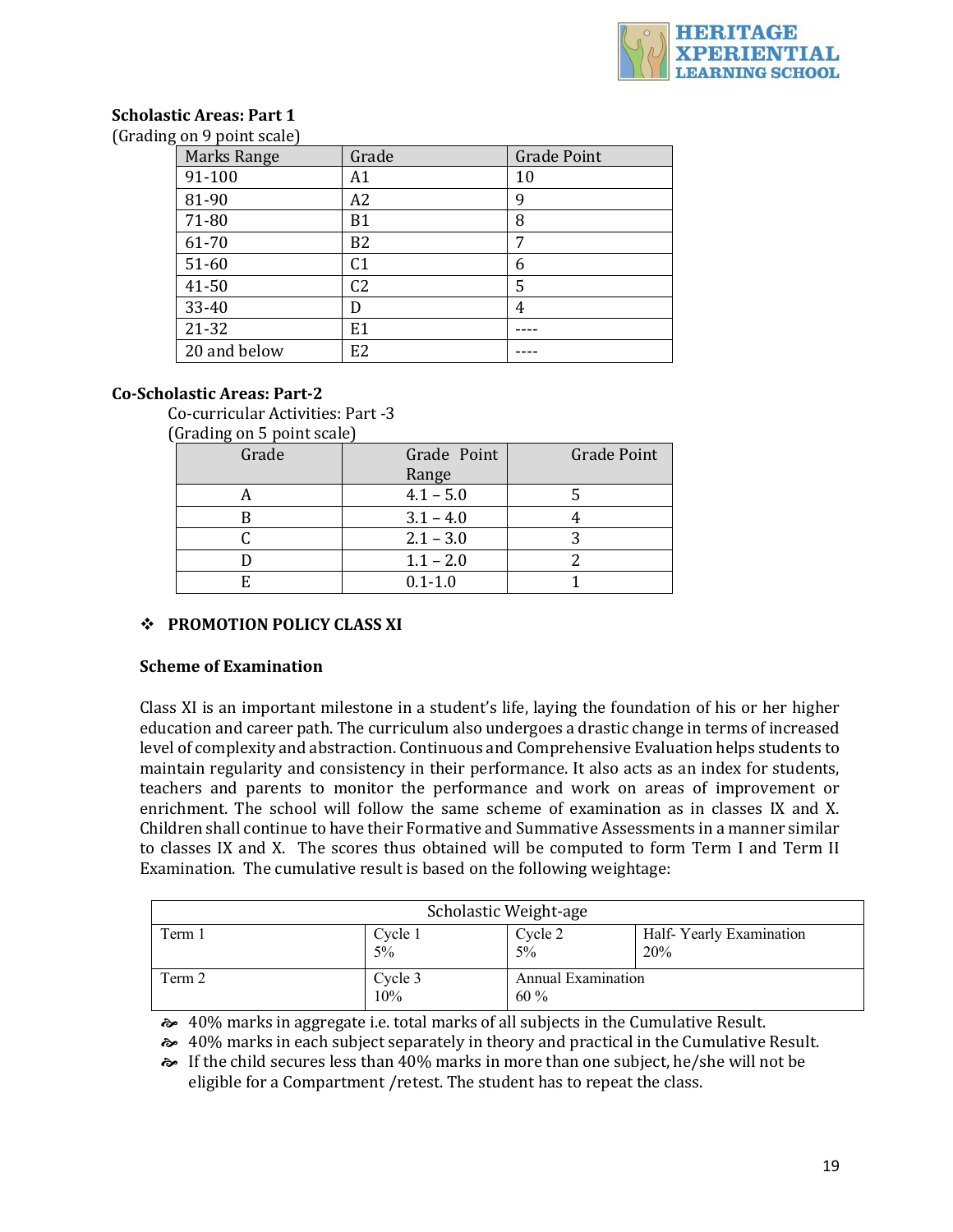

- $\rightarrow$  An opportunity to appear in Compartment/Retest is given only in case the child has not obtained minimum scores in one subject in the Cumulative Examination only if; the student has secured at least 20% marks in one subject.
- $\rightarrow$  In case the student is unable to qualify for the Compartment Examination with a minimum of  $40\%$  marks even after availing the opportunity of retest,  $s/he$  shall have to repeat the class.

## **9. PAPER PEN TEST POLICY**

## v **Weightage Criterion in Case of leave or Absence during Formative Assessments**

## **CLASS- (VIII- X)**

In case the child has missed out on any kind of Formative Assessment (Pen-Paper; Activity Assessment), of a subject, due to reason ML / SL / OD, the weightage of marks scored in other Assessments of the same kind in the Formative will be awarded, based on the present percentage of the attendance.

- The student would be awarded weightage
	- $\circ$  If they are participating in events approved by the school.
- If in case of Medical Leave, the leave application is submitted on the same day and the requisite certificate is submitted on the day when a student joins the school after availing the leave.
- In case the absence is likely to exceed three days, an interim Medical (sickness) Certificate is submitted within three days, by a Registered Medical Practitioner/Hospital supporting the leaves on medical ground.
- Weight ages against leaves will only be awarded if the rules are adhered to.
- No weightage will be awarded against absence or non-sanctioned leave.
- A higher level of attendance (Presence in the School) ensures a higher level of weightage, supporting the child to maintain his scores in case of unforeseen circumstances.

## v **ON–DUTY (OD)**

- On Duty, leave should not exceed more than 20 days in a year.
- Students participating at the Inter-School Level for events approved by the school will be given weightage for the rest of their performance scores if they miss out on any kind of Formative Assessment.

| CLASS VIII |            |  |
|------------|------------|--|
| Attendance | Weight-age |  |
| 85% - 100% | 100%       |  |
| 80% - 84%  | 95%        |  |
| 75% - 79%  | 90%        |  |
| 70% - 74%  | 85%        |  |
| 65% - 69%  | 80%        |  |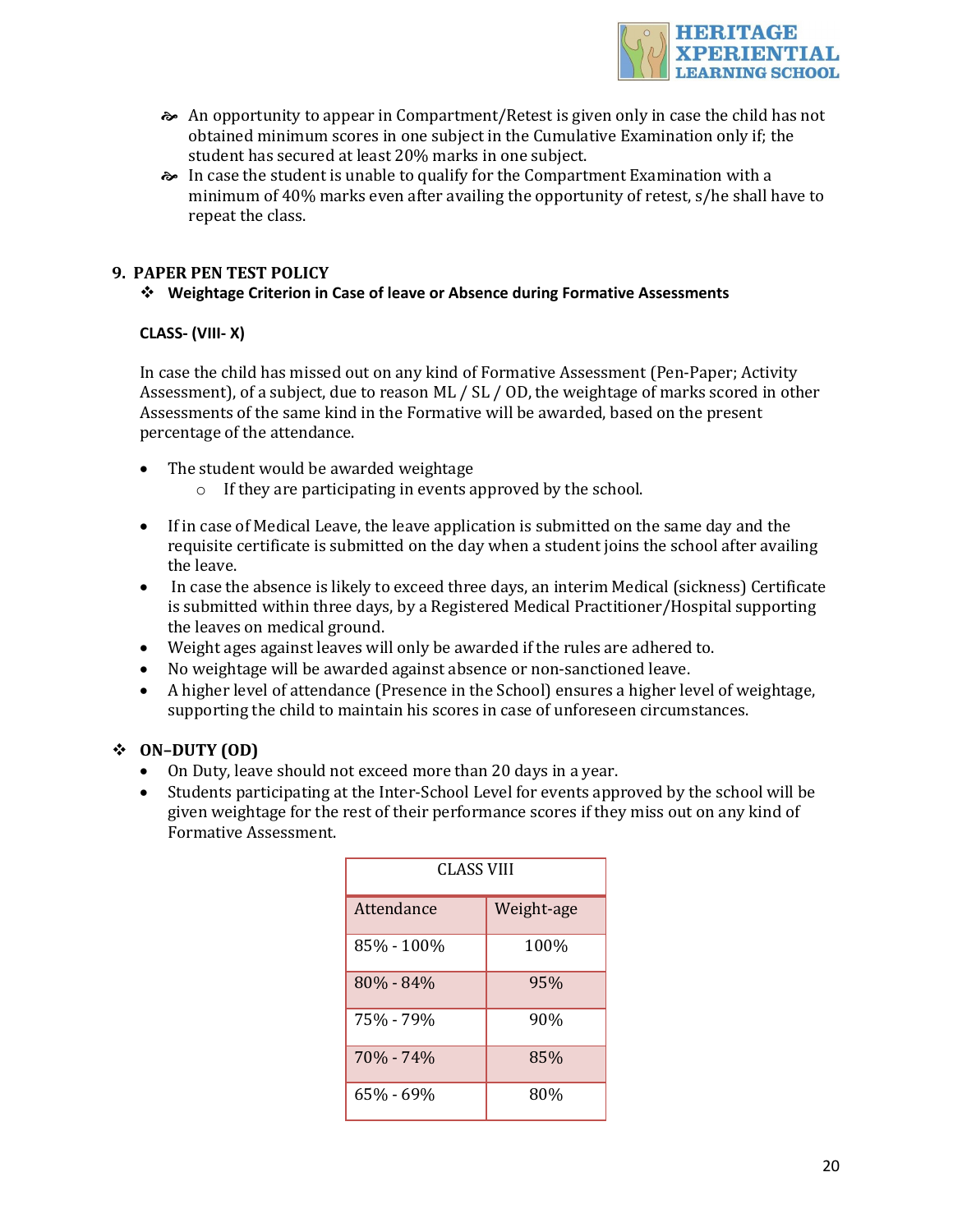

| $60\% - 64\%$ | 75% |
|---------------|-----|
| Below 60%     | Nil |

## **❖** MEDICAL LEAVE (ML) / Sanctioned leave(SL)

Medical Leave: Assessments missed due to serious medical reasons as mentioned afore or unforeseen circumstances, if deemed fit by the school, will be given weight age of the rest of their performance scores.

 $\cdot$  Sanctioned Leave: Assessment missed due to personal tragedies in immediate family or hospitalization of immediate family member will be given weight age of the rest of their performance scores.

| CLASS VIII    |            |  |
|---------------|------------|--|
| Attendance    | Weight-age |  |
| 95% - 100%    | 90%        |  |
| $90\% - 94\%$ | 85%        |  |
| 85% - 89%     | 80%        |  |
| 80% - 84%     | 75%        |  |
| 75% - 79%     | 70%        |  |
| Below 75%     | <b>Nil</b> |  |

#### $\approx$  **NON** - **SANCTIONED** LEAVE (AB)

Non-Sanctioned leave either by the Class Teacher or the SPL will be considered as absent.

## **ABSENCE (AB)**

Other than an emergency, any leave taken without giving prior information to the School would be considered as Absence from the School and NO WEIGHTAGE will be given for the same.

#### Absence a day before Pen Paper Test:

In case a child is absent a day before the Pen and Paper Test, then he/she will not be allowed to write the test on the next day unless supported by Medical Documents. As a school, we want every child to write the test however if a child does not get medical documents, then that test would be counted as a practice test and no marks would be awarded for the same.

#### **&** WEIGHTAGE CRITERIAN in Case of LEAVE during SUMMATIVE Assessments

It is mandatory for students to appear for Summative Assessments. In case of leave due to unforeseen circumstances, the student has to reappear for Summative Examination, and  $he/$ she will resume the classes only after taking the Exam.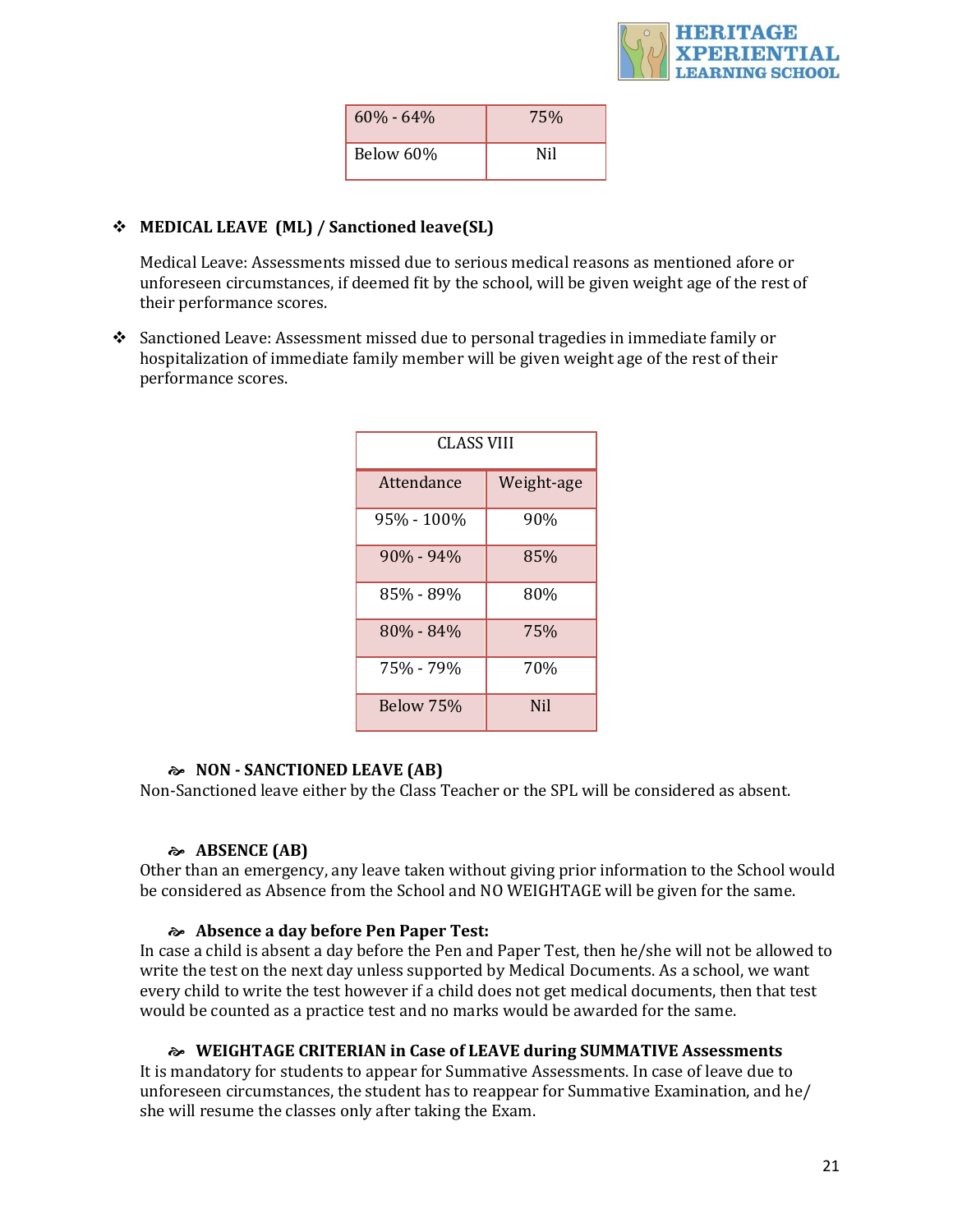

## **CLASS- (XI)**

- It is **mandatory** to appear for Paper Pen Test as per the schedule given by the school.
- Average of Paper Pen Test will be taken as one tool of Term Report in each term.
- No Retest will be happen in case of **absenteeism** (Sanctioned / Non-Sanctioned)

## **Absence a day before Pen Paper Test:**

• In case a child is absent a day before the cycle test, then he/she will not be allowed to write the test on next day, unless supported by **Medical Documents**. As a school, we want every child to write the test however if child does not get medical documents then that test would be counted as a practice test and no marks would be awarded for the same.

## **Absence on the day of Pen Paper Test:**

• In case the child has missed out on any kind of Paper Pen Test, of a subject due to reason **Medical Leave** / On Duty Leave, 75% weightage of marks scored in other Assessments of the same kind in the Unit Tests will be awarded.

Clauses to avail weight age in lieu of ML/On Duty Leave:

- Only serious medical reasons as mentioned afore or unforeseen circumstances, if deemed fit by the school, will be given weight age of the rest of their performance scores.
- On Duty leave need to be sanctioned by the Class Teacher followed Senior Program Leader.
- It is mandatory to submit "Documents Supporting Medical /On Duty Leave" to the respective Class Teachers within three days of conduct of test.
- Sanctioning of leave is the discretion of School depending upon the performance and **attendance of the candidate.**

## **10. STUDENT ACADEMIC PROBATION**

In order for students to succeed academically, they must receive consistent support and intervention at the earliest sign that they are struggling. This support comes in the form both of assistance and accountability. The assistance is outlined in our Student Support Policy. The accountability comes through Academic Probation, outlined here:

- If a student's semester marks have dropped to a cumulative average that is below the level agreed upon by individual programme leaders in consultation with the Teaching & Learning Team, the student will be placed on **Academic Probation.**
- Parents will be contacted and the student will be provided with immediate, mandatory remediation outside of school hours
- If a **possible learning disability is suspected**, parents are expected to get the student assessed by a qualified educational psychologist and the results made available to the school
- If a learning disability is subsequently diagnosed, then the provisions of our Inclusion Policy will be implemented
- If the **student is not diagnosed with a learning disability**, then s/he must improve the average (i.e. raise it to above 50% cumulative) AND raise all individual marks above  $C2(50%)$ by the time the next semester marks are released.
- If the marks have improved after one marking period, the student will be taken off of Academic Probation and reinstated in good standing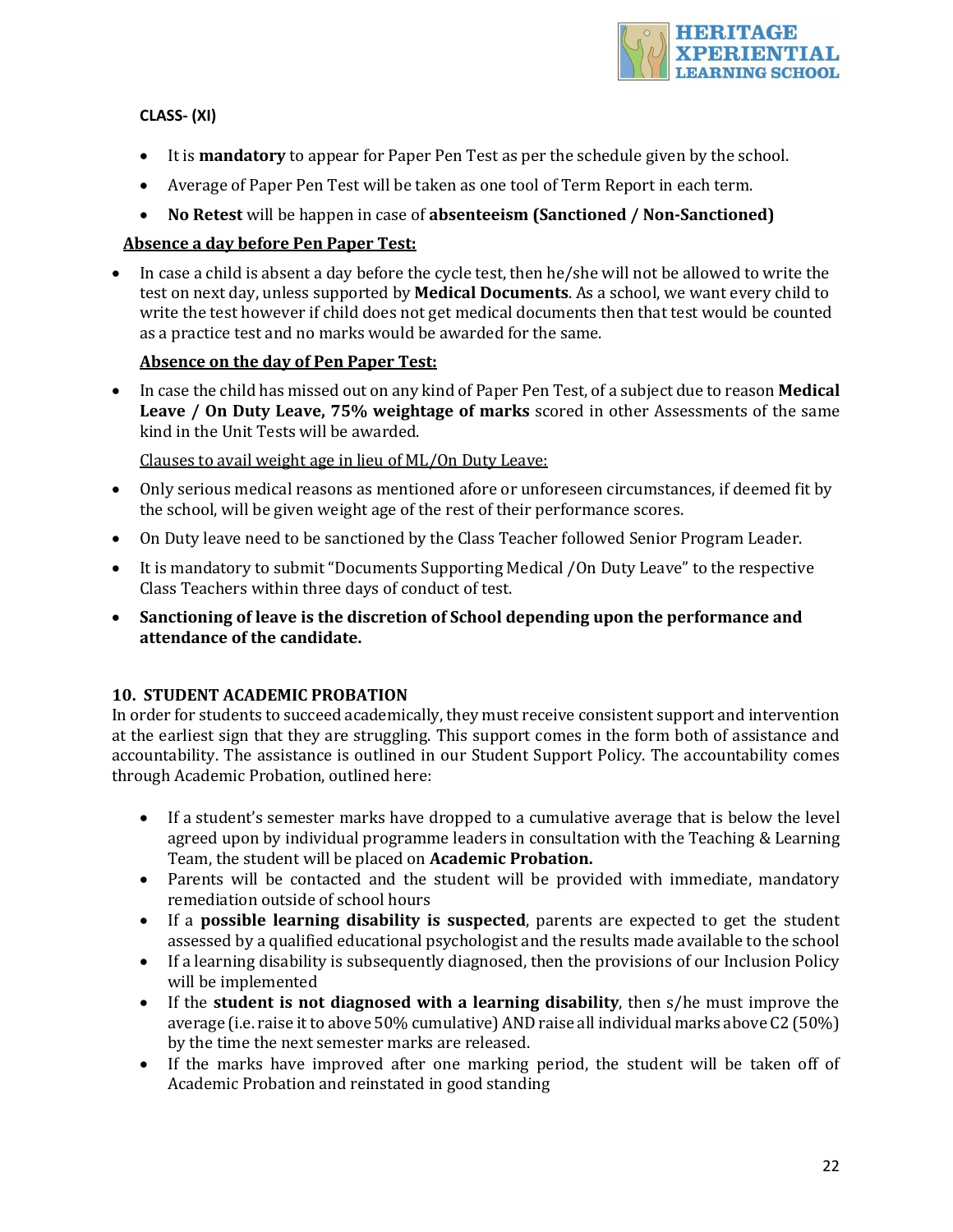

- If marks have not improved after one marking period, another conference will be called and the **probation** will be extended only once, either for a consecutive semester OR for any **additional semester within the period of two years**
- If the grades have not improved even after two full semesters on Academic Probation, then the student will be asked to find a more appropriate learning environment.

# 11. ATTENDANCE and PUNCTUALITY

## v **Punctuality**

Students arriving late to school miss out on the opportunity to start their day in a relaxed and comfortable manner. This also brings about a disconnect in the child's understanding of what has been done and what is being done. To build a strong culture of ownership and accountability in the lives of our children, it is important to respect the value of their "learning time" and adhere to the school timings. **Please note that the reporting time for all students is no later than the gate close time mentioned in Table 1.** 

*Table 1:*

| <b>DETAILS</b>                                  | <b>VI-XII</b>    | $1 - V$          | Nursery, KG & SEN/EC<br>(All Classes) |
|-------------------------------------------------|------------------|------------------|---------------------------------------|
| <b>Earliest Arrival/ Gate Open Time</b>         | 7.00 AM          | 8.15 AM          | 8.15 AM                               |
| Bell time (students expected to be in<br>class) | $7:40$ AM        | $8:50$ AM        | 8:50 AM                               |
| <b>Main Gate (1) closes</b>                     | $7:35$ AM        | $8:45$ AM        | $8:45$ AM                             |
| <b>Visitor Gate Entry only</b>                  | $7:36 - 7:40$ AM | $8.46 - 8.50$ AM | $8.46 - 8.50$ AM                      |
| All Gates closed - Student Entry Stopped        | 7.41 AM          | 8.51 AM          | 8.51 AM                               |

## • **CBSE Grades 6 to 12 and IP Grade 1 and Grades 6 to 12**

Gates will close at 7:35 am and late arrivals will not be entertained. The student will be sent back home

## • **CBSE Nursery to Grade 5, IP Nursery & KG and SEN**

Gates will close at 8:45 am and late arrivals will not be entertained. The student will be sent back home

- Silence time will be observed from 7:40 to 7:45 a.m. and at the close of the day at 2:02 p.m. for MP (Grade  $6 \& 7$ ) and SP. These periods are set aside for meditation, reflection and attentiveness throughout the entire community. No movement should happen on campus during silent times. We ask that visitors also respect this practice.
- Students are to reach the class within 3 minutes after break and after periods that require them to go out of the classrooms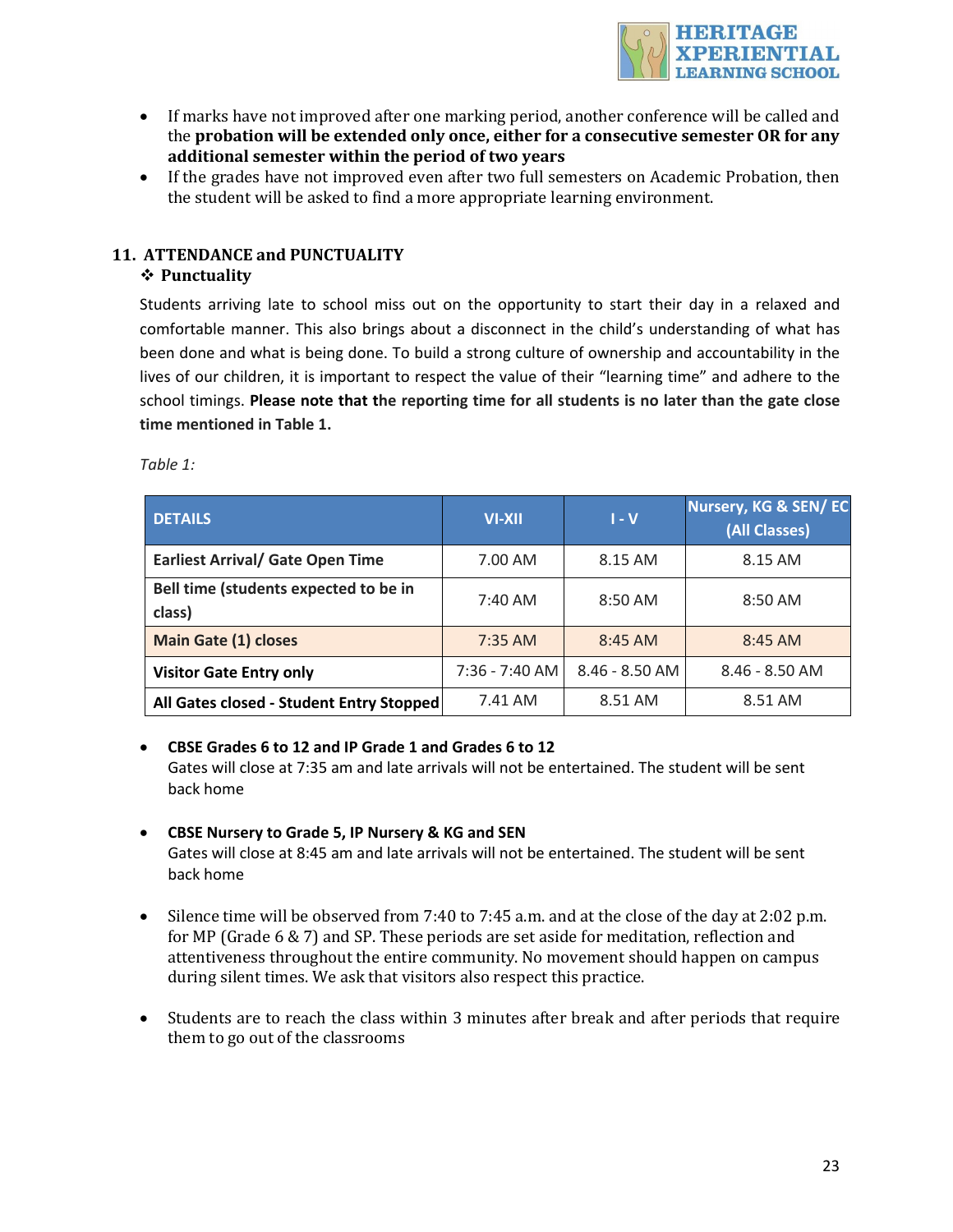

## v **Attendance**

The school firmly discourages students from being absent too often. Regular classroom attendance is essential for developing successful life skills including self-discipline, responsibility and punctuality. It is important that we as parents and educators promote the view that regular attendance and timeliness are important to ensure the best possible learning outcomes. Irregularity and frequent absenteeism leads to disconnect in children's learning.

While it is possible for students to do make-up work, the quality of their learning experience is not the same and often leads to building up of 'conceptual-lag' baggage. Make-up work cannot duplicate the learning that takes place via lectures, discussions, demonstrations, group work, labs and student/teacher presentations.

There is a need to sensitize children toward the issue so as to bring about order and discipline in their routine.

## **12. LEAVE POLICY**

- Students who have less than 90% attendance in an academic year may compromise their eligibility for promotion to the next class, will lose their eligibility for sports, activities and leadership positions, and will be called for a meeting with their parents, the program leader and the principal.
- Students whose attendance drops below 85% may forfeit their enrollment at the school
- In case any child is absent for a day, parents must inform the educators either through email or SMS to the class teacher before 7:45, so that the attendance can be recorded as an excused absence in the register. In any case you are also required to send a note next day when your child joins back stating the reason for absence.
- In case of 2-3 days of leave, students would be required to take prior permission from the class teacher.
- In case of more than 3 days of leave, the Programme Leader must sanction the leave. Parents should *personally* submit the application stating the dates that their child will be absent for the PL's approval. It is the PL's prerogative to escalate the matter to the Principal if  $s/$ he is concerned about the impact of the leave on the student's progress.
- Half day / short leave will be only granted to a student under circumstances of emergency. Parents should personally come to pick up their child.
- Class teachers are responsible for calling parents when a student is absent without permission or prior notification.
- No child will be allowed to leave the school premises on telephonic request or with servant/driver or anyone else without the parent I-card. School will not make any transport arrangement.
- Students who anticipate a leave either for emergencies, such as a death in the immediate family, or a medical procedure, or on official duty to represent the school at a sports tournament or MUN, should follow these procedures:
	- $\circ$  pick up a Leave Application Form from their class teacher,
	- $\circ$  get it signed by all subject teachers
	- $\circ$  file it with the class teacher.
	- o make prior arrangements to take tests ahead of time or submit assignments in a timely manner, as specified below.
- In case a child is not well and is advised rest for a week or more by a doctor, the parents should immediately inform the class teacher about the same and give a medical certificate or prescription once the child continues normal schooling.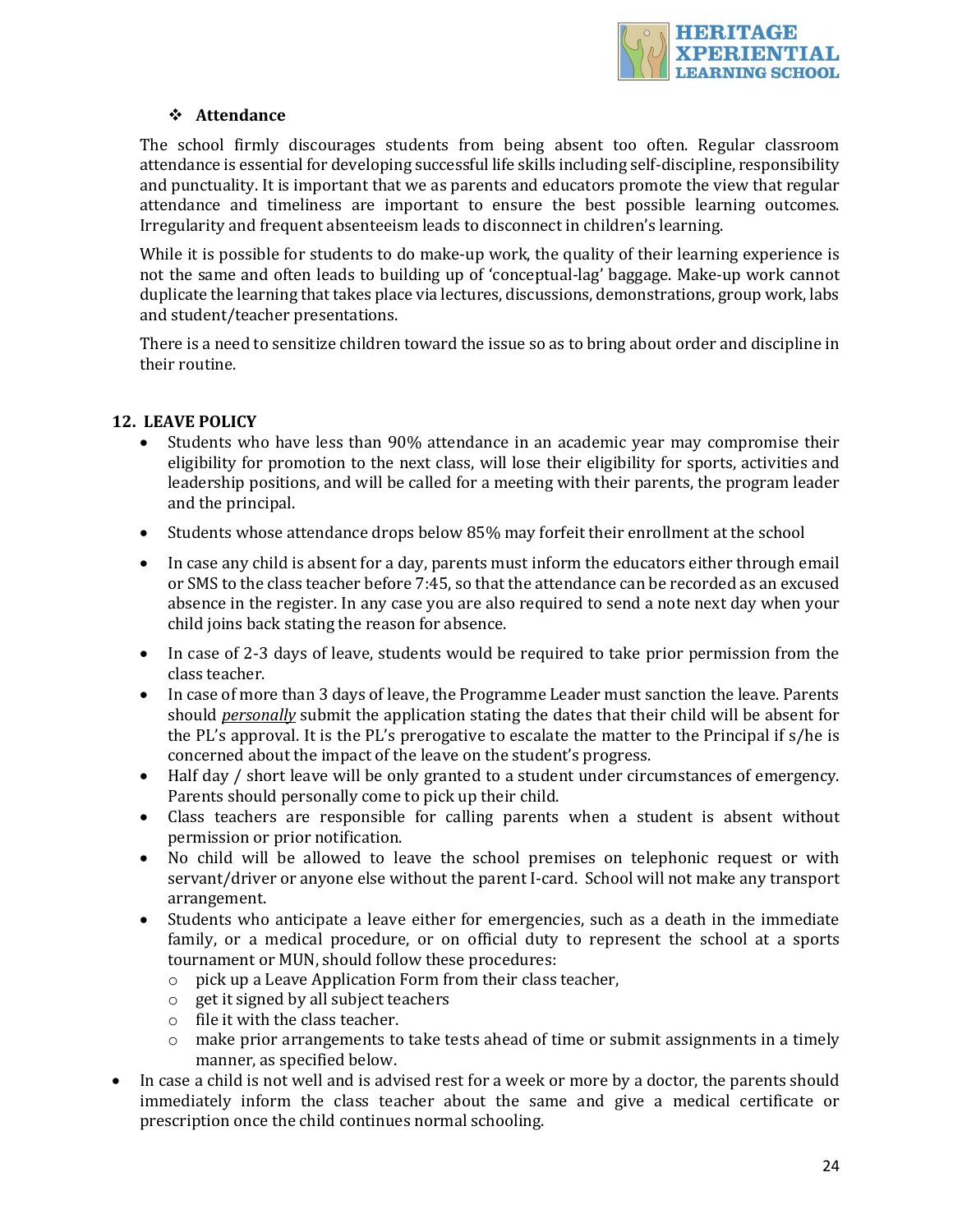

- Students whose attendance or punctuality is a consistent area of concern may also jeopardize their eligibility to participate in co-curricular activities or represent the school on teams or in contests, in addition to facing other consequences as outlined in the Discipline Matrix. **Make-up work**:
	- $\circ$  Make-up work is required for all work missed due to absences.
	- $\circ$  It is the student's responsibility to contact teachers to clarify any questions regarding the work.
	- $\circ$  Students are given one school day for each day absent plus one extra day to submit their work.

#### **Consequences:**

- Students who take unauthorized leave will not be allowed back in school unless their parents accompany them to school and meet first with the Principal or Program Leader
- Students will not be allowed to earn points for work missed while they are on unauthorized leave, nor will they be allowed to take internal tests (e.g. unit tests, cycle tests, block tests) scheduled for the day they return to school
- Students who return to school without their parents after an unauthorized leave will serve in-school suspension until their parents come for a meeting
- Students whose attendance or punctuality is a consistent area of concern may also jeopardize their eligibility to participate in co-curricular activities or represent the school on teams or in contests, in addition to facing other consequences as outlined in the Discipline Matrix.

#### **13. CHILD PROTECTION POLICY**

## (adapted from various sources, edited from the full version which appears on the school **website)**

#### **Introduction**

Heritage Xperiential Learning School Gurgaon recognizes its responsibility to protect and safeguard the welfare of children and young people in its care.

The main elements to the Child Protection Policy are:

- $\cdot$  Prevention through the creation of a positive school atmosphere and the teaching, and pastoral support offered to students.
- $\cdot$  Protection by following agreed procedures, ensuring staff are trained and supported to respond appropriately and sensitively to child protection concerns.
- $\div$  Support to students who may have been abused.

This policy applies to all students, staff, volunteers and visitors to Heritage Xperiential Learning School.

## **School Policy**

We recognize that, in harmony with our Dharmic Principles, it is our responsibility as a learning community to support healthy self-respect, confidence, supportive friends and clear lines of communication with a trusted adult as proactive strategies to prevent abuse.

Our school will therefore:

• Establish and maintain an environment where students feel safe and secure and are encouraged to talk and where adults listen with acceptance and respect.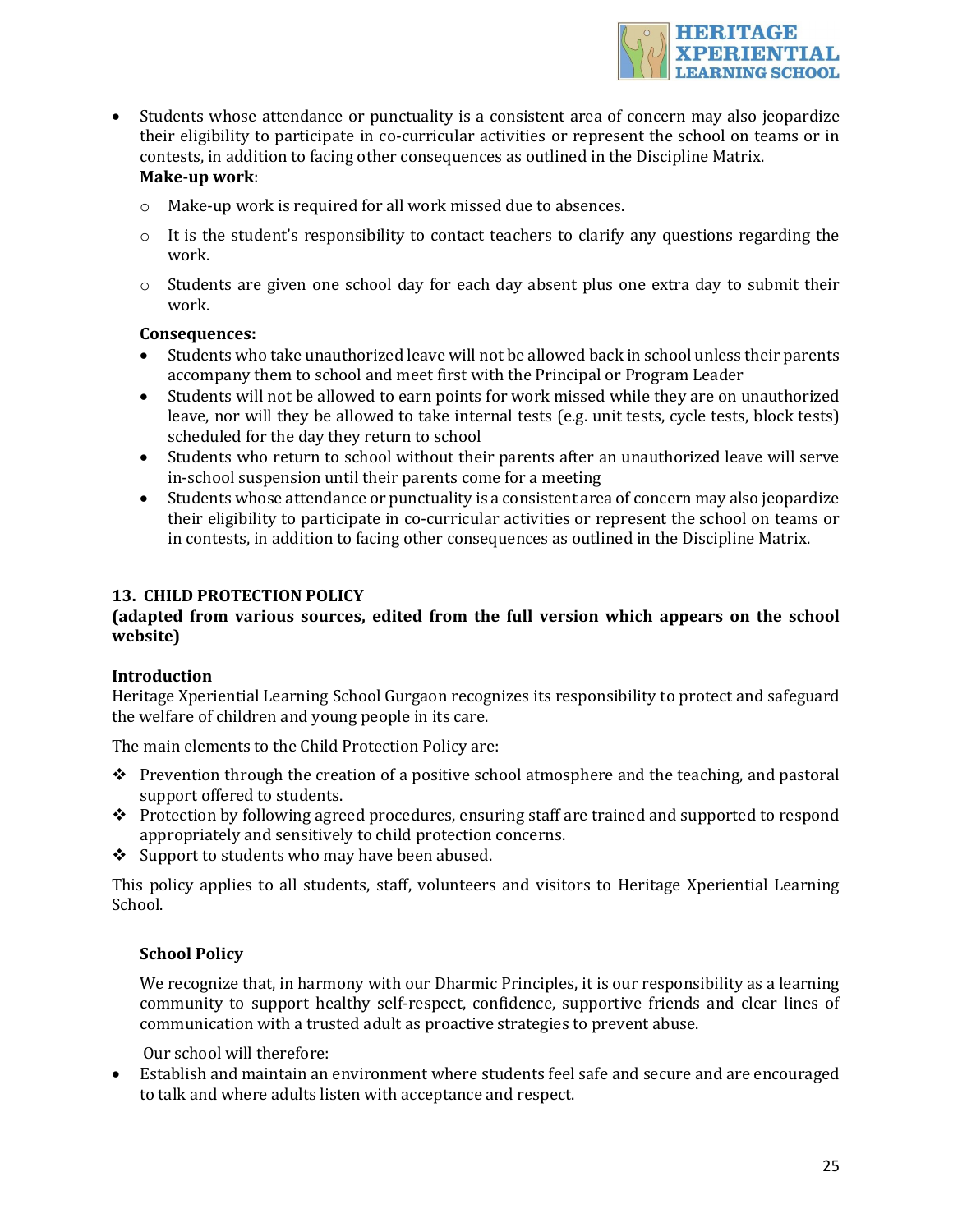

- Ensure that students know that there are adults within the school whom they can approach if they are worried or are in difficulty.
- Include opportunities integrated into the Life Skills curriculum, through Crew Time and Class Teacher periods, as well as in workshops and counseling sessions, which equip students with the skills they need to stay safe from abuse.
- Train faculty and staff to recognize and support issues of abuse or neglect.

The school will work with parents to ensure that children are safe and are knowledgeable about their rights and responsibilities to themselves and to each other so that they can grow and learn in a safe and supportive environment.

#### **Roles and Responsibilities**

All adults working with or on behalf of children have a responsibility to protect them. The administration shall be responsible for ensuring that the school follows safe recruitment processes. As part of the school's recruitment and vetting process, police and criminal background checks will be sought on all staff that has access to children.

#### **Reporting and Responding to Allegations of Child Abuse**

It is obligatory for parents, guardians, professionals, teachers, teacher's aides, and administrators to report incidents of physical or psychological violence, aggression, harassment, physical or sexual abuse immediately or within the next school day, to: a school administrator (e.g. principal, program leader) or any of the school's counselors who, in turn, **shall inform the principal** *immediately*. Students are encouraged to report incidents for which they themselves or others may be the victim. Reporting by students may be verbal or in writing and shared with any school employee, who, in turn, shall communicate this information to a school administrator or counselor. The Principal will authorize an investigation, conducted in strictest confidentiality, including written documentation including the date, person or persons involved, and any additional relevant information. Following a thorough investigation, the Principal/Associate Director shall follow the steps noted in these guidelines, documenting all aspects of the investigation and resulting actions. Such actions include, but are not limited to, one or more of the following:

- conference with students involved
- parent notification
- meeting with parents
- meeting with others pertinent to the case, including alleged perpetrator(s)
- contacting school doctor
- psychological assessment
- mandatory counseling sessions
- $\bullet$  referral to psychologist for outside counseling
- suspension and/or termination of employment (if a school employee)
- legal action as required

#### **Supporting Students at Risk**

- The school recognizes that children who are abused or who witness violence may find it difficult to develop a sense of self-worth or a healthy sense of trust in themselves or other human beings especially adults
- The school may be the only stable, secure and predictable element in the lives of children at risk. Nevertheless, while at school their behavior may still be challenging and defiant or they may be withdrawn.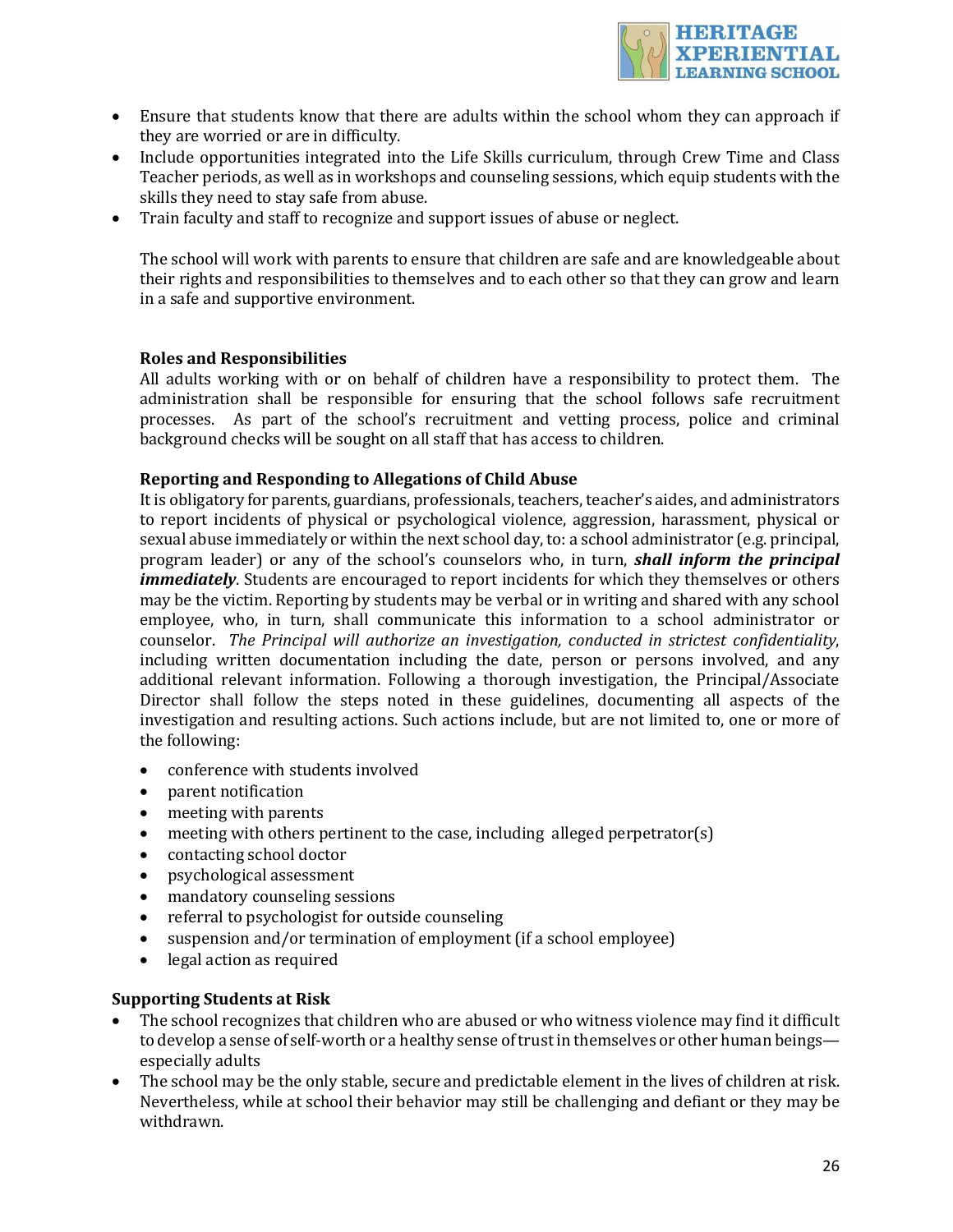

- The school will endeavor to support students through a:
	- Student-centered program which emphasizes holistic development of the mind, body, emotions and spirit of the child.
	- Positive, supportive and secure environment that gives all students and adults a sense of being respected and valued.
	- consistent approach to discipline that assures that even though some behavior is unacceptable, nevertheless students will be valued and treated with care and respect
	- commitment to develop productive, supportive relationships with parents
	- Development and support of a responsive and knowledgeable staff trained to respond appropriately in child protection situations.
	- Recognition that in a home environment where there is domestic violence, drug or alcohol abuse, children may also be vulnerable and in need of support or protection.

#### Abuse includes the following:

- Inflicting physical injury on a child by other than accidental means, causing skin bruising, burns, disfigurement, impairment of physical or emotional health, or loss or impairment of any bodily function, death
- Creating a substantial risk of physical harm to a child's bodily functioning;
- Committing acts that are cruel or inhumane regardless of observable injury. Such acts may include, but are not limited to, instances of extreme discipline demonstrating a disregard of a child's pain and/or mental suffering
- Assaulting or criminally mistreating a child as defined by either the criminal code or school policy
- Engaging in actions or omissions resulting in injury to, or creating a substantial risk to the physical or mental health or development of a child
- Failing to take reasonable steps to prevent the occurrence of any of the above.

**Sexual Abuse** is committing or allowing to be committed any sexual offense against a child as defined in either the criminal code of the host country or school policy, or intentionally touching a child, either directly or through clothing, for other than hygiene or child care purposes.

Sexual abuse has some different characteristics from child abuse that warrant special attention. Sexual abuse requires more planning (called "grooming") and far more secrecy than other forms of child abuse, so is more difficult to report.

Many victims, through grooming, are taught that the sex is a form of love, so children may present themselves as happy and well-adjusted with no negative symptoms because of their perception of being loved. Working with the sexual offender cannot be done by school counselors.

#### **Student Confidentiality**

The School at times, can override their own and (so far as they are entitled to do so) the child's rights to confidentiality, and to impart confidential information on a need-to-know basis where it is necessary to safeguard and/or promote the child's welfare and/or to avert a perceived risk of harm to the child and/or any another person at the School and/or if such confidential information is sought by any Govt. authority, court of law, statutory body from the School. In some cases, members of staff of the School and/or third parties may need to be informed of any particular vulnerability and/or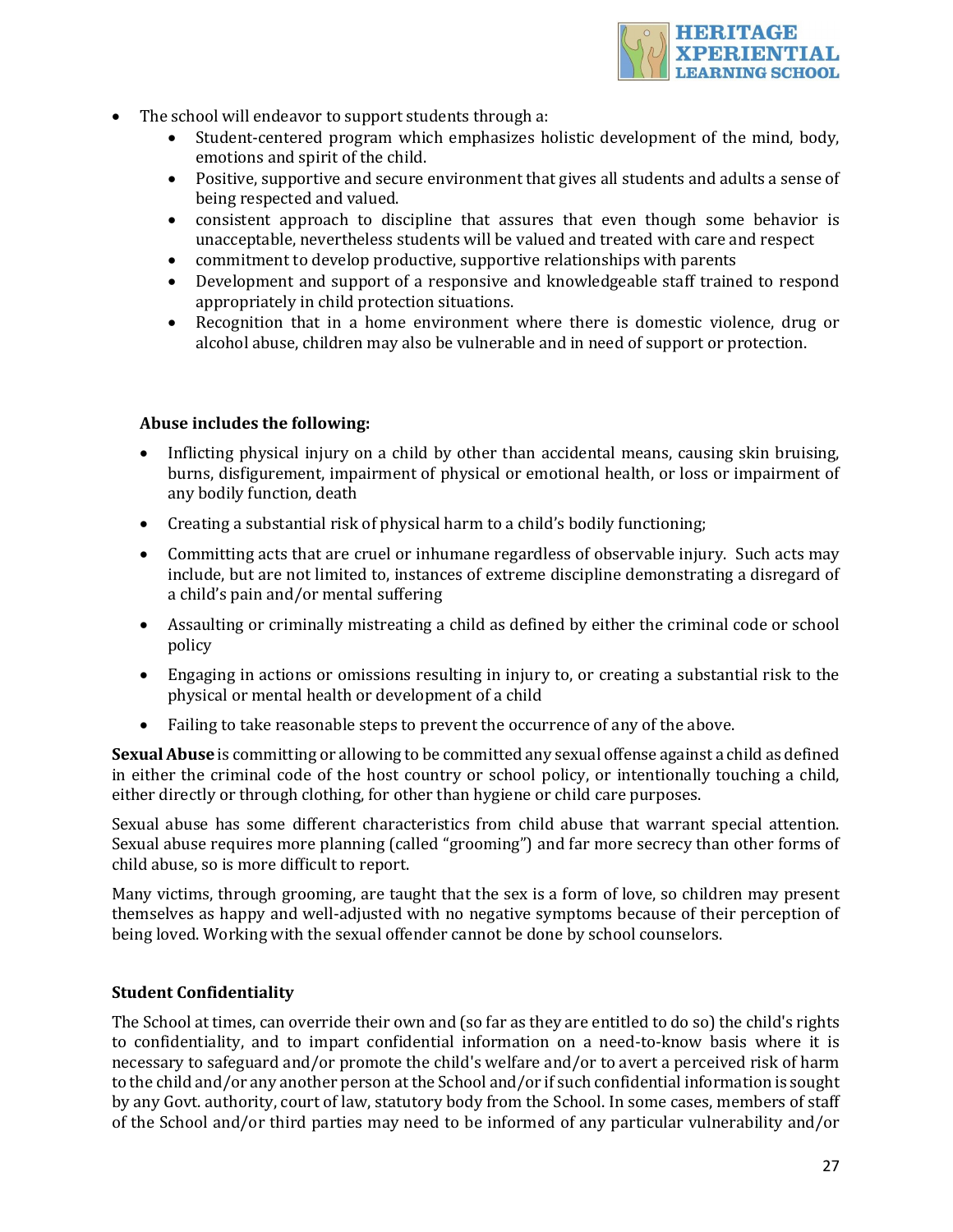

condition the Child may have and the School is authorized to disclose the same if deemed necessary by competent authorities in the School.

#### **Student Information Database**

School shall be required to provide to third parties such as vendors, sport affiliates, medical staff, transport service providers etc. information, details as maintained by the School in respect of the Children as may deemed necessary by the school.

The School will take all necessary precautions to protect the information in relation to Children by ensuring appropriate confidentiality/information safety agreements with third party, vendors, agencies etc. However incase of any breach by such third party, vendor, agencies of such contracts, understanding, the same shall not be deemed to be the liability and/or a breach/default by the School.

The school shall use photographic and video images of our children to be used internally, for classroom and School communications and other School publications and also for external communications, intended for prospective students and families, including social media platforms, press releases about sports, academic, and other achievements, brochures, external School website, advertisements, hoardings and informational videos about the School. If any Parent or Student has issues with such sharing, then they may write to the Principal for exception.

#### 14. SAFE SCHOOL, SAFE STAFF

It is essential that the high standards of concern and professional responsibility adopted with regard to alleged child abuse by parents are similarly displayed when members of staff are accused of abuse. This means that, in the case of a staff member reported as an alleged offender, Heritage Xperiential Learning School will conduct a full investigation and take any and all professional and legal steps deemed necessary to protect students.

#### **15. CLASS GROUP ASSIGNMENTS**

The school takes full responsibility for making the best possible assignments of students to classes at the time of admission or when classes move from one level to the next. Class teachers, counselors and program leaders take a variety of factors into account, such as gender balance and social dynamics, when they create class groupings. This includes decisions regarding siblings, who are generally assigned separate class sections.

Heritage Xperiential Learning School follows a policy of "shuffling" classes from year to year. It is our professional observation, supported by research and best practice, that students benefit from the opportunity to make new friends and work with new educators on a regular basis. Teachers will purposefully ensure that positive and supportive social relationships are kept intact but will also deliberately intervene when dominance or co-dependence or "cliques" have developed which need to be disbanded for individual development as well as group dynamics. Again, parents are invited to make requests but the final decision rests with the program leader.

#### **16. COMPETITION POLICY**

In essence the school likes to draw a clear distinction between building competence or excellence and competition itself. While we encourage students to strive for excellence through continued improvement towards mastery of skills, we minimize the emphasis on comparison with other students or winning at any cost. In a competitive culture, a child is told that it isn't enough to be good – he or she must triumph over others. Success comes to be defined as victory, even though these are really two very different things.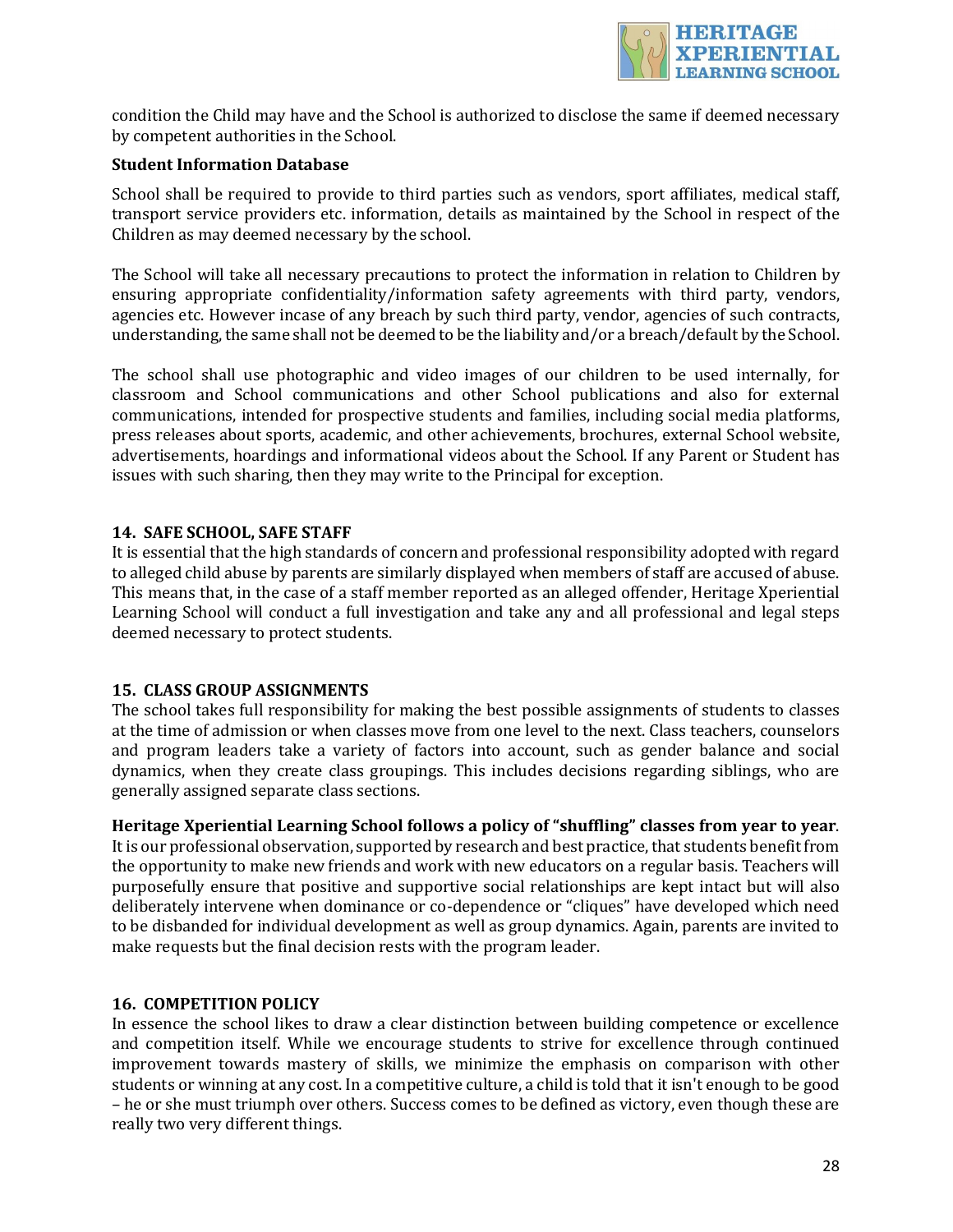

In fine arts as in sports, we encourage excellence through development of skills, coaching and assessments in music, visual arts and drama. We recognize that some students are naturally gifted and are committed to providing opportunity for them to explore and develop their interests; nevertheless, we also want students to understand that excellence comes primarily through hard work and dedication and that maximum enjoyment comes through teamwork and collaboration. As a school we will host festivals and performances to provide a platform to showcase student work.

As students mature, we provide opportunities for interschool competitions in sports as well as other areas, such as Model United Nations (MUN) conferences and debates. Increasingly, we would introduce greater opportunities for school teams in different sports and performing arts. We host tournaments to promote the culture of sports and also selectively participate in inter-school events. The guidelines for team selection and auditions are made clear to students so that trials and auditions are fair—and that students who do not make the cut have other options, such as clubs and activities, for them to develop their skills and interests in a non-competitive atmosphere.

As we work as a community to establish these values of excellence, inclusion, acceptance and hard work, we will also be inculcating the character traits that our students need to succeed in a complex, interconnected world where communication skills, cooperation and teamwork are as important as expertise or technical proficiency. As we recognize achievement in others and offer encouragement to all, we move from an individualistic perspective of "me" and "mine" to an inclusive culture of "us" and "we." 

## **17. COUNSELOR'S ROLE: A BRIEF INTRODUCTION**

The counselors at Heritage address the academic, social and psychological needs of students and help to reinforce those values and character traits that we have identified as a community. The counselor's work is differentiated by attention to developmental stages of student growth.

The counselor works with all students and parents on a confidential basis as long as maintaining a confidence does not put the student at risk or create professional or personal liability for the counselor or the school. It is recommended that the counselor uses a team approach, in consultation with the Program Leader, classroom teacher or any other adult who knows the student(s) well and can give insight.

The counselor assists students through four primary interventions: counseling (individual and group), large group guidance, consultation and coordination. The counselor provides students with services to enhance personal and academic achievement and development. The counselors help students with selection of classes each year plus college and career awareness, personal concerns, curriculum information, and study skills assistance. In some cases, the counselor may refer students and their parents to outside resources who offer interventions, expertise and perspectives which fall outside of the purvey of the school.

Students are referred to counselors by their teachers or parents and they are also encouraged to approach the counselors directly. The counseling team is committed to keeping parents informed as appropriate.

#### **18. DISCIPLINE: WHAT IT MEANS TO US**

Discipline is about teaching children appropriate behaviour and helping them become independent and responsible people. The purpose of discipline is to encourage moral, physical, and intellectual development and a sense of responsibility in children. We believe that children have an innate moral compass that, when nurtured by positive example in an atmosphere of consistency and fairness, will guide them in making good, ethical choices. Ultimately, as children mature and develop, they will do the right thing, not because they fear external reprisal, but because they have internalized a standard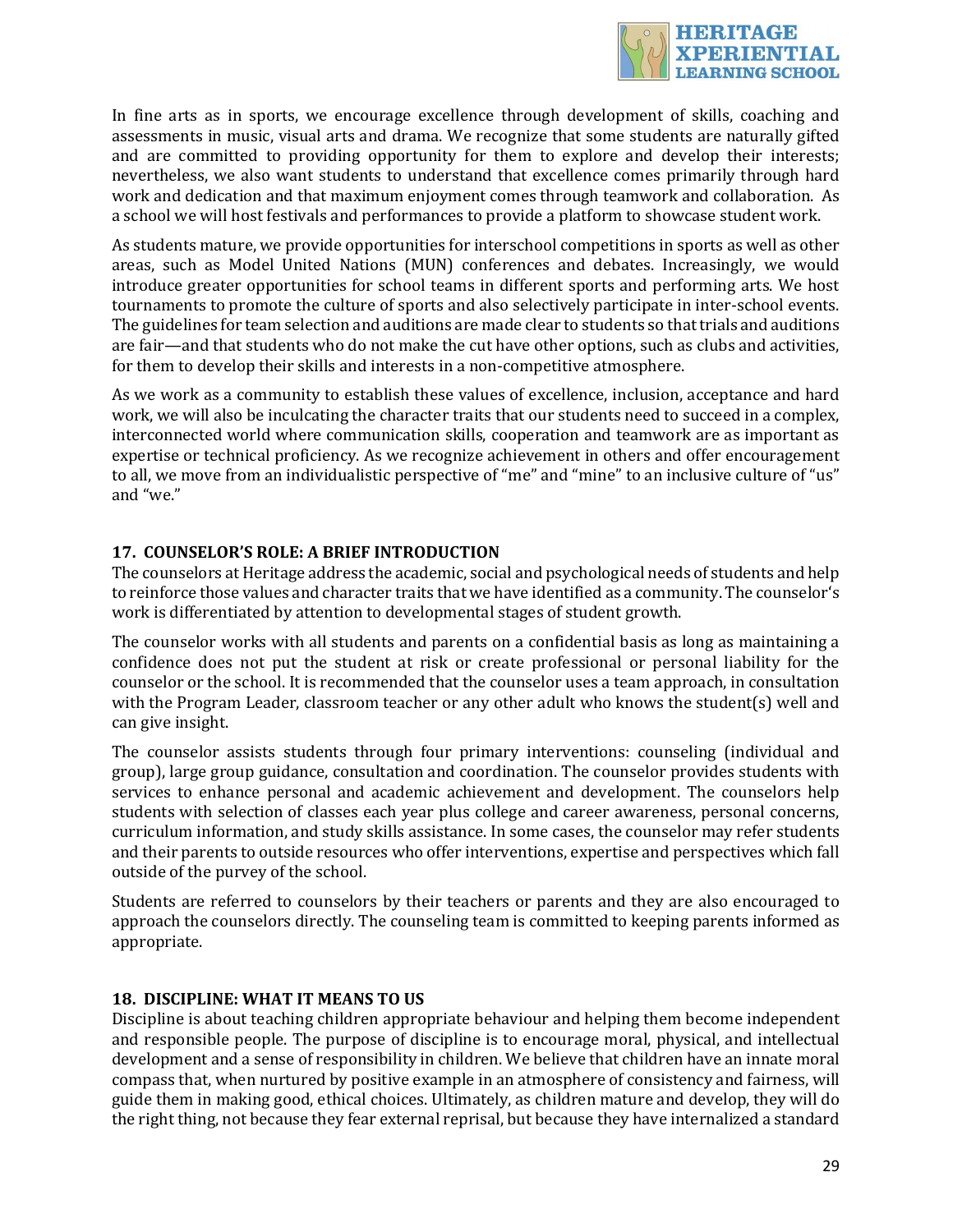

of behavior modeled and reinforced by parents, teachers and other caretakers. In learning to rely on their own resources and to reflect on their attitudes and behaviors, children develop judgment, discernment, confidence and self-respect.

- Discipline is about giving children the tools to succeed in life.
- Discipline is based on building the right relationship with a child more than using the right techniques. It is for helping children develop inner controls that last a lifetime.
- Discipline is about teaching, not about punishing. According to Dr. Jane Nelson in her book Positive Discipline, "Discipline is a word that is often misused. Many people equate discipline with punishment—or at least believe that punishment is the way to help people achieve discipline. However, discipline comes from the Latin word discipulus or disciplini, which means a follower of truth, principle, or a venerated leader. Children and students will not become followers of truth and principle unless their motivation comes from an internal locus of control, that is, until they learn self-discipline."
- True freedom comes from true self-discipline. It leads to freedom from anxiety and fear, bringing about self-reliance in individuals.

## **19. DISCIPLINE: CODE OF CONDUCT FOR STUDENTS**

- We will reach school on time, so we are prepared for the day
- We will reach class or assemblies on time, so that we can fully participate
- We will submit all assignments on time, to develop the right work ethic
- We will participate fully in all classes, events and trips.
- We will pay attention and cooperate with our teachers at all times
- We will speak politely and respectfully with our teachers, peers and others
- We will behave with integrity and accountability
- We will eat during the break time in designated areas only and will throw garbage in bins
- We will walk quietly in a queue in the corridor and on stairs in order
- We will switch off all the lights and fans when not in use, in order to save energy.
- We will maintain cleanliness in the classroom and school as it is a sign of healthy living.
- We will always be ready to lend a helping hand and accept whatever work is assigned to us graciously.
- We will take good care of our I-cards and wear them each day to increase security and a sense of community
- We must carry our almanac each day, as it is an essential document for communication.
- We will enter or leave the classroom only with the teacher's permission.
- We will bring all necessary equipment to class, including books and stationery
- We will be peacemakers, acting with self-control in all situations.
- We will take good care of school property so that others can use it too.
- We will speak truthful, kind words about others.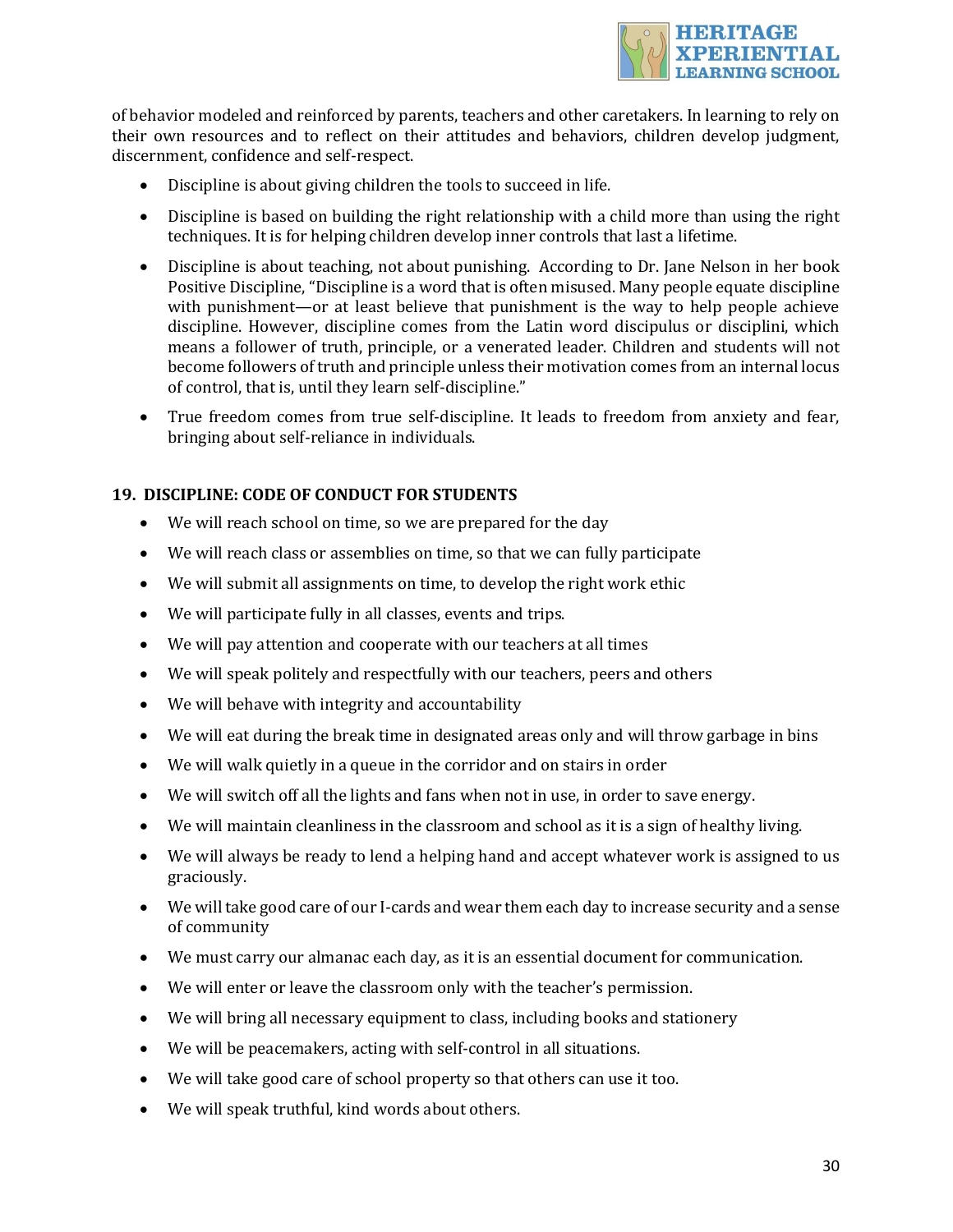

- We will only bring materials to school that will help us study, and leave cell phones, personal music devices, and electronic toys at home
- We will leave our own sports equipment, including balls and skateboards, at home
- o We will play with school sports equipment only on the playground or field after prior permission
	- We will observe healthy habits on and off campus, avoiding the consumption, possession or distribution of controlled or any other illegal substances, as these are harmful to our physical and mental health.
	- We will treat each other with respect and care, avoiding spoken or written words or actions which cause emotional or physical injury or which intimidate or humiliate
	- We understand that this code will be reinforced across the school and that violation of any part of it will lead to consequences and sanctions.

#### **DISCIPLINE MATRIX**

#### **Rationale:**

From time to time, even in the most progressive and nurturing of school environments and among generally sincere, well-behaved students, it becomes necessary to handle issues where students have violated established rules and policies. We have therefore created a matrix which outlines categories of behavior, lists examples of violations and specifies how these violations are likely to be handled, depending on the level of severity and/or the pattern of misbehavior that emerges for individual students.

It is helpful to think of violations in terms of their consequences, which generally include harm to self, harm to others and harm to property—including shared facilities but also intellectual property (i.e. internet violations, cheating, plagiarism). The outline below is meant to be illustrative and instructive rather than exhaustive and, from a philosophical perspective, should be consistent with the rationale and definitions which are included elsewhere in this manual—including our IT Acceptable Use policy, field trip policy, dress code and policy on academic honesty, among others.

#### **Level One Offense:**

Includes minor or first-time offenses, which are *handled by the classroom teacher and recorded in the* discipline management system. **Consequences include reprimand / apology/ detention, removal of** *privileges, fines / restitution, school service or loss of access (see IT policy).* 

#### *Examples:*

**Harm to Self:** including but not limited to:

- distortions of the truth, copying homework or other violations of academic honesty
- inattentiveness or minor disruption in class
- tardiness
- dress code violations
- forgetting study materials or I.D. tag

**Harm to Others:** including but not limited to:

- disturbing others in the classroom or other shared spaces, including the bus
- minor physical encounters (shoving, play-fighting)
- "borrowing" without asking permission
- name-calling or other misuse of language (i.e. inappropriate words or expressions)
- disrespect or "cheekiness"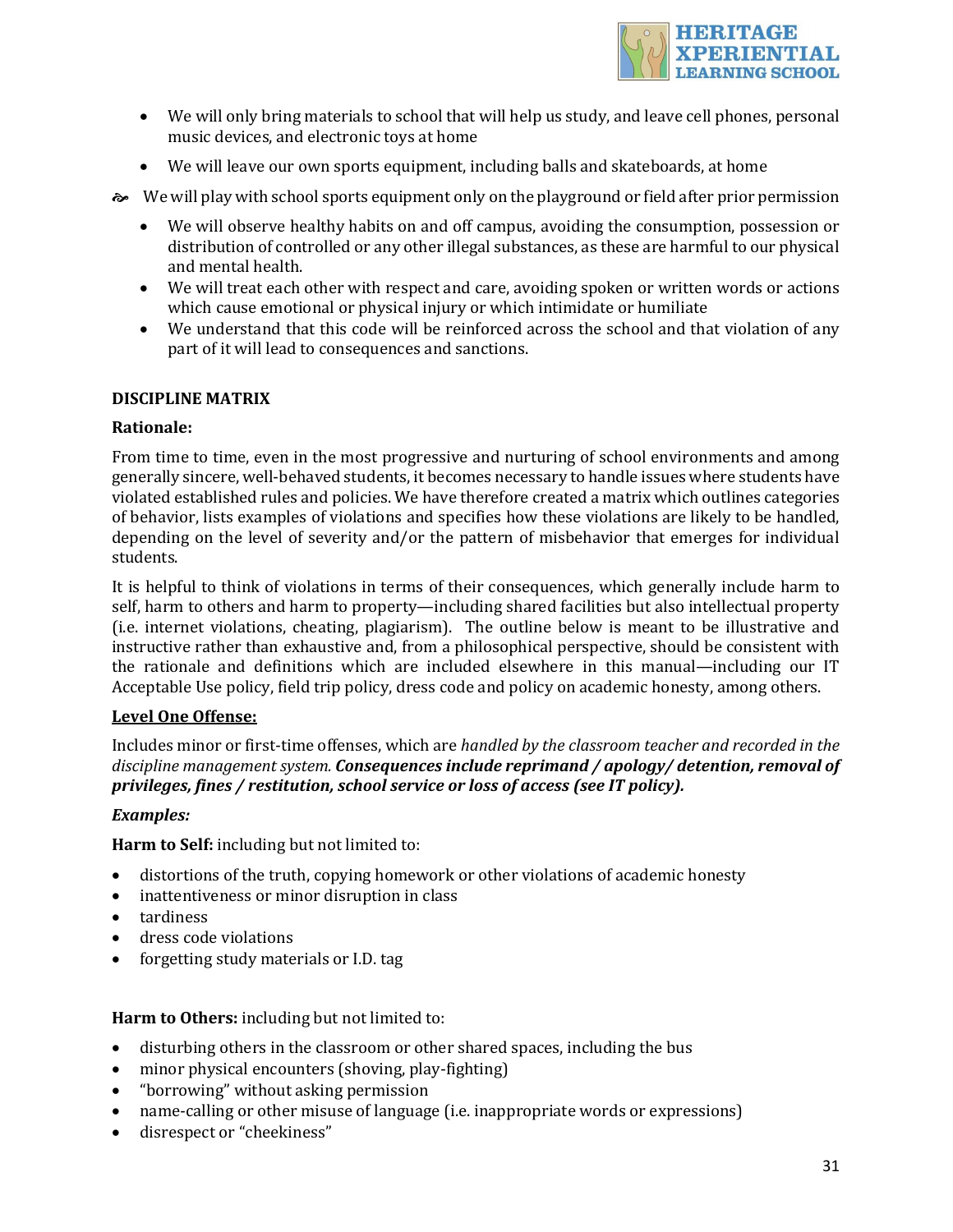

## **Harm to Property / Abuse of Access or Privilege:** including but not limited to:

- minor or first-time AUP violations (unauthorized sites such as games, social networking)
- making or leaving a mess

## **Level Two Offenses**

Includes violations of a more serious nature, or repeated Level One offenses, handled by the program *leader, recorded in the ERP discipline record and to parents in writing, with a follow-up conference; counseling assigned as needed; possible in-school or out-of-school suspension or after-school detention, removal from teams or representative groups, temporary removal from transportation; placed on Behavior Probation*

#### *Examples:*

**Harm to Self:** including but not limited to:

- cheating on a minor assignment or quiz; copying homework
- late assignments, lost or forgotten materials
- $\bullet$  skipping a class
- refusal to accept assigned homework help or tutorials

**Harm to Others:** including but not limited to:

- fighting, especially on the bus but also in classrooms, corridors or on fields
- disrupting class or study time
- stealing or intimidating (e.g. "whacking" food or property or sports equipment, with or without "permission" if it is judged that coercion was used)
- teasing or using harsh or insulting language

## Harm to Property / Abuse of Access or Privilege:

- vandalism, intentional damage to school property
- possession of a controlled substance (i.e. weapon, tobacco, pornography, etc.)
- more serious IT violations (e.g. misuse of software, copyright violation)

#### **Level Three Offenses:**

Includes more serious offenses or repeated Level Two offenses, *handled by Principal and program leader, recorded in school discipline record system;* conference with parents, principal and program leader; loss of marks or points; removal from teams or activities; possible request for withdrawal or expulsion, legal action if necessary; required outside counseling; placed on Behavior Probation

#### *Examples*

**Harm to Self:** including but not limited to:

- Substance abuse, including tobacco, alcohol or other controlled substances
- Use of inappropriate materials, including pornography or material which is inflammatory or derogatory in nature, on or off the internet
- Truancy (absence from school without notification)
- Major cheating (e.g. on a test or important assignment, plagiarizing or copying or purchasing information or a product that is represented as original work)

Harm to Others: including but not limited to:

• Bullying or harassment: physical, emotional, social, sexual, through direct contact or social media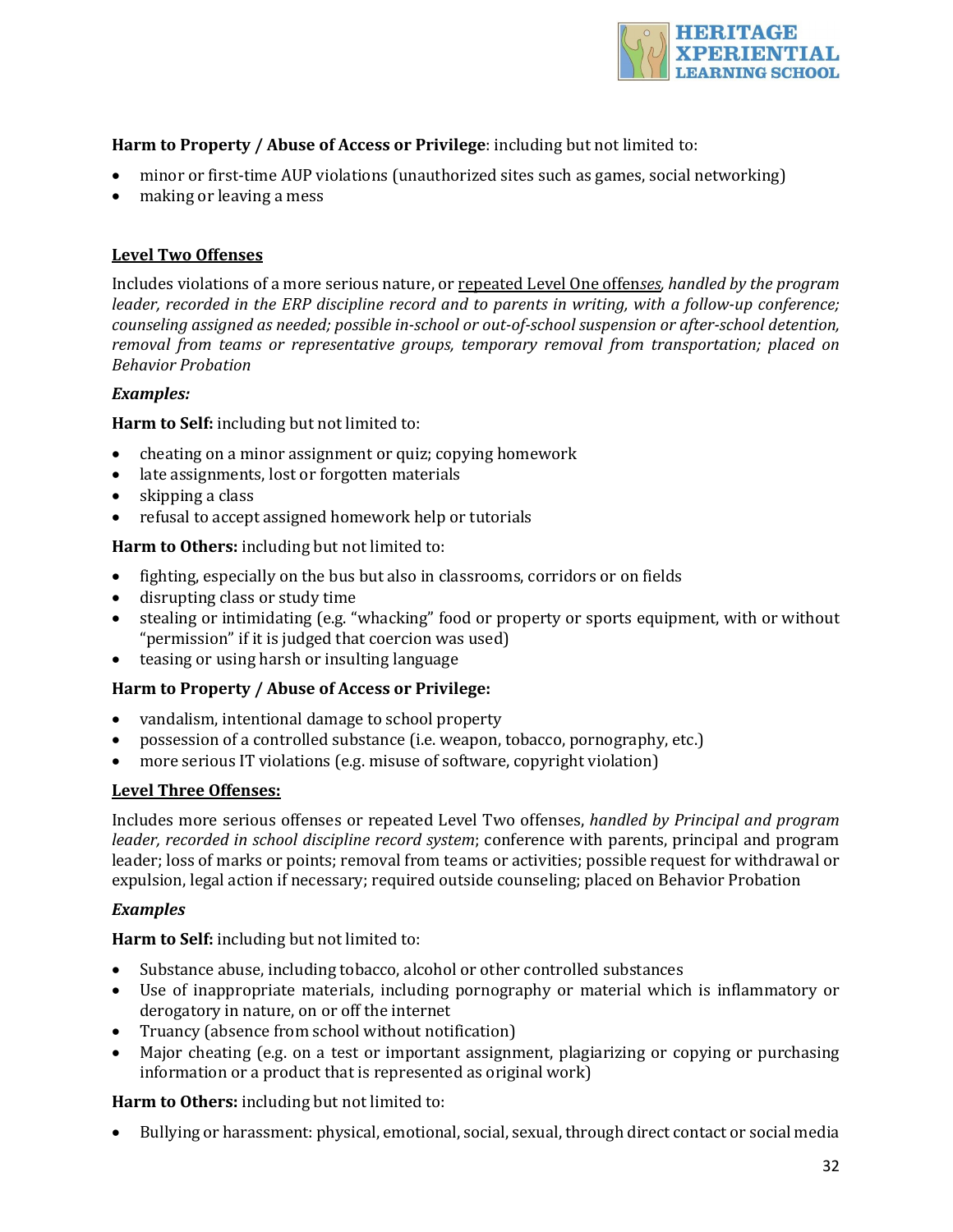

- Serious fighting on school property, including school transportation
- Disrespect or insubordination

## **Harm to property / Abuse of access or privilege:** including but not limited to:

- Serious violations of AUP (keystroke or password capturing, identity theft, violation of copyright laws)
- Intentionally breaking, damaging or stealing school property
- Breaking bounds (i.e. absconding while on a school trip)

## **Amnesty Provision**

As we deal with young adolescents, we fully recognize that they are tempted to experiment with substances and practices that are both appealing to them and potentially harmful to them and which they lack the maturity or discretion either to avoid or to control. Examples include tobacco, alcohol or drugs, as well as sexual intimacy or obsessive behaviors such as compulsive stealing.

In an effort to ensure that students get the help they need when dealing with behaviors of an addictive or particularly dangerous nature, without fear of punishment which would prolong disclosure to the extent that the risk of harm or addiction is actually increased, the school has created an "Amnesty Provision." The provision allows students to seek that help by appealing directly to the counseling department before the behavior comes to the attention of teachers or school administrators as a matter requiring discipline

Here is how the provision works:

- 1. A student can tell an adult or a friend that  $s/he$  needs help dealing with an addiction or a compulsive behavior or habit
- 2. The adult or friend of the student must report the concern directly to one of the school counselors
- 3. The counselor then informs the Program Leader and Principal, who will sanction use of this provision as long as the behavior has not already been reported as a confirmed discipline matter
- 4. The counselor meets with the student and makes it clear that the student must tell the truth and must genuinely seek help to quit the harmful behavior
- 5. The counselor must set up a meeting with the parent and the student to identify an intervention strategy for addressing the issue. The strategy should include any or all of the following:
	- a. Enrollment in a registered, respected drug or alcohol addiction and rehabilitation program, with confirmation of enrollment and attendance by the organization running the program
	- b. Ongoing counseling with the school counselor
	- c. An affidavit, signed by the parents, which promises to support the objectives of the rehabilitation program and to seek further help (i.e. family systems therapy) as identified in the intervention strategy
	- d. A time frame within which significant progress must be demonstrated and confirmed by a representative of the rehabilitation program and / or outside counselor
	- e. The counselor will inform the student and the parents, and obtain a signed acknowledgement, that if the student is caught violating a school policy at any time during or after the intervention strategy has been implemented, the provisions of the Discipline Matrix will be invoked and the Amnesty Provision will be revoked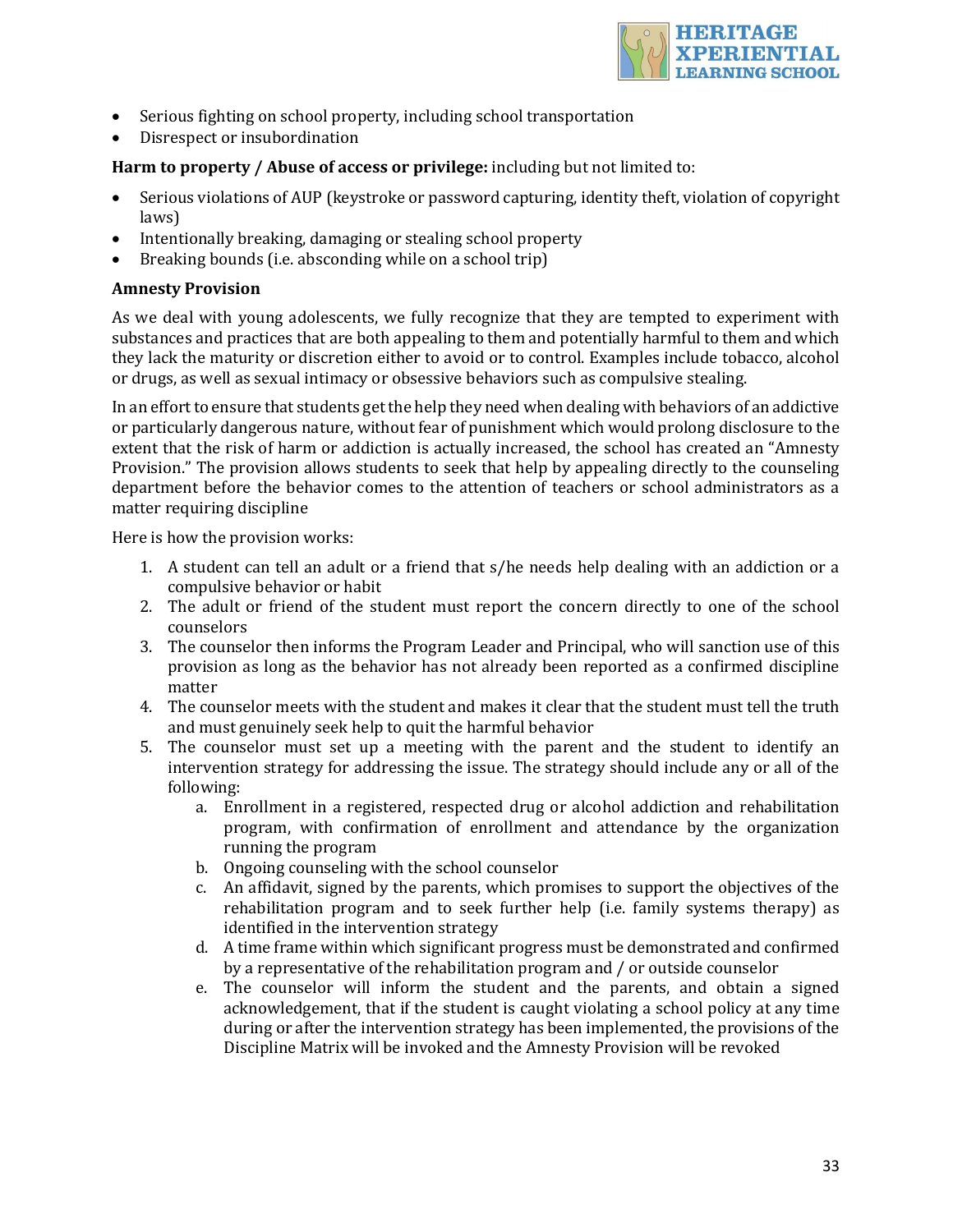

## **20. BEHAVIOR PROBATION**

As with Academic Probation, our system of Behavior Probation is designed to support students while holding them accountable for making good choices rather than continuing on a negative path that may create a pattern that is difficult to break, leading to serious consequences down the line.

- Students who commit a SECOND Level 2 violation, which is actually considered a Level 3 violation, will be placed on Behavioral Probation
- This means they are assigned to a counselor
- They are also required to meet periodically with the Program Leader, Class Teacher and Parents for monitoring
- Behavior Probation is extended only once
- If even after an extension the behavior still does not improve, the student may be asked to find another school

#### **21. DISCIPLINARY ADVISORY COUNCIL**

The purpose of the school's Discipline Advisory Council is to promote the social and emotional development of students, foster respect for one another, and appreciate diversity in order to promote a safe and harmonious environment free of abuse. One purpose of this group is to investigate allegations of abuse, as outlined in our Child Protection Policy.

It also acts as an advisory forum in case of serious discipline issues involving students or between students and teachers, as in Level Three discipline offenses. It ensures due process and a balanced perspective on complicated issues involving the emotional and social well-bring of the community.

## The Committee shall be composed of the following:

- Head of Counseling (Chairperson)
- JP, MP and SP Program Leaders
- Principal / Associate Director
- JP, MP and SP Counselors
- Psychologist as consultant, in advisory position
- Medical personnel (School Doctor or outside consultant) in advisory position
- Legal authority, in advisory position

#### **22. DRESS CODE POLICY**

One of our core education principles at Heritage is that each child is unique and different and we want our children to live their uniqueness. Our whole curriculum and approach to learning are focused on uncovering the child's uniqueness as well as empowering our students from an early age to make responsible choices. For us, this belief is reflected in our dress code policy. Letting the child *wear regular clothes is a symbolic gesture of accepting and appreciating one's uniqueness,* which is why we **do not require uniforms. We make it clear that, while we are not prepared to** debate this policy, we are prepared to help students, parents and teachers understand, articulate and uphold this policy.

While we fully recognize that outward appearance is only one aspect of a child's personality, we maintain that when children choose the clothes they wear, they are *exercising creativity that*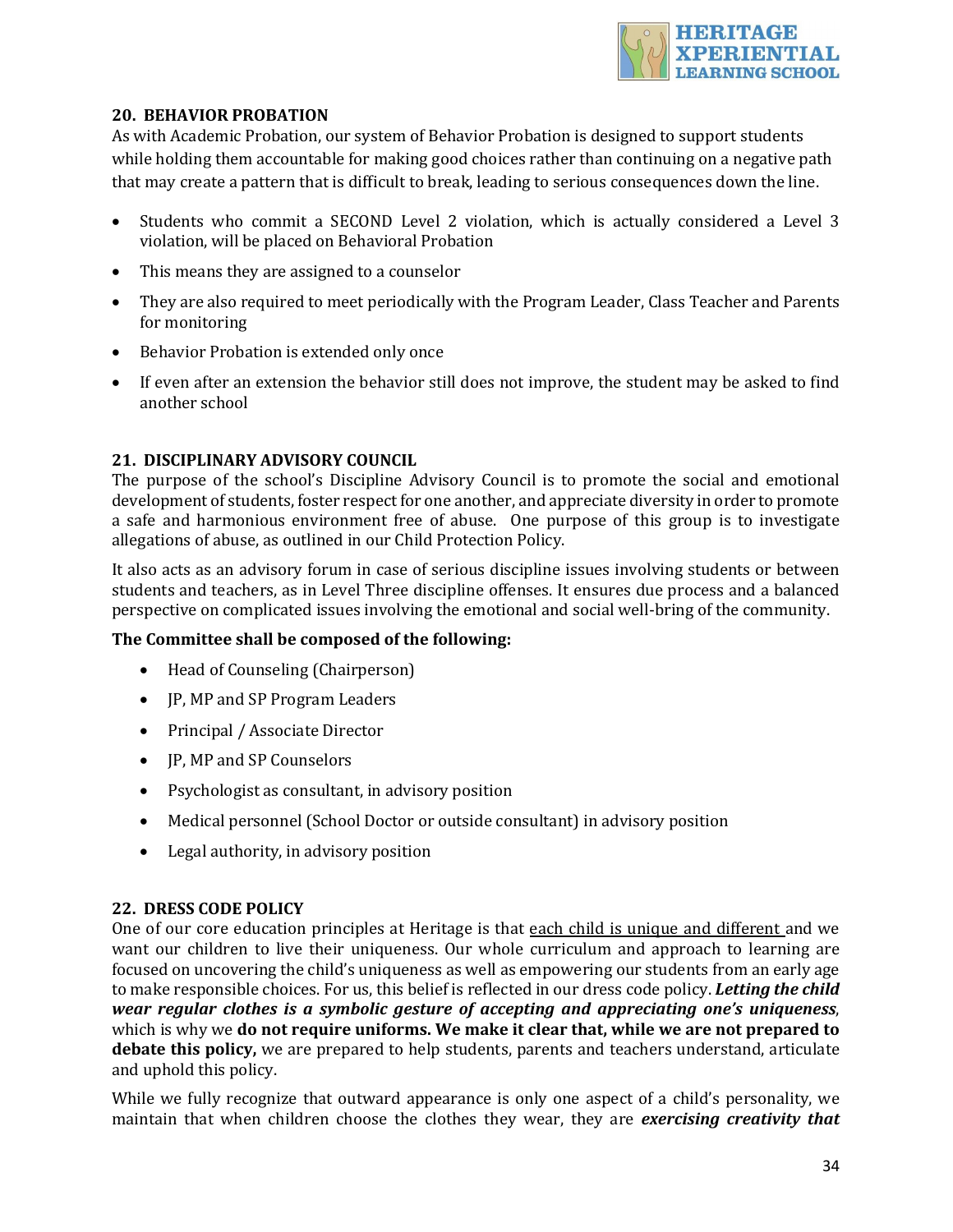

reflects an evolving sense of Self through preference for color and style, projection of mood and even expression of pure whimsy and imagination. Children are also developing an **appreciation for** the creative expression of others as well as an understanding of what is practical and **appropriate** for a range of activities and events. Last but not least, through our guidance they will become aware that *it is a privilege to have a choice of nice clothing that not all children enjoy.* 

Our policy also reflects an awareness of the sensibilities and expectations of the broader *community* and culture that provide the context for our school. While we genuinely believe that children, as adults, should be free to choose clothing that expresses their individuality and uniqueness, we also want older students in particular to be conscious that *they are representing their school everywhere they go, particularly when they participate in school-sponsored activities or interact with students from other schools*. On those occasions, such as a sports tournament or MUN conference or debate, students should comply with the clothing requirements specified by their coaches or advisors. (See dress code below.)

#### **The Dress Code:**

- Shirt of practical, appropriately modest design (see above) OR uniform shirt
- Knee-length shorts or long pants of practical, appropriately modest design
- Limited use of accessories or cosmetics (i.e. that do not draw attention to themselves—for example, deodorant, small ear studs, hair clips)
- Good grooming, hygiene, neatness and cleanliness at all times, including skin, hair, nails, clothing and footwear
- Appropriate dress as required for special occasions (i.e. sports uniform, blazer or suit and tie for formal occasions)
- Business Casual for in-school presentations or visits to other campuses, Smart for functions such as MUN. Formal for ceremonies
	- $\circ$  Business Casual: neat trousers, shirt with a collar OR school uniform
	- o Smart: Black or dark-colored dress pants (not jeans or track pants) or skirt of modest length OR suit; white or light colored shirt; dark dress shoes
	- $\circ$  Formal: saris / achkan, kurta pajama / salwar kameez, dresses / blazers or suits; dress shoes or sandals

## **Consequences for violation of the Dress Code:**

- Reinforcement of the guidelines for dress follow the Discipline Policy in a fair and consistent manner:
	- o **First or minor violations**: the Class Teacher will speak to the student
	- $\circ$  **Second or more serious violation**: the student will be asked to contact parents, in the presence of a counselor or program leader, and ask that a suitable alternative be sent to school immediately
	- o **Subsequent violation or deliberate serious violation**: student will be sent home immediately, as an unexcused absence, and will only be readmitted when accompanied by parents
- Violations include the following:
	- $\circ$  **Clothing that is distracting or immodest** (i.e. length of skirt or shorts, tight jeans or shirts, prominent display of brand names and logos, inappropriate words or decorations on garments, flashy make-up, body piercing or tattoos)
	- o **Clothing that is impractical** (i.e. stiff fabric or tight fit that restrict movement, slippery or dangerous footwear)

#### **Junior and Middle Programmes**

What we expect from students: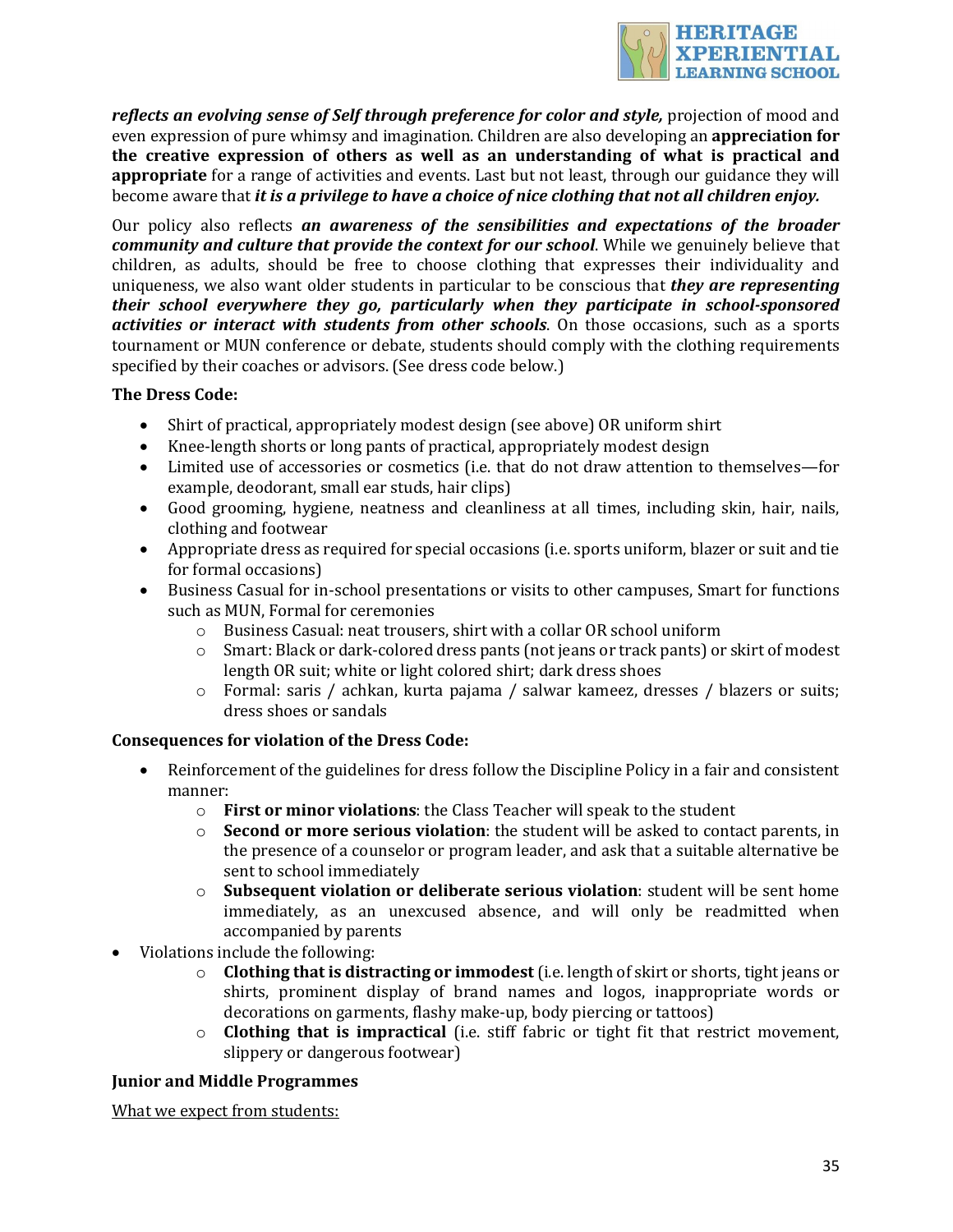

- Freedom of expression through choice of color and style
- Empowerment and accountability reflected in consideration of what is practical and appropriate for a variety of activities, including:
	- $\circ$  Outdoor play requiring unrestricted movement and flexibility
	- $\circ$  "Messy" activities using materials such as paints, dirt or food
- Awareness of the privilege of having nice clothes to wear
- Evolving understanding of the limited role of clothing as a superficial reflection of personality rather than a lasting indication of character

#### What we expect from parents:

- Support for our policies, particularly in communicating them to children
- Model through your own attitude that clothes should be fun and practical but should not become a source of vanity or obsession
	- $\circ$  As much as possible, brand and label-free
	- $\circ$  Inexpensive, to free children from guilt if they stain or tear their clothes
	- $\circ$  Appropriately modest and low-key to avoid self-consciousness
- Ensure that children choose clothing that they can manage by themselves:
	- $\circ$  Soft fabrics in styles which allow unrestricted movement and activity
	- $\circ$  Easy to take on and off without help:
		- Velcro closures on shoes for children who have not learned to tie
		- Bottoms that are quick and easy to pull up and down in the toilets

#### What you can expect from us:

- Acceptance and celebration of the unique character of each of our students and of their creative expression of their individuality in myriad ways
- Assurance that their true characters are NOT reflected in their clothes
- Discretion and individual follow-up with parents regarding clothing that we deem inappropriate, including the following:
	- $\circ$  slippery shoes or open sandals
	- $\circ$  stiff fabrics, tight pants, skimpy shirts, short skirts or shorts
	- $\circ$  clothes with inappropriate images, brands or slogans
- Advance notice regarding special events (i.e. festivals, field trips or performances) that require particular clothing

## **23. ELIGIBILITY FOR CO-CURRICULAR ACTIVITIES AND SPORTS**

In addition to our academic program, Heritage School offers a range of options for students to develop talents and interests through participation in activities and on sports teams. In some cases, they have the privilege of representing the school at interschool competitions, performances and exhibitions, including sports tournaments as well as such activities as debates or MUN (Model United Nations).

Along with demonstrating talent and skill, students must also uphold the values and standards of the school, reflected both by their behavior as well as in their academic record.

Here are the requirements for maintaining eligibility to participate in sports and co-curricular activities and for representing the school in competitions and events:

Students must meet the selection criteria as specified by the coach, director or advisor of the team or activity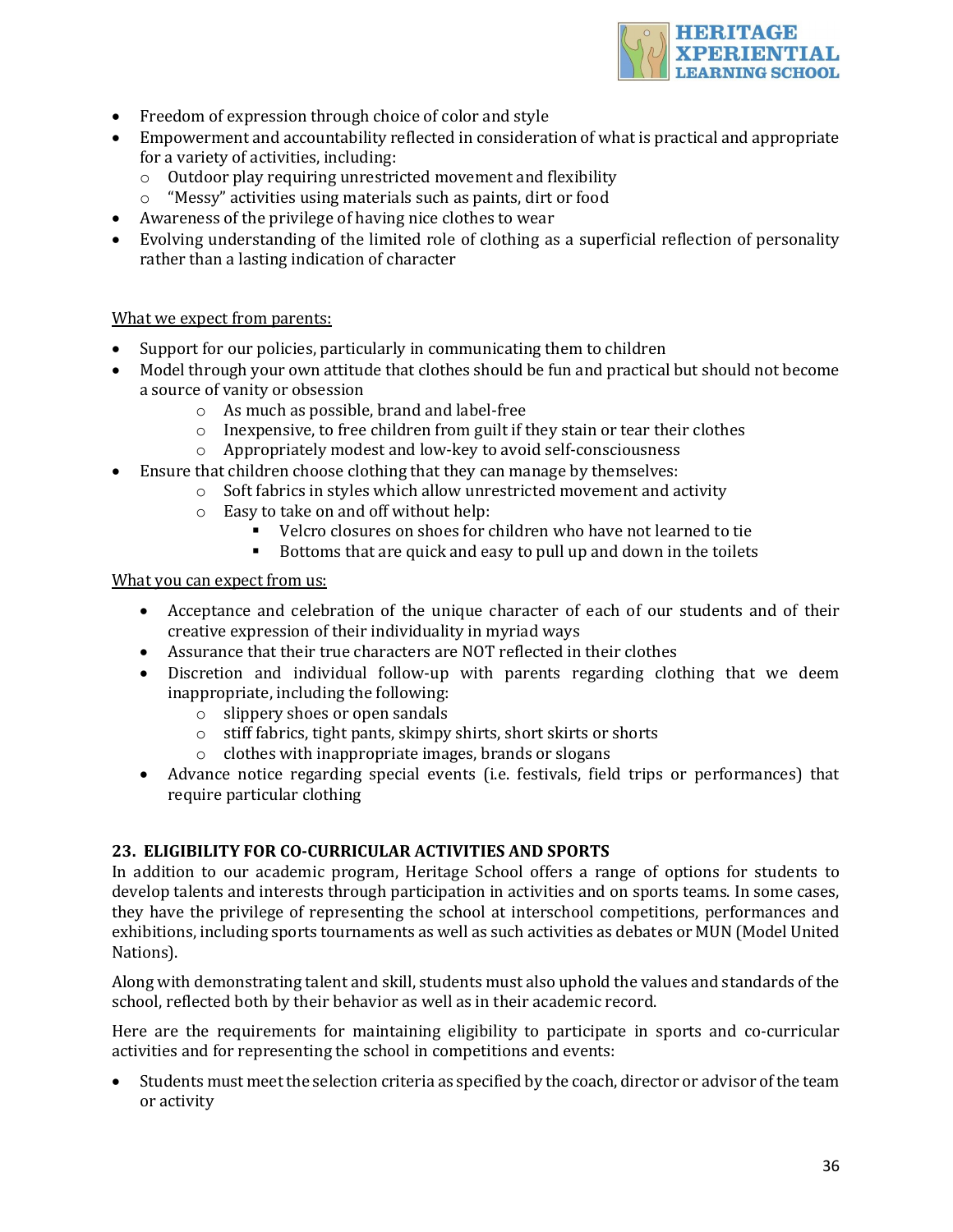

- Students must attend practices and rehearsals on a regular basis, before and after selection for the team or activity
- Students must remain in good standing with the school in terms of behavior as well as academic performance
- Students must be regular in their attendance and punctuality at school, maintaining a minimum attendance of 90%

If a student fails to uphold these expectations, s/he may lose his or her position on the team, forfeit one or more opportunities to participate in a tournament or competition or, if the student fails to address the issue in a timely manner, may be dropped from the roster, at the discretion of the coach or advisor in consultation with the Principal.

#### **24. EMERGENCY EVACUATION**

Emergency plans have been developed and will be distributed to each staff member. Drills will be held throughout the year to familiarize students and faculty with problems and necessary procedures. Teachers will give specific instructions to students throughout the year.

#### **Students should know and follow these rules:**

- Upon hearing the alarm, students proceed in a single line without talking, always under direct supervision of the teacher.
- Students will proceed to an assigned location outside the building. All students should remain with their teacher whose classroom they are in at the time of the evacuation.
- Junior Program children should be taught that when they are out of their classrooms and separated from their teachers, they should stay with the "special" teacher whose classroom they are in and leave the building by the nearest exit.
- Once students are safely gathered outside, Class Teachers are responsible for attendance

#### **Emergency Procedures**

Evacuation plans should be posted in all classrooms. It is the responsibility of every teacher to understand clearly these plans. Drills will be held throughout the year to familiarize students and faculty with necessary procedures and problems. In the event of a crisis the Principal is the primary coordinator and the schools spokesperson. The Principal's Office will serve as the control center.

#### **Teacher Evacuation Procedures**

- Make sure your classroom is empty and the door is closed but unlocked.
- Accompany your students to their assigned areas on the athletic field making sure that students proceed in a quiet and orderly manner.
- Have your roll sheets and communication cards in order to account for each student.
- JP specialists (music, sports, art teachers, etc.) should escort classes to their class teacher in the designated safe area.
- Once you have your class to the designated area, place them in an orderly line next to the class, which arrived before you.
- Take roll and immediately report the names of anyone who is missing
	- Remain with your students until the all clear has been sounded or an administrator releases you.
	- Accompany your students back to your classroom.

*Fire*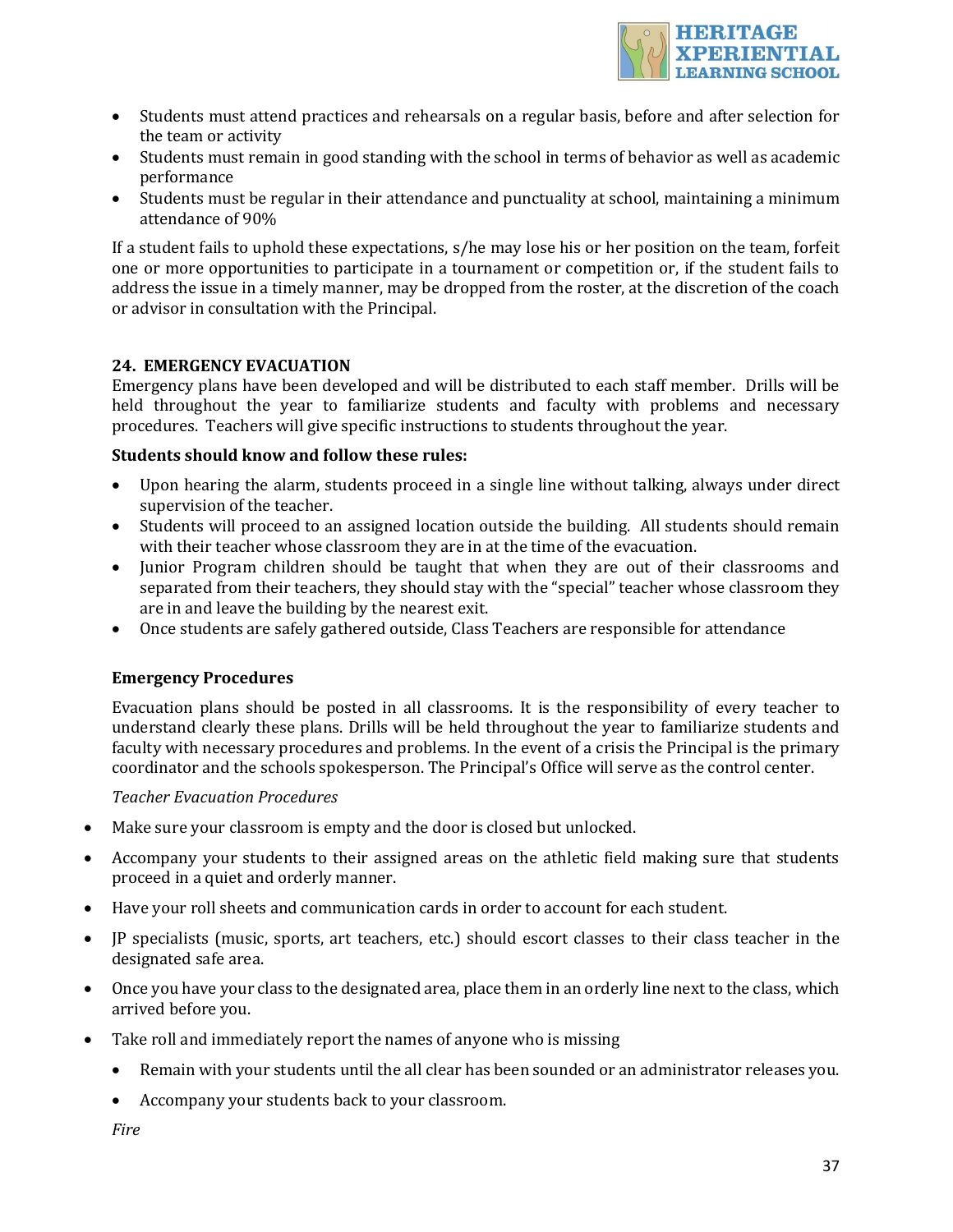

- If you detect a fire, get a teacher to activate the alarm.
- Do not fight the fire yourself.
- Follow the Teacher Evacuation Procedures listed above.

## *Earthquake*

- At the first sign of a tremor and you are inside the building:
	- $\circ$  Drop and take cover under a desk or beside a heavy object like a sofa, desk or wall.
	- $\circ$  Turn away from windows.
	- $\circ$  Move as close as possible to the exterior wall.
	- $\circ$  Extinguish all burners and remove any pots of hot water.
	- $\circ$  Remain in the sheltered position until the shaking subsides.
- After initial quake and aftershock, evacuate as directed in the Evacuation Procedures
- At the first sign of a tremor and you are outside the building:
	- $\circ$  Move to an open space and drop down.
	- $\circ$  If you are in a vehicle, stop away from bridges, power lines and buildings and remain in your vehicle.

#### *Important Tips About Earthquakes:*

The most dangerous thing to do during the shaking of an earthquake is to try to leave the building because objects can fall on you.

- No one should leave or re-enter the building until an administrator gives the "All Clear".
- No one is to leave the campus until the administration declares dismissal.

#### **25. ENERGY CONSERVATION: BEING A GREEN SCHOOL**

Thanks to the awareness and efforts of our faculty and students, Heritage Gurgaon has been recognized as a Green School. We must not take this designation for granted or jeopardize it by losing our focus on the need to conserve and observe sustainable practices in our use of resources. The following is a list of energy conservation measures for your information and action where appropriate. Please be aware that this list is not necessarily complete, and we will all need to work together to save whenever possible.

- When leaving an office or classroom, we turn off the lights.
- When air conditioning systems are operating, we do not leave doors or windows open.
- We have installed energy management systems and time clocks used to control various pieces of building equipment, including computers
- We have installed energy-saving interior and exterior lighting wherever possible, with sensors and timers to minimize power use without compromising safety.
- Central air conditioning units are set at about 27 degrees.
- We conserve and recycle water
- Report inoperative air conditioning or leaky faucets immediately.
- We urge parents and staff to consider car pooling or other energy-saving practices which will also help with parking congestion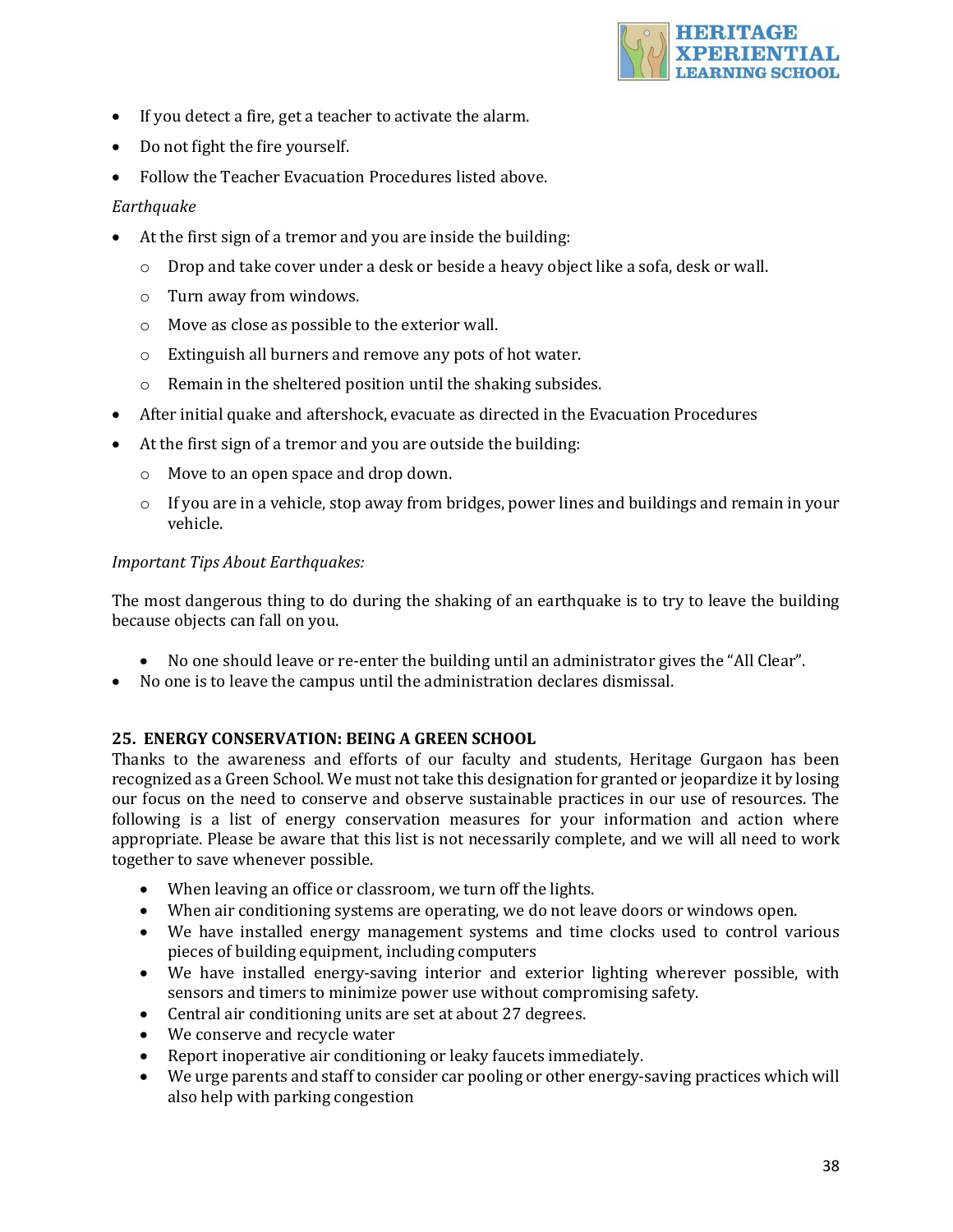

## **26. FEES Payment of Fees and Other Charges:**

It is the responsibility of parents to deposit the fees and other charges to the school on time. Fees should be deposited quarterly in the months of April, July, October and January by the 10th of the month. A late fee fine of Rs. 50/- per day will be charged from the 11th of the relevant month in the particular quarter. Please write the student's name, admission No., class and section on the reverse of the cheque/draft. The fee can also be paid online through a payment gateway (net banking, debit cards, credit cards)

The fee can be deposited at the school office from  $9.00$  a.m. to  $1.30$  p.m. on all working days.

In case the fees (One-time, Recurring and Optional

charges) due to the school together with the fine, thereon are not paid by the last working day of the month, the school reserves the right to initiate one or more of the following actions:

- 1. Appropriate Legal Mechanism for fee recovery.
- 2. Strike off the name of the student from the rolls of the school on the last working day of the month and will inform the appropriate authorities of the actions it has initiated.
- 3. The child may be readmitted on payment of all dues including the fresh admission fee.

In the event of the cheque being dishonoured by the bank due to any reason, a penalty of Rs. 500/will be levied and the dues must be deposited by Demand Draft. Fees will not be accepted in the form of cash or outstation cheques under any circumstances.

In case the fees and other charges due to the school together with the fine due thereon are not paid by the last working day of the month, the name of the student shall be struck off the rolls of the school on the last working day of the month. The child may be re-admitted on payment of all school dues including fresh admission fee at the sole discretion of the school.

The school at its discretion would increase the fees on a year-on-year basis in the range of eight twelve percent except for classes where the fee slabs change and/or some additional charges are introduced. Over and above this routine increase, there may be an additional increase on account of any increase and/or introduction of a new pay commission, revision of minimum wages/ pay scales by the government and/or imposition of any taxes or levies currently not accounted for in the fee structure. The school will make every effort to keep parents informed in a timely manner.

School fee does not include any meals, transport, tours and or excursions, stationery, sports equipment, additional specialized clubs and/or work-experience or internship, after/before school activities and/or any extra facility/activity and/or change of any special need like Speech/ Occupational therapy or special educator support, which shall be payable additional as provided by the school.

## 27. WITHDRAWAL

One clear calendar month's notice in writing or a month's fee in lieu of such notice must be given before a student can be withdrawn. Those who leave the school in the month of May must in all cases pay the fee for the month of June. No fee other than caution money is refundable at any stage.

Transfer Certificates will not be issued until all dues of the school are settled.

If any assessment report is required in the case of a mid-term withdrawal, an application is to be given at least one month in advance. At least seven days are required to process withdrawal applications and issue transfer certificates.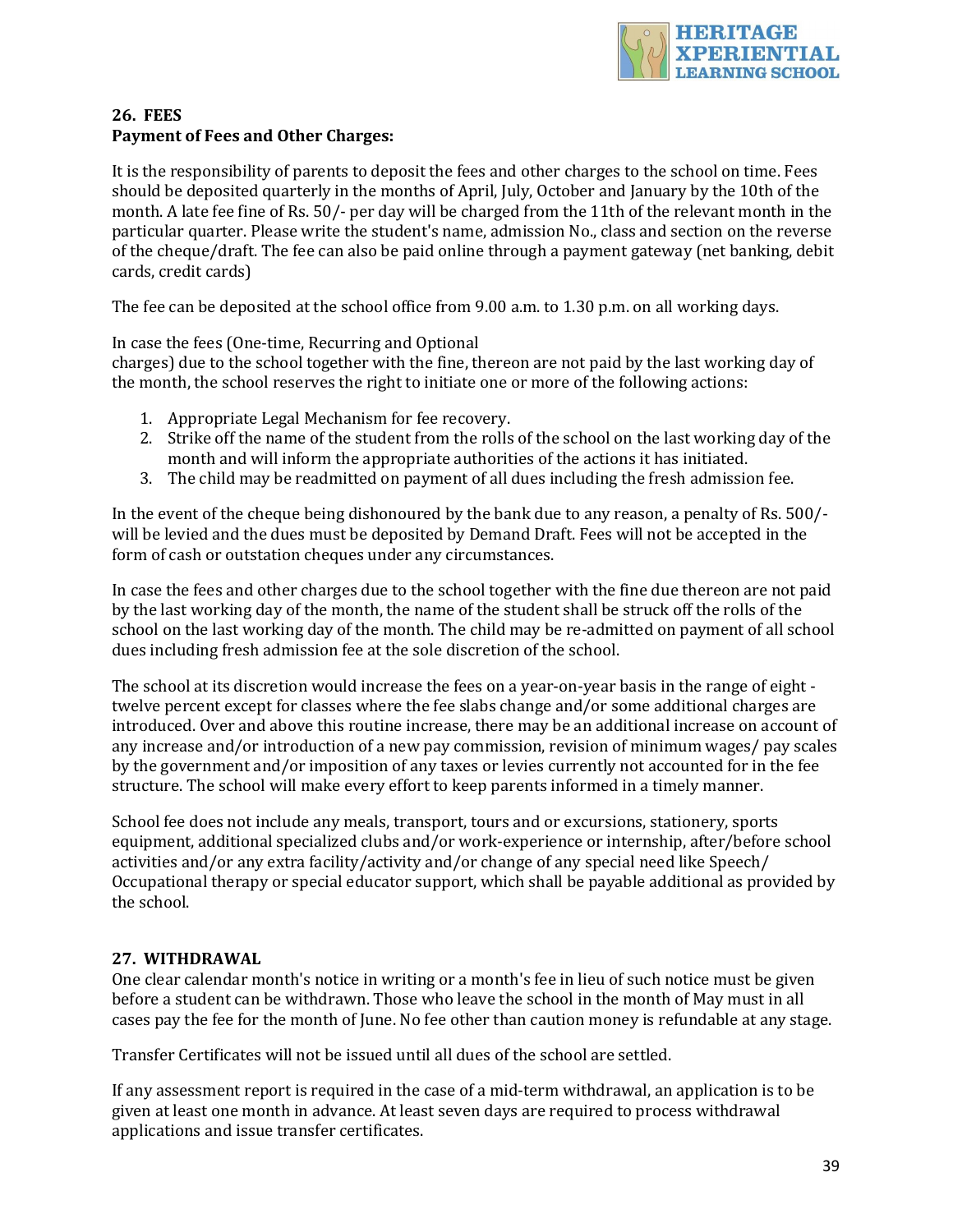

The **school registrar**, working with the program leaders, assessments department and guidance department, will issue all official school documents, including letters of recommendation, certificates of achievement and assessment reports. Parents should contact the registrar's office by e-mailing registrar@ggn.theheritageschool.in for further instructions.

#### **28. FIELD TRIPS & MANDATORY EXCURSIONS OFF CAMPUS** v **KHOJ**

Heritage is an Experiential Learning School. This means that, in addition to finding inspiration from seminal Indian educational reformers and thinkers such as Tagore, Aurobindo, Krishnamurti and Gandhi, we are also heavily influenced by the work of Kurt Hahn, co-founder of Outward Bound, the world's leading program in outdoor education. Hahn employed challenge, adventure and service not merely as ends in themselves, but as a method of inculcating such qualities as skill building, teamwork, leadership, compassion and responsibility into his students. At Heritage, we call these expeditions "KHOJ" and we offer this experience to students in Class IV to XII.

KHOJ trips are not merely an opportunity to encounter the wonders of nature in all its varied splendor across India—though that is certainly one significant aspect. KHOJ is an integral part of our overall program, where we integrate academic disciplines from core subjects as well as important life skills. We therefore consider that these trips are as essential as any other **program** we offer and count them as mandatory both for staff and for students. They also provide opportunities for **teachers to assess students in the areas of character development and co-curricular participation**. We are confident that parents will offer full support for the program by encouraging their child  $[ren]$  to participate actively in KHOJ each year.

## v **Field Trips and Excursions**

From time to time, in addition to KHOJ, students go outside of the campus on educational field trips that extend learning to the real world and bring authentic learning into the classroom experience as well. Like KHOJ, these trips are considered essential components of our educational program, incorporating skills and content from core subjects. These trips are pre-taught as extensions of the curriculum and are also assessed based on learning targets and enduring understandings, just like the rest of our curriculum.

Student Responsibilities on Field Trips

- Students are reminded that a field trip is an extension of the school day and all policies and rules apply.
- Students are required to wear appropriate clothing as specified by teachers
- Students are expected to participate fully in all activities and to submit pre-trip and post-trip evaluations, journals and other assignments
- Students must sign and turn in to the trip sponsor the Field Trip Permission Form and Medical Release Form signed by their parent or guardian or they will not be allowed to participate in the trip.
- The School undertakes these activities/events etc., taking appropriate safety and security measures on best effort basis and assume all risk and hazards incidental to these activities and events and accept complete responsibility and liability to any kind of eventful or uneventful consequences resulting from such participation.
- Thus the school staff and management and all its representatives are absolved from any such kind of eventful/uneventful consequences resulting from such participation/s which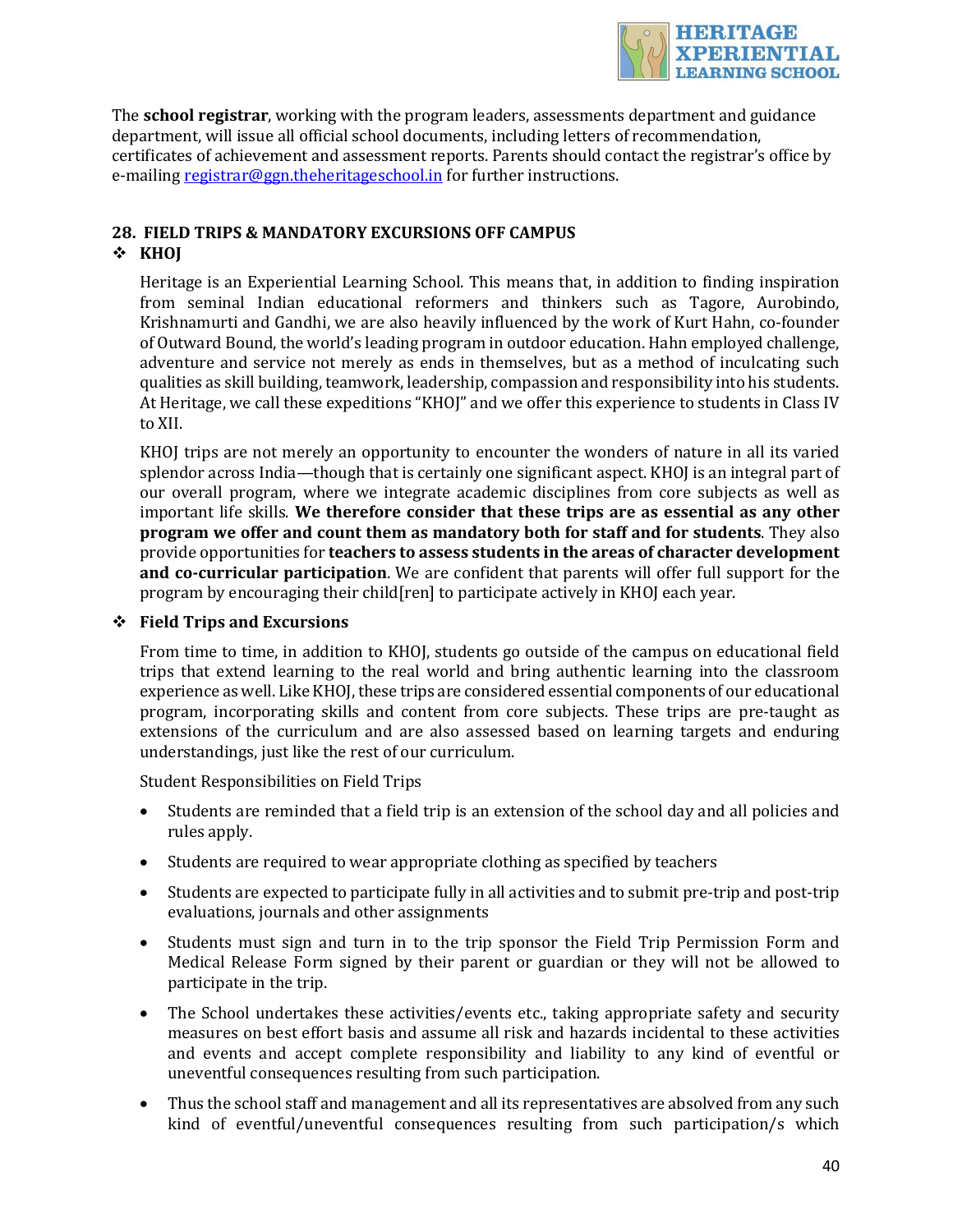

includes, but is not limited to, loss/damage/theft of any personal property, any injury including leading to temporary/permanent disability or fatality etc. All claims, liabilities, suits against the School, its officers, employees, directors and representatives are waived.

## **29. FESTIVALS AND CELEBRATIONS**

Celebrations form an integral part of any culture. However, these have now become synonymous with pomp and ostentation rather than being a reflection of our traditions. Celebrations should provide opportunities to experience and explore the diversity that exists in our society.

Every region, every community has its own festivals spread across the year. It is very important to educate our future generation about this diversity and give the message that we are united in our humanity despite of all differences. The spirit of love, happiness and good will that characterizes festivals brings people together from all walks of life. Celebrating festivals together brings communities closer. 

We at Heritage, therefore, look at celebrating various festivals as opportunities to make meaningful connections with one another and embrace the diversity in the homogeneity called The Heritage Family.

#### **Birthday Celebrations**

Birthdays, being important days in our lives, are looked at as an occasion of coming together and sharing. We traditionally teach children that a kind deed done on this special day could sow seeds which will reap fruits later in our lives. Let us encourage our children to look beyond parties, which are mirrors that flash wealth. Here are some suggested alternatives:

- distributing a toffee or sweet to their classmates
- sowing a sapling on their birthday
- spending some valuable time sharing and enjoving with the old and young in the family together

Thus, to inculcate all these essential values, we request parents not to send any cakes or return gifts but to send toffee or chocolate of a maximum of Rs. 10. Birthdays would be celebrated during circle time where all the classmates will give their best wishes to the birthday boy/ girl, who makes a birthday resolution, and each child makes a wish for the kid. The class teacher and students will collectively make the birthday card for the birthday boy/girl.

Consistent with these values and to prevent any misunderstandings with regard to favouritism or comparisons, we discourage students from giving gifts to teachers or organizing parties for **them.** Much more appropriate would be hand-made cards presented at a Circle Time, just as we would do for a child. While we do not like to embarrass children or discourage their good intentions, it is against our policy for teachers to receive gifts that have material value beyond a negligible **amount**. We ask that parents support us in this regard to avoid putting anyone in the awkward position of having to return or refuse a gift.

#### **30. GUIDELINES FOR PARENTS**

**Establishing Trust and Communication:** Even the best schools in the world can only have an impact on their students' development and achievement if there is a strong, mutually supportive link between the home and the school. Parents, teachers and students must work to create a genuine learning community that is characterized by care and respect, committed to nurturing children through mutually supportive strategies that are aligned with the mission and vision of the school and which are based on sound principles of child and adolescent development and effective pedagogy.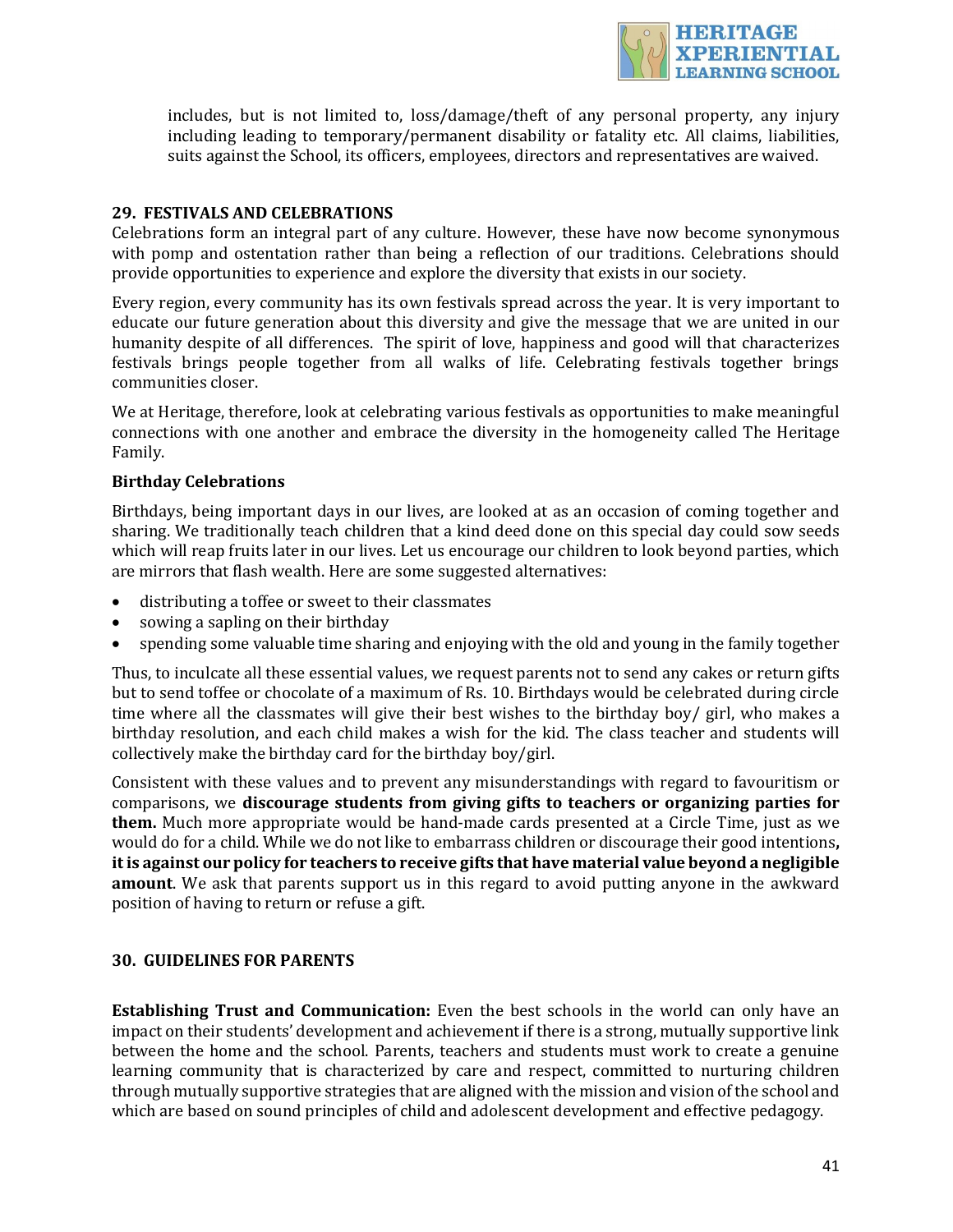

In order for us to foster that mutual understanding, as well as to ensure the safety and security of our campus, Heritage School Gurgaon has outlined the following guidelines which we request parents to uphold and endorse:

- Parents are requested not to go to the classes directly during school hours
- Parents should sign in at the front gate to receive a PARENT identification card
- Parents should not send items to school to be distributed to students during school hours, except in medical emergencies. Forgotten lunches or homework assignments will *not* be delivered from the front office
- Parents are requested to support their child[ren]'s progress by paying attention to their regularity, punctuality and discipline and by showing interest in their work.
- Parents are asked to follow all written policies, particularly regarding regular occurrences such as leaves, tardiness and absences
- Parents are requested to check the Almanac regularly and sign the home assignments and remarks meant for their information.
- Parents are also requested to carefully read ALL school circulars and to check the website regularly for updates and important announcements
- Parents are requested to inform the school immediately about the change of address, telephone number, e-mail address or designation.
- For problems relating to school transport, parents are requested to contact the transport manager instead of approaching driver, conductor or matron.
- Parents should avoid criticism of a teacher or the school in the presence of the child, as this undermines the strong, positive relationship between student and teacher, which is so essential for true learning to take place
- Parents must refer to the School Calendar, date sheets and other circulars instead of making inquiries on phone.
- Parents are requested to meet the class teacher on the scheduled day when the class teacher of that class has made herself or himself available.
- Parents should advise their wards to be careful about personal belongings, discouraging them from bringing valuable items to school
- Parents should ensure that their wards do not bring mobile phones or personal music devices to the school, as these items will be confiscated by teachers, turned over to program leaders and returned directly to parents at a later date

## **Communicating Concerns**

Communication cannot happen unless there is a mutual assumption of good will and positive intentions, based on trust and transparency. When parents have questions or concerns, a clear procedure must be in place that is designed to lead to increased mutual understanding and. most importantly, towards finding solutions in the most expedient way possible. Towards that end, this is the procedure that parents should follow:

- 1. Parents should communicate with all school employees in a respectful manner.
	- 1.1. If the tone of an e-mail or SMS is disrespectful or confrontational, the Department Head or Programme Leader will intervene and call a meeting immediately
	- 1.2. If the tone of the meeting becomes disrespectful or confrontational, it will be ended immediately and rescheduled for a different time
	- 1.3. If the disrespectful behavior continues, the Principal will convene a meeting to resolve the issue
- 2. Parents should first deal with the person who is directly responsible for helping to identify a solution.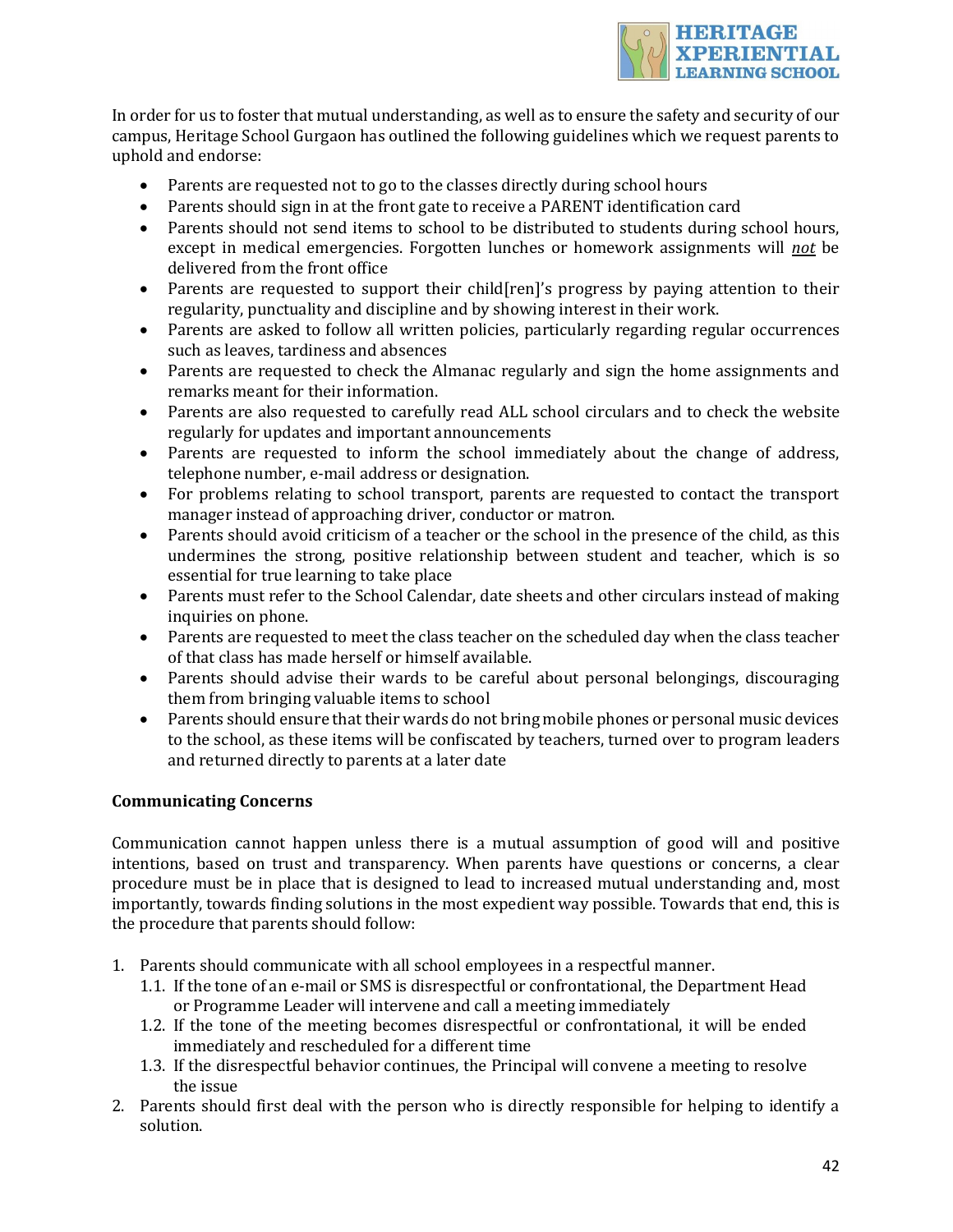

- 2.1. This means that for most issues, the first point of contact is the classroom teacher
- 2.2. For matters of logistics or support services such as transportation or facilities, it would be the person in charge of the specific service.
- 3. Parents must make individual appointments regarding their own child [ren]'s issues
	- 3.1. Delegations representing group causes do not generally result in solutions
	- 3.2. Each student's needs are different and need to be addressed individually
	- 3.3. Students, parents or teachers will not be discussed *in absentia*
- 4. When parents call the school or stop by the reception area, they are expected to treat whoever answers the phone or greets them with respect
- 5. Parents must have an appointment ahead of time in order to meet with a teacher or an administrator
	- 5.1. Appointments should be made in advance by phone, SMS or e-mail.
	- 5.2. Teachers have limited meeting time during school hours.
- 6. If the problem cannot be solved at the level of the classroom teacher or the person in charge of the area of concern, then that person, together with the concerned parent, should take the issue up to the next higher level.
	- 6.1. In the case of the classroom teacher, this would mean making an appointment with the teacher AND the parent (plus the student, if required) with the program leader.
		- 6.1.1. The Program Leader must agree to escalate the problem to the Principal.
		- 6.1.2.It will be necessary for the parent, the teacher and the program leader to attend the meeting with the Principal.
	- 6.2. If it is a support issue, then the head of function (such as transportation) along with the parent should make an appointment with the Chief Administrative Officer (CAO), whose job is to oversee all support functions.
		- 6.2.1. The Chief Administrative Officer must agree to take the matter to the Principal
		- 6.2.2.Again, it will by necessary for the parent, the head of support function, and the CAO to meet together with the Principal
- 7. The Principal should not be expected to overturn a decision made by the person directly responsible for the area of concern unless:
	- 7.1. there are new circumstances which must be taken into account OR
	- 7.2. The Principal deems that there has been unprofessional or inappropriate conduct—in which case s/he will take the matter up as a grievance, following the procedure outlined in our Teacher / Staff Policy Handbook.

#### **GUIDELINES FOR SOCIAL MEDIA:**

In an effort to help our children grow up as trusting individuals who embrace life with the belief that there is more good than evil in this world, adults must consistently exhibit behaviour that reinforces those beliefs. There is ample research to indicate that a child's trust in family, friends and school impacts their level of trust and happiness in general. Our conduct as adults on this forum is a significant reflection of that trust and it is our collective responsibility to help our kids keep their faith. We would therefore urge you to use social media platforms in a responsible and respectful manner, refraining from spreading rumours, reacting to unsubstantiated information or referring to individuals. Please continue to use our guidelines, as outlined above, to share concerns.

We are present on Facebook as "The Heritage Schools" and our hope is to use this platform as an extension of our mutually respectful relationship, to engage, involve and enrich each other. We would therefore request students, parents, teachers, and alumni to follow these guidelines for posting articles, comments and in their interaction with members of the community:

- $\cdot$  Share articles and expert advice, news and innovations on content related to education.
- $\div$  Please do not use this forum for: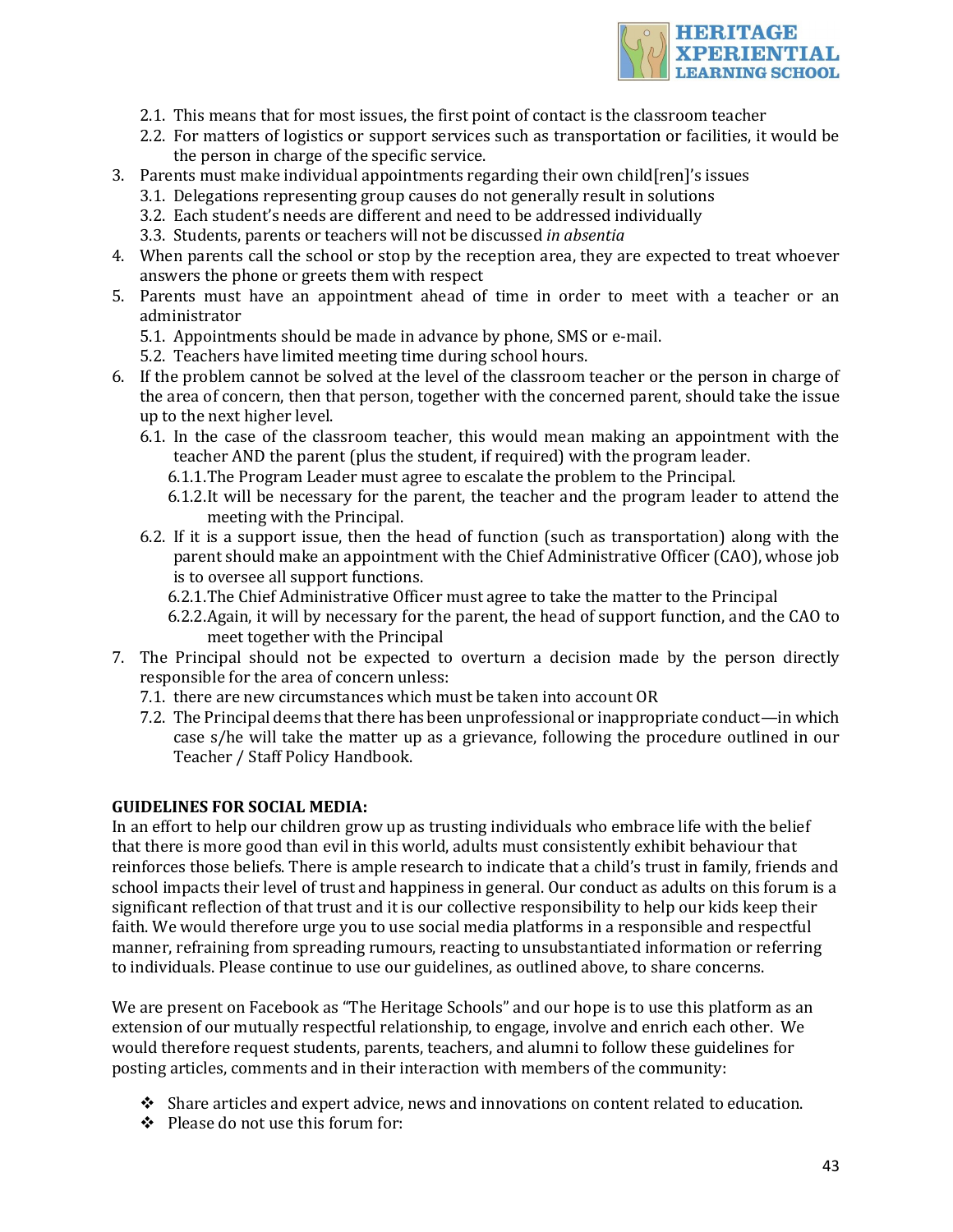

- $\circ$  Voicing political opinions
- $\circ$  Raising personal concerns and issues (these should be resolved with a one-on-one dialogue with the concerned educators at school.)
- $\circ$  Sharing unrelated forwards and jokes would also be a waste of a valuable resource like this.
- $\cdot$  Maintain a respectful tone in responding to others as a reflection of our values, whether in a face-to-face interaction or on this forum.
- $\cdot$  Extend the same courtesy in your comments and reviews towards your child's educators and support staff that you would expect these educators and staff to extend to your children, who are entrusted daily to their care
- $\div$  Embrace child-rearing as a shared responsibility between the community and the parent, which is especially applicable to social media platforms. Although the school will monitor content and activity on "The Friends of The Heritage Schools" social media platforms, as parents please take full responsibility for monitoring your [eligible] child's activities on social media.
- We encourage you to actively participate in the campaigns/ activities conducted on the Facebook page of the school and contribute actively to this community.

#### **Guidelines for Documentation:**

It is the Parent's sole responsibility to provide all details, document certificates etc. as may be required by the School at the time of admission and/or at any time during the course of the School term. Further, it is Parent's sole responsibility to keep all information, documents etc. provided to the School updated at all time including but not limited to change in marital status of the parents, death of any parent/guardian, change in residential address, contact details etc. of the parents.

The School in under no obligation to accept any request for change of name of my/our child/ward or change in name in relation to me/us and/or change in name/deletion of name with respect to any parent unless the same is supported with appropriate documents from a statutory authority and/or court of law and further the same is satisfactory as per the School authorities.

The School shall not be required at any point of time to involved in any interse dispute between the parent and/or guardians of the students including but not limited to any divorce proceedings, custody matters etc. and the School shall not act upon any such information and/or request of any particular parent unless the same is supported by appropriate orders from a competent court of law.

#### **31. HEALTH SERVICES / DISPENSARY**

Located on the ground floor near the admissions and counseling offices, the on-site medical facility (being run by a third-party vendor) is staffed and resourced in a limited capacity to administer first aid. We also have a basic ambulance on site during school working hours which is basic in its nature of facilities provided onboard and is mainly to transport to the child/ward to the pre-designated hospital.

This medical room is open for students who may need health services from 8:00am to 4:30 pm. When a doctor and nurses are on call. Students going to the dispensary during class time must have a pass from the teacher whose class they are missing. An admission slip signed by the nurse on duty must be submitted to the teacher when a student returns to the classroom. If the nurse determines that the student is too ill to continue with classes, parents will be notified and requested to take the student home. The nurse records the details of every student referral in a record book. Students who are sent home by the nurse will need to be checked out in the main office as usual. The health service staff cannot keep sick children at school, so parents are expected to come pick them up immediately.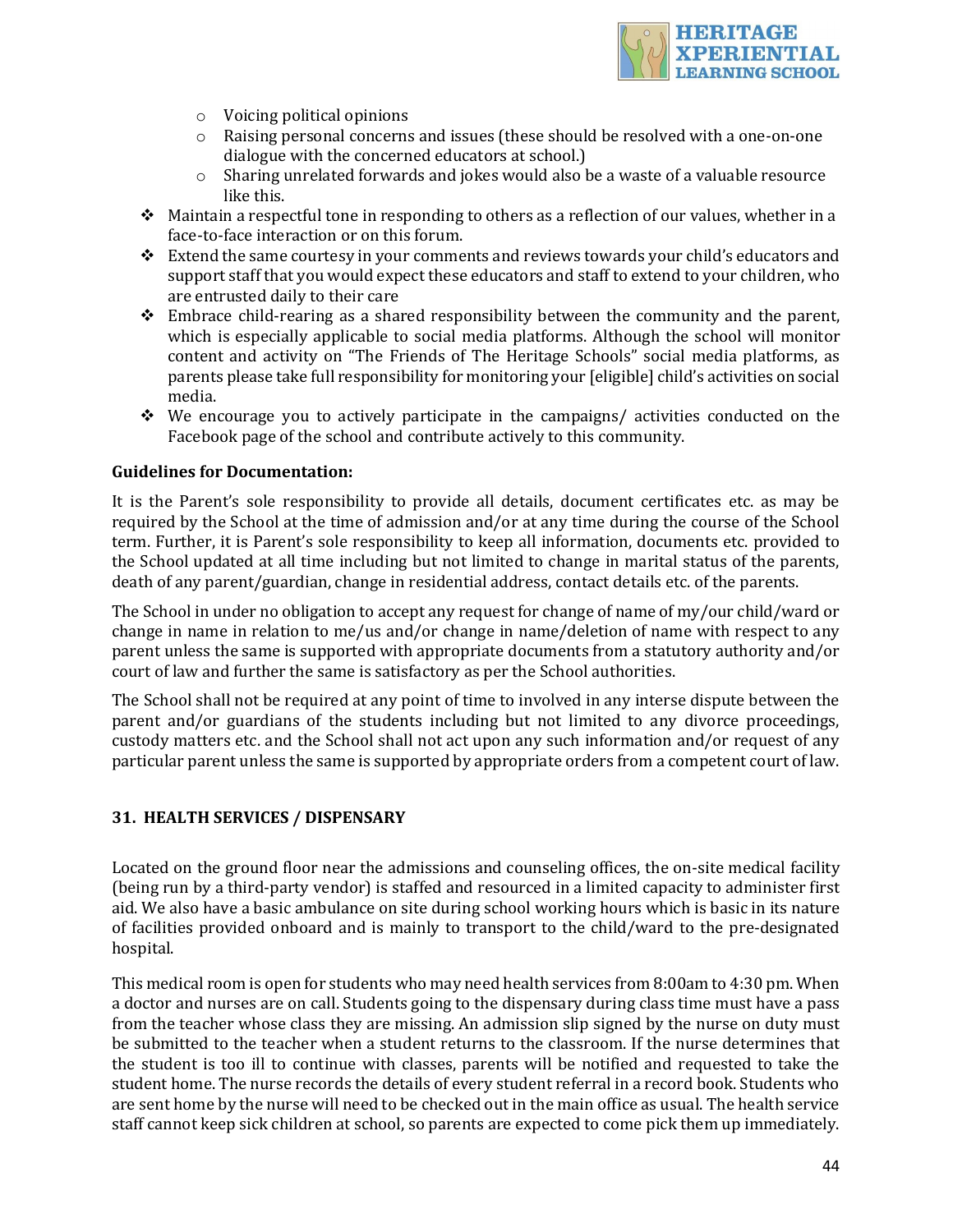

While they may refer students for vision testing, personal hygiene, or other problems related to health, school staff are not available for consultations on personal health issues—nor are they in a position to make diagnoses or prescribe medication. Parents must always follow up with a visit to their family physician after their children have been referred to the dispensary.

The School is authorized to administer any first aid, if so deemed necessary to my child/ward in case of any untoward incident during School hours. The school provides this first aid on good intent and based on professional advise but is not liable for the condition of the Child in any manner whatsoever.

Parents should inform School of any illness, disease, allergy, infections etc. that my/our child bears in advance for precautionary purposes. The School shall not be held responsible for any mishap due to concealing such information from the School.

All parents are expected to have on file before the first day of classes immunization and health records as prescribed in the "School Health Record". Parents are expected to read the School Health policy as published and amended from time to time.

## **32. HOMEWORK**

A reasonable amount of academic effort outside the class extends learning and reinforces study skills. Homework activities can promote independent inquiry and demonstrate the pupil's initiative as a learner.

Students should do their work independently, in an environment that suits their temperament, learning style and energy curve. Parents can assist their children by ensuring that the appropriate setting exists. Generally, teachers do not assign work that they believe a child cannot do alone. If parents find that their help is needed, they should encourage their child to indicate this to the teacher the next day. If problems continue, they should contact the teacher themselves. When teachers assign a project that, by its very nature, requires parental participation, they will communicate this.

The purposes of homework are as follows:

- Practice: to reinforce learning and help students master specific skills.
- Preparation: introduces material presented in future lessons. These assignments aim to help students learn new material when it is covered in class.
- Extension: asks students to apply skills they already have in new situations.
- Integration: requires students to apply many different skills to a large task, such as reports, projects, and creative writing.

The amount of time a homework assignment should take should be specified by the teacher along with the assignment, particularly for younger students. Research does not support a direct correlation between sheer volume or length of time spent on homework and academic achievement; on the contrary, students who lead balanced lives with adequate time to be involved in extracurricular activities, to pursue hobbies and outside interests, and to interact socially with peers and family members are more successful than those who are too narrowly focused on academic success—especially if they are not getting the sleep they need as growing children.

Based on current education research, the nightly homework norm for students should be 10 minutes of work per grade level. The recommendation is based on the norm for the age range; some students will work faster than others, while some will work for longer periods of time to accomplish the same task.

Grade Level Total Homework Time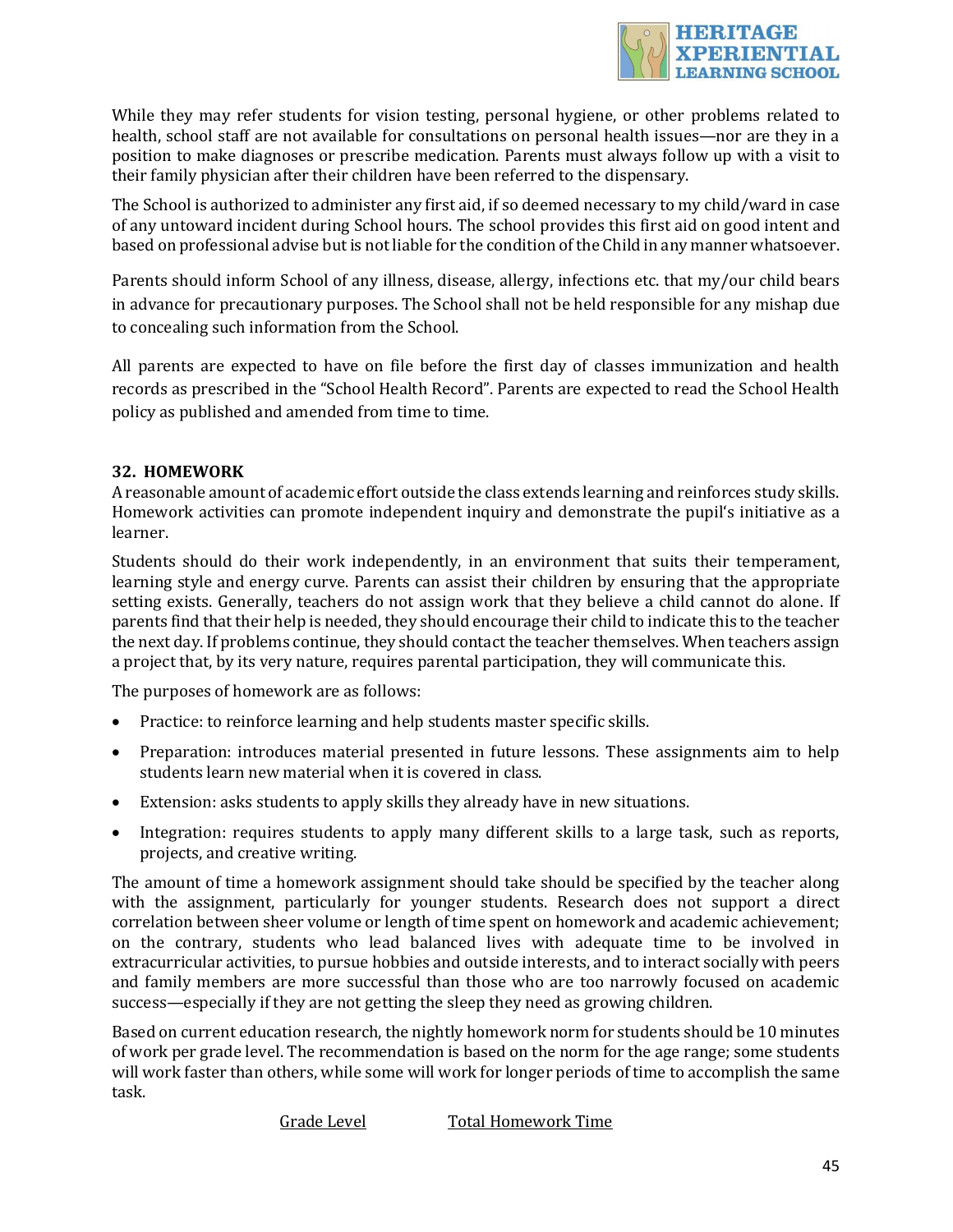

| KG & 1 <sup>st</sup> Grade | Ten minutes                   |
|----------------------------|-------------------------------|
| 2nd Grade                  | Twenty minutes                |
| 3rd Grade                  | Thirty minutes                |
| 4 <sup>th</sup> Grade      | Forty minutes                 |
| 5 <sup>th</sup> Grade      | Fifty minutes                 |
| Middle School              | Approximately 60 - 80 minutes |
| High School                | Approximately two hours       |

## **How Parents Can Help:**

- If parents note that their child is consistently taking longer to complete his/her homework than the time indicated, they are encouraged to contact the teacher so that adjustments can be made OR expectations can be clarified.
- The School requests parents' full support in supervising homework time and in reinforcing due dates and deadlines.
- It is inappropriate and completely counterproductive for parents to do the homework or to get anyone else to do the homework for the child. This includes summer homework and projects, which are now a requirement and must be assessed based on particular criteria handed down by the CBSE, along with tests and other types of assignments.
- Students should never be allowed to "purchase" their projects in the market, download their assignments from the internet or copy their homework from classmates are losing out in the long run in a number of important ways.
- Parents should seek clarification from the class teacher, if instructions are unclear, or simply ask your children to do their best and ask for help the next day, or even to "own up" if they have forgotten or failed to complete homework and assignments.

## **HOMEWORK POLICY**

- Students are expected to submit their home work on time
- Students who submit home work late or do not submit on a consistent basis will receive a combination of:
	- $\circ$  Verbal warning and dialogue
	- $\circ$  Communication in the diary
- Students who miss homework because of an absence will be asked to complete missed work
- Students who are absent without permission will not receive credit for missed tests or assignments, but will be required to make up the work
- Students are given one calendar day for each day absent plus one extra day to submit their work
- It's the students' responsibility to get work missed due to illness or absence

## **HOMEWORK FEEDBACK AND MARKING**

- Homework must be assigned according to our policy regarding purpose, amount and feedback
- All assignments, whether in-class or out-of-class, should "count" (i.e. have relevance and receive feedback)
- Student / Teacher should note the homework / class assignments details in the log book on daily basis.
- Students write homework in their diary on daily basis, along with submission dates
- If the student has not done the homework/class assignment then teacher should write a note in the diary and apply consequences for late submission (i.e. after school detention until the work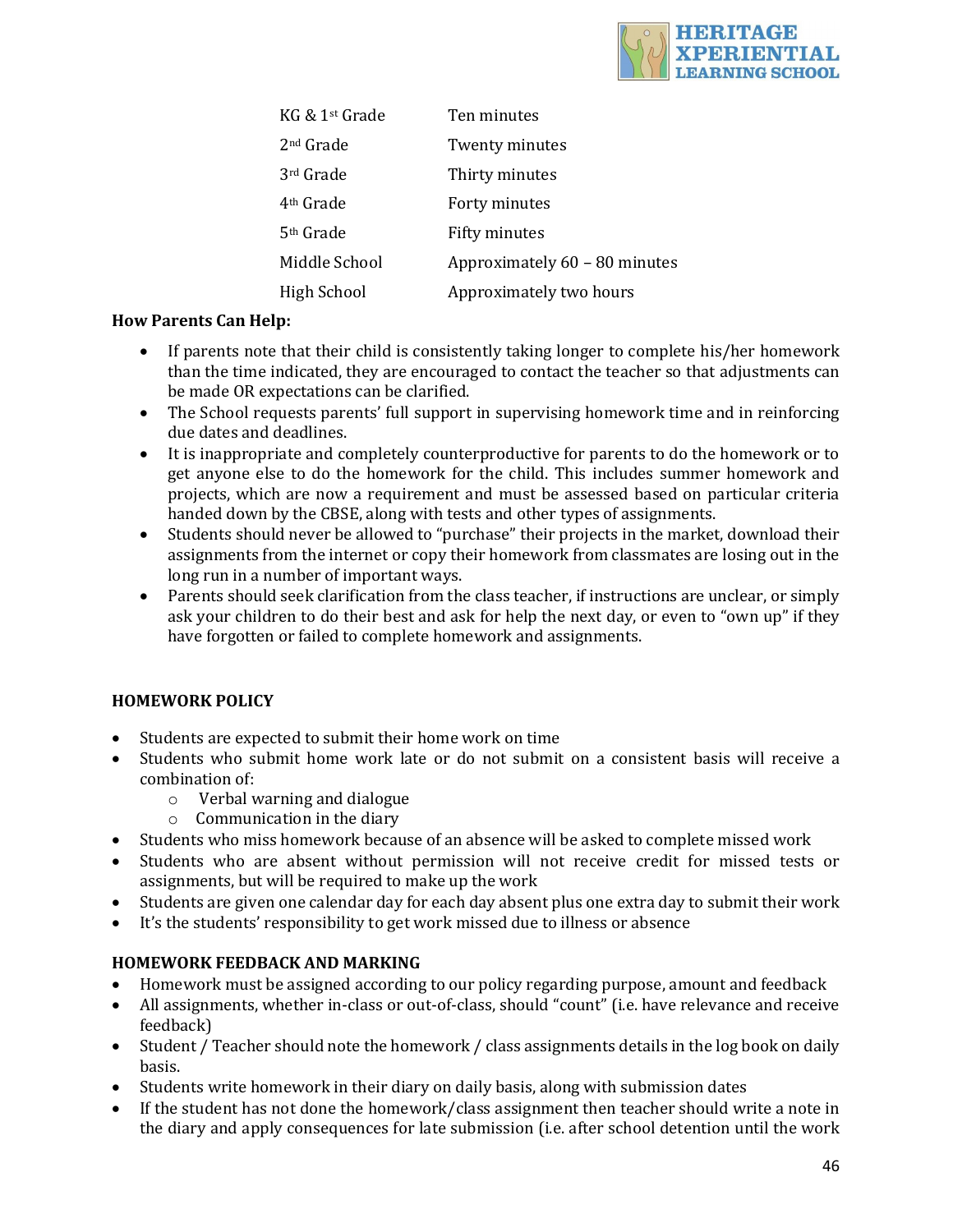

is complete)

## **33. INFORMATION AND COMMUNICATION TECHNOLOGY (ICT) ACCEPTABLE USE POLICY**

(excerpted from the complete policy, available on the school's website)

## v **Primary Usage**

Access to technology, including particularly the Internet, is to be used primarily for Heritage School-related educational purposes, including communications related to the school's authorised professional development and activities related to a person's duties.

## **Internet Usage**

The Internet is a wonderful resource for students and teachers but is an open and non-secure data carrier. There remain hazards of cyber harassment, bullying and on-line predators. There are also sites that may be objectionable due to political, racist, sexual or other reasons. The sensitivity of information communicated or published on the Internet must be considered and appropriate measures taken to protect such information. Any release of information over the Internet must be in accordance with privacy and child safety considerations.

The student and staff must learn to discern between facts, perceptions and opinions as they seek information from the internet. The ability to reach and effectively use research site[s] will be developed in the student in the course of the education at THS. The habit of giving credit to authors responsible for research will also be instilled and the student and staff will be discouraged to do a copy/paste job. There has been a rise in the incidents of Social Networking Site registrations by under-age children. There have also been incidents of cyber bullying and writing of unkind remarks on the walls of unsuspecting friends, sharing of pornographic material. The School Management strongly discourages the violation of the Usage Policy of these Social networking sites and email abuse by children through constant dialogue, workshop sessions, and circulars to parents. The hacking and attempts at hacking the school personnel email accounts, network and any other school assets have been and will continue to be dealt with the necessary seriousness.

The following guidance and precautions will be taken to avoid the risks associated with the internet.

- If an innocent search on the internet leads to an inappropriate site, the window should be closed or minimized immediately. The staff may want to offer a simple explanation to student as per the age group
- As all computers are connected to the internet, it is important that students are supervised when working on the computers.
- The students and staff are advised to refrain from internet requests seeking personal information, receiving inappropriate content, viewing incitement sites and on-site gambling sites
- $\bullet$  It is strongly advised that no face-face meeting is arranged with a person that a student knows only through emails/ internet.
- The students are advised to read the AUP of social networking sites and comply with them especially with regards to eligibility. The students are not allowed to surf the social networking sites at school.
- Chat-rooms, discussion forums and messaging may be used only for educational purpose.
- The users are advised not to by-pass the filtering/blocking software.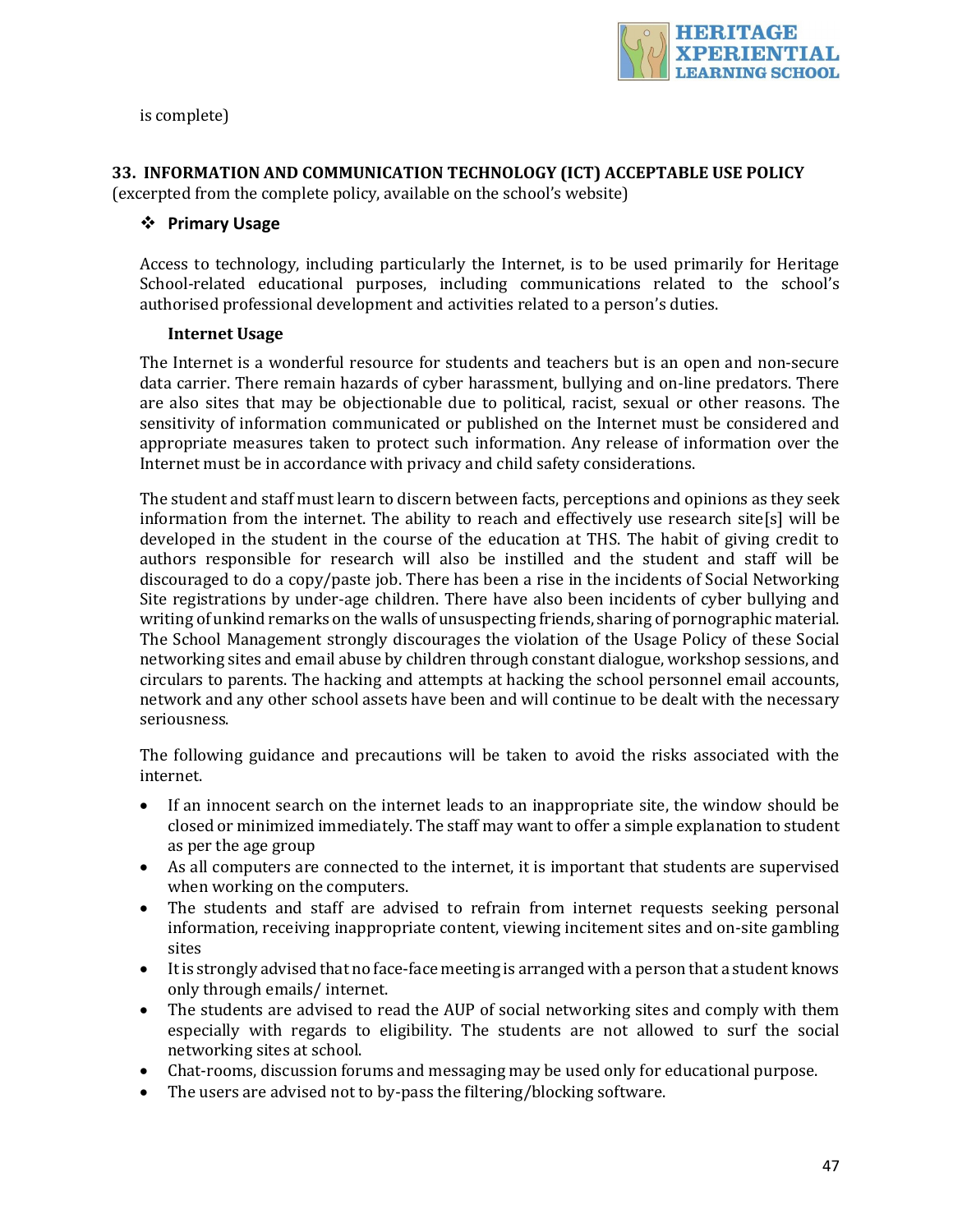

## v **Emailing**

- Students will be expected to communicate with teachers through established forums and therefore are *provided with school e-mail accounts, which are intended primarily for school business*.
- Students are also expected to check these communication forums regularly and are accountable for information shared on them regarding homework, upcoming events or examination dates and protocol
- Students and staff should refrain from sharing personal information known about colleagues with a third party without permission from person[s] concerned.

## v **Copyrighting**

Copyright is a right given by the law to creators of literary, dramatic, musical and artistic works and producers of cinematograph films and sound recordings. In fact, it is a bundle of rights including, inter alia, rights of reproduction, communication to the public, adaptation and translation of the work. There could be slight variations in the composition of the rights depending on the work. The **Indian Copyright Act, 1957** governs the system of copyrights in India.

The users must respect the copyright and licensing laws with respect to software, information and other materials retrieved from the Internet. The number of user licenses for approved software must not be exceeded by illegal copying or other means. Uploading and Downloading of un-approved software is not permitted. The use of personal disks, memory sticks and any other IT accessories requires prior approval from the IT department.

## Please also refer to the section on Academic Honesty

## v **Unacceptable Usage**

Unacceptable usage, violation of protocol or abuse of IT resources can, of course, range from unintentional damage or violation due to carelessness through deliberate misuse or misappropriation or resources which are tantamount to theft, bullying, forgery or other serious crimes and misdemeanors. Consequences will be consistent with the school's overall approach to discipline, as specified in our Discipline Matrix, which specifies that sanctions should fit the nature of the infractions and proportional with the level of harm that results from the incident. Sanctions can range from temporary loss of access to IT resources, in-house or out-of-school suspension for relatively minor infractions to expulsion for "cyber crimes."

IT policy violations include but are not limited to the following;

- Leaving a mobile device such as a laptop or tablet, turned on in class, unless it is being used for a designated purpose
- Taking unauthorized pictures with a mobile device or, particularly, publishing them without permission, particularly of minors
- Posting/downloading/sharing for non-educational related reasons
- Eating, drinking or behaving carelessly around IT equipment in labs and classrooms
- Distribution of unsolicited advertising or commercial electronic messages, electronic "chain letters", nuisance text messages
- Accessing of malicious, offensive or harassing material
- Usage for personal financial gain, religious or political lobbying, non-work related streaming audio or video
- Usage of non-approved file sharing technologies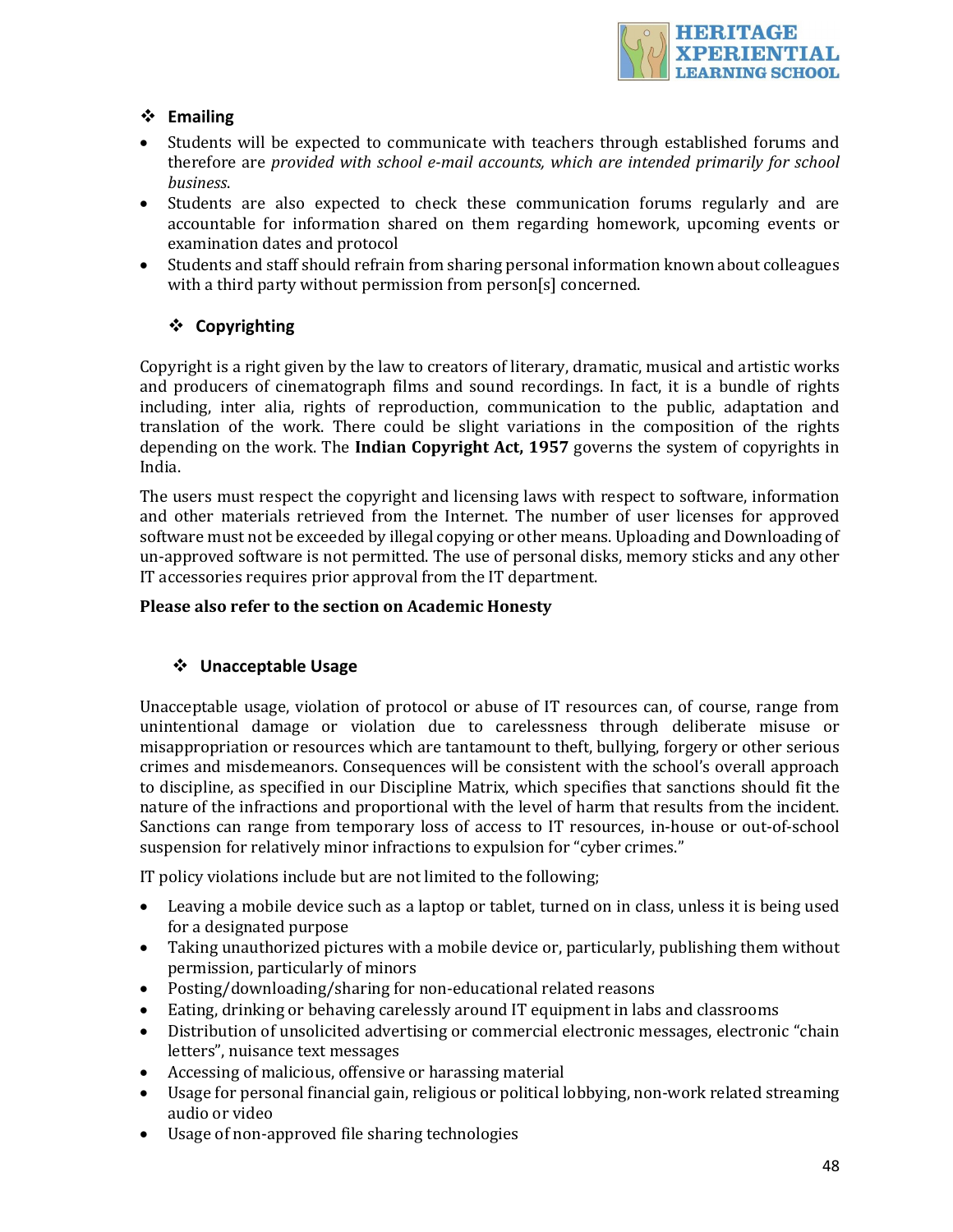

- Usage of unauthorised equipment and unauthorised/ unlicensed software on any THS ICT facilities. Any equipment or software identified as unapproved and/or unlicensed must be removed immediately.
- Damaging or Vandalizing the IT equipment and software
- Causing Interference or disruption to other networked or shared-system users, services or equipment and propagation of any form of malicious software (viruses, worms, etc).
- Usage of the network to make unauthorised entry into other information systems, communications devices or resources.
- Stealing someone's identity to send out messages in his/her name or under his/her authority
- Using social network sites, e-mails, text messages, phone calls or any other form of electronic communication, private or public, to harass, bully or intimidate another member of the community

## **System Monitoring and Audit**

While the school works on the principle of trust and respect for all, precautions are taken to safeguard the IT landscape of the school. This is particularly true since students have been given schoolsponsored e-mail addresses and are accessing mail and the internet through our server.

The filtering and monitoring strategy is reviewed by Senior Management to ensure that it is effective and reasonable.

## **Reporting of Violation**

Suspected violations may be reported to a teacher, counselor or school administrator in-person/ email and the confidentiality of the report will be respected. The school ensures proper handling of the issue and will engage with the School counselor, parents, staff and students depending upon the incident.

The ICT security incidents include (but are not limited to):

- software malfunction, for example, virus attacks
- theft or suspected theft of any THS resources, equipment or information;
- a breach of security resulting in non-compliance regarding the privacy of information

## **References**

- http://www.decd.sa.gov.au/policy/pages/OSPP/policy\_index/?reFlag=1; A-Z of Policies, Procedures and Guidelines
- Wikipedia on Copyright law of India: http://en.wikipedia.org/wiki/Copyright law of India
- Kent County Council Schools E-Safety Policy 2007
- Anniston City Schools IT Policy 2010-2011
- St. Patrick's GNS Acceptable Usage Policy
- I Safe Acceptable Use Policies
- DECD Standard Acceptable Use Policies for School, Pre-Schools and Children's Service Sites of Government of South Australia

## **34. LANGUAGE POLICY**

At Heritage Xperiential Learning School, we believe a language is a vital tool for learning, communicating and being an active member of a global society. Our Language Policy communicates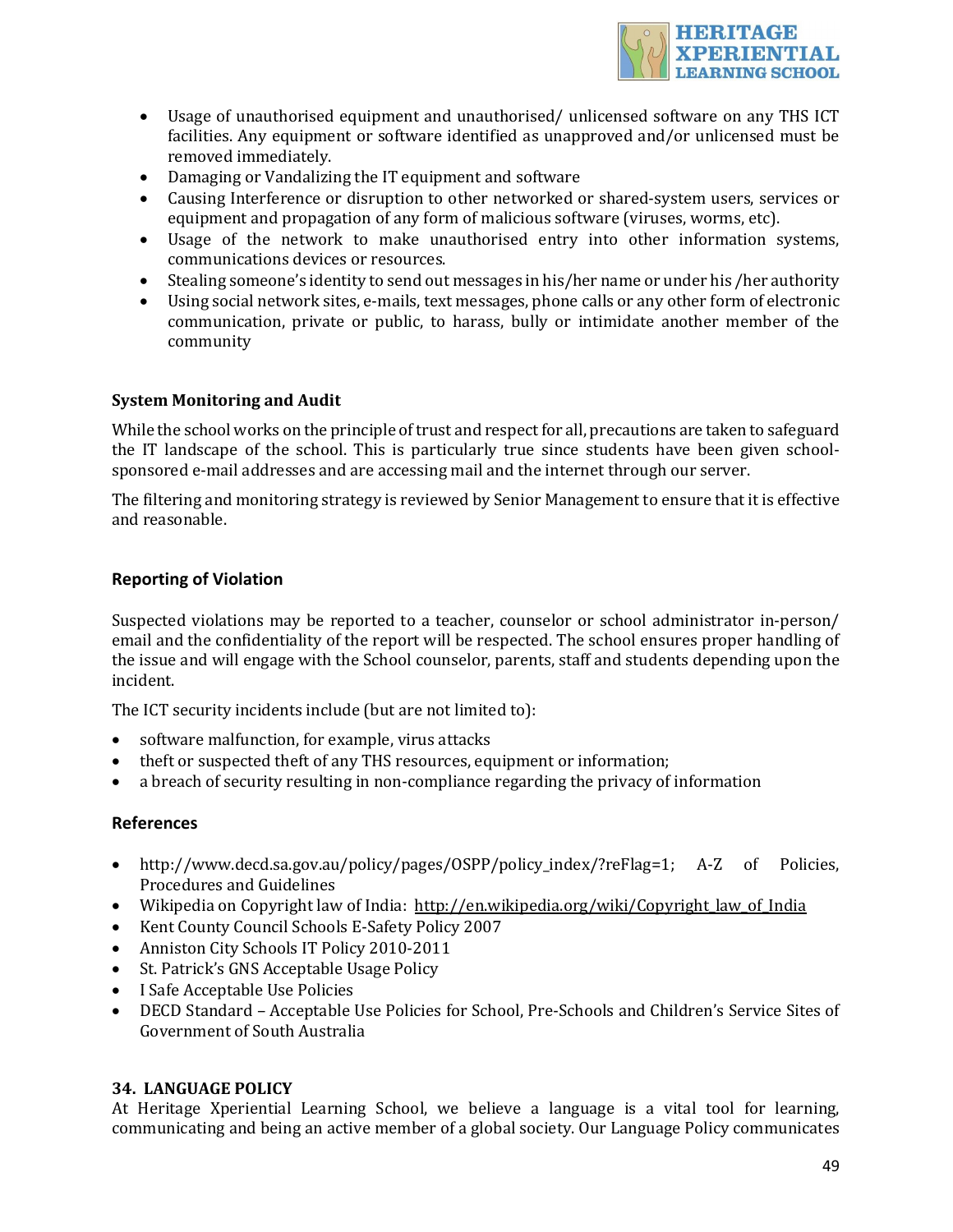

to all stakeholders the teaching-learning philosophy, processes and practices along with a balanced approach towards learning of the languages acknowledging the range of abilities and diversities within the school community.

## v **Guiding Principles**

Every learning experience is a literacy experience. We think through language. We speak and listen through language. We read through language and we write through language. Every aspect of our lives is governed by language.

It follows, therefore, that language teaching and learning are key components to the development of our students. We also believe in the idea of inclusivity in culture and language, including the importance of providing opportunity to learn mother tongue/ local language within the curriculum.

We believe that language acquisition is best supported by a language-rich environment, that teachers are role models for using and learning language, and that they can foster a positive attitude to language and literature.

The language of instruction used to deliver the curriculum at Heritage Xperiential Learning School is English, one of the official languages of India. The language of the region is Hindi and in fact Hindi is also the **mother tongue** or **first language** of many of our students and staff, though other mother tongues also include French, Spanish, Assamese, Bengali, Naga, Tamil, Gujarati, Malayalam and Marathi, among others. The *mother tongue language* is the one that is most strongly linked to the culture with which an individual identifies as his or her culture of origin, and often is the language used in the home. The *first language* is the one in which the individual is most proficient.

We recognize that a strong level of competency in the mother tongue or first language of students can be an important ingredient in their success as learners of additional languages. *Extensive brain research has also proven that fluency in two or more languages has a positive impact on cognitive development. In particular, researchers have found that learning languages leads directly* to the "growth" of the hippocampus - the deep structure of the brain responsible for the development of new knowledge, orientation in space and the consolidation of short-term memory into long-term *memory.* Additional benefits, including cultural understanding and the ability to communicate in an increasingly interconnected world, make a compelling case for language instruction. Therefore, in addition to offering instruction in English and Hindi, Heritage Xperiential Learning School introduces a third language in Middle School—either Sanskrit or French.

We recognize that, since language is central to learning, all teachers are, in practice, language teachers with responsibilities in facilitating communication. **The primary medium of instruction is English**, keeping in mind the importance of English as the most widely used language in education and in global communication. Teachers should encourage students to speak English in class but should be aware that students may benefit from help from another student in their mother tongue in which they are not only linguistically more competent but can also think in more easily.

#### **❖** Differentiation, Remediation and Enrichment

- \* Most importantly, we recognize that **students acquire language skills at different rates** and through a variety of methods which must be employed regularly
- **→** This means that **reading instruction must be differentiated at all times**, using diagnostic tools to determine individual reading level, strengths and weaknesses
- \* **Enrichment and remediation must be continuous and ongoing**, so that gaps and weaknesses are addressed at the earliest possible opportunity through ongoing assessments and appropriate interventions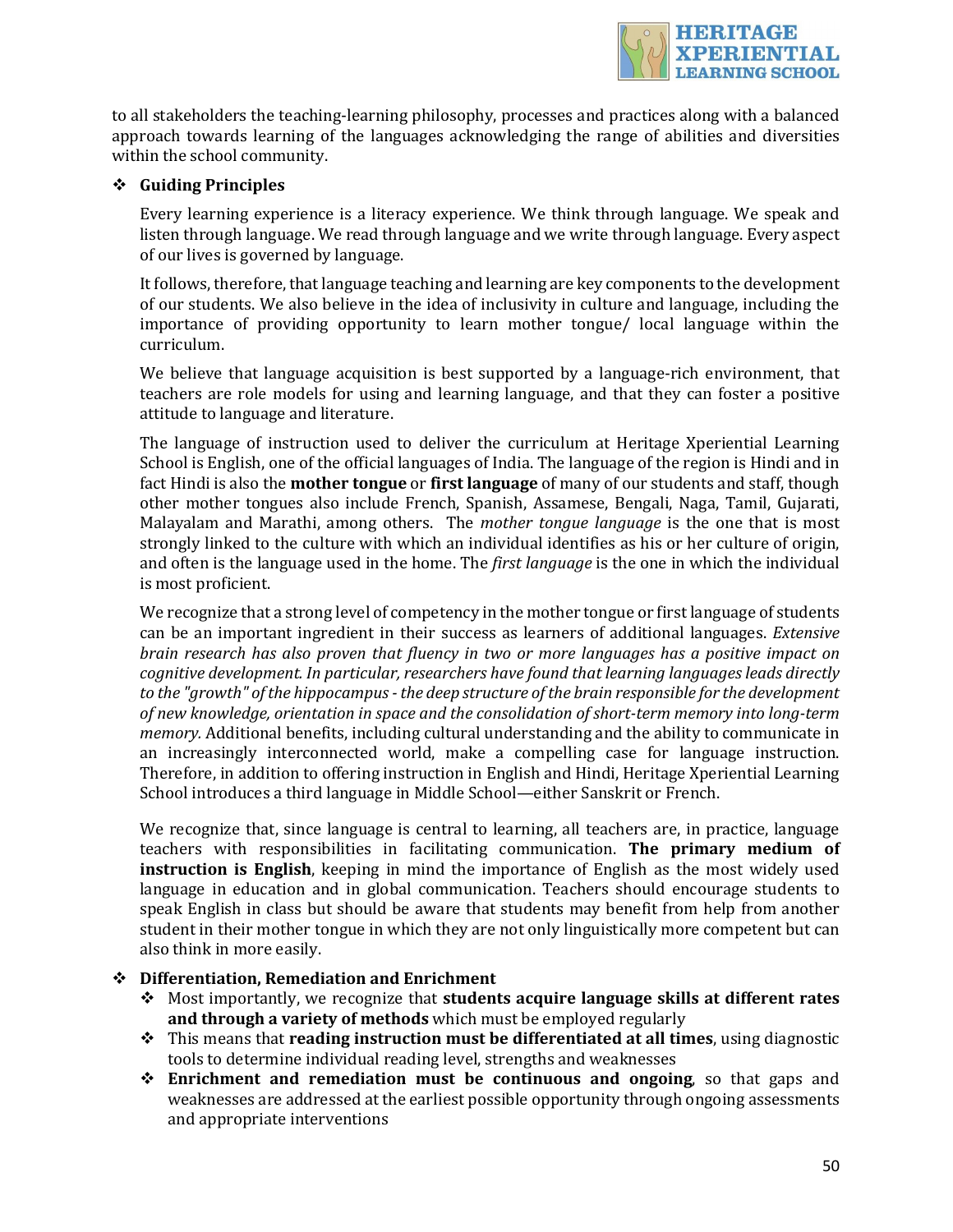

 $\div$  This also means that **if any student has an identified learning disability in the area of** language acquisition, the focus of language development for him or her will be English. Class periods set aside for the study of additional languages, including Hindi, will be used for additional instruction and remediation in English.

## **35. TRANSPORTATION POLICY**

The school provides transportation for the convenience and the safety of students. The school operates its own buses on specific routes, depending on the number of students on the route. Though we try our best, it may not always be possible to drop students at their doorstep or to accommodate requests for changes. Once a route has been finalized no changes/diversions will be entertained, and parents are requested to co-operate. If any student is found violating the code of conduct for the bus, the bus facility may be withdrawn. The onus of deciding the gravity of the situation is on the teacher in charge of the bus.

The transportation policies and procedures for parents are given below:

- The list of stops is prepared keeping in view the convenience and safety of all the commuters. Therefore, buses will not stop according to individual convenience.
- Parents are required to pick up the child from the designated stop. In case the parent/guardian/caretaker is not there to receive the child with the I-card, the driver is instructed to bring back the child to the school.
- In case of a change in route or destination, please inform the school transport authorities in writing to facilitate efficient planning. Please inform us in advance because drivers are not authorized or permitted to take these decisions. Please avoid calling drivers directly as the mobile phones given to them are for emergencies only and they are not permitted to use them while driving.
- Students in Class V or above will be allowed to enter their homes or compounds without being met by a parent / guardian / caretaker ONLY IF a signed authorization letter is on file with the school.
- Students will be held responsible for any damage caused to the bus by their negligence or vandalism and fine will be incurred.
- On receiving a complaint against a student causing in-discipline or being disobedient to the bus staff, his/her bus facility is liable to be withdrawn.
- Parents should drop their children outside the bus and should not board the school bus.
- Parents are requested not to complain to the bus driver, conductor or security guard but report the matter to the transport in charge / section educator in writing.
- Please ensure that you understand the transport rules and encourage your child to follow them to enable the smooth running and safety of the transport system.

#### **Withdrawal**

• Bus facility can be withdrawn at short notice at the discretion of the school.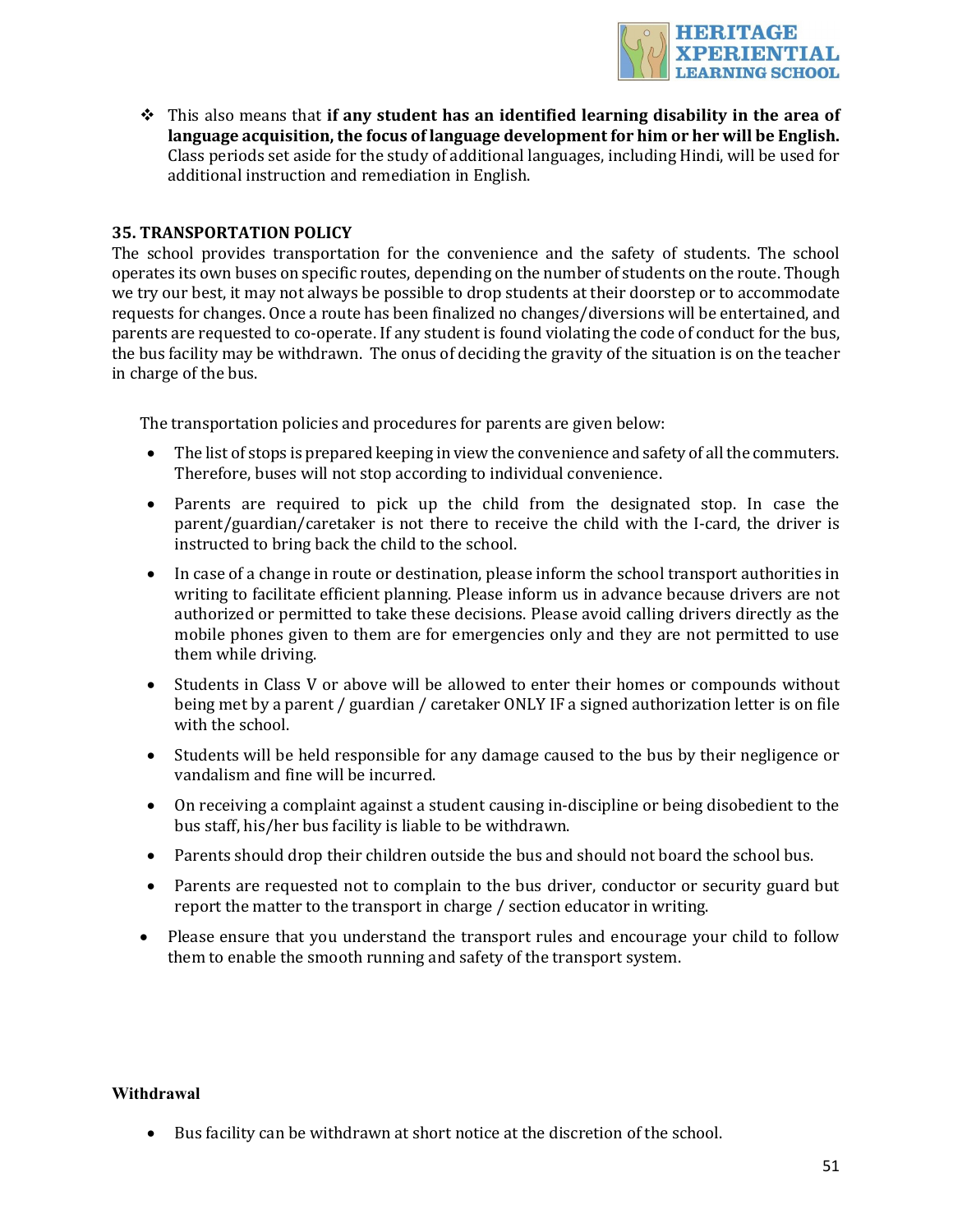

## **Bus Rules for Students**

- All the students using the school bus are expected to be at the bus stop at least five minutes before the arrival time of the bus.
- Buses will not wait for latecomers.
- Children should stay away from the main road until the bus arrives.
- No student should come near the entry door of the bus until it comes to a complete halt.
- All students should occupy the vacant seats immediately after boarding the bus.
- The front door of the bus is the only authorized entrance and exit.
- Students are to occupy only one seat in the bus.
- Talk in a quiet voice to the person next to you.
- Sit with your bottom on the seat, your back against the seat, and your feet on the floor.
- It's mandatory to wear seat belt.
- Keep your head, hands, arms, and all other objects to yourself and in the bus
- Do not litter on the bus, damage or destroy property.
- The driver bhaiyyas are authorized to stop buses at the designated stops only, unless otherwise directed by the teacher in the bus.
- Be courteous to the staff on the bus and follow instructions. Always obey and respect the bus monitor/ conductor and the driver.
- Students should board and exit the bus in an orderly and safe manner.
- Students should not leave their seat/stand without permission from the driver.
- Students should not get on or off the bus while it is in motion.
- Students should not lean out of the window and should keep all body parts inside.
- Usage of cell phones or any other electronic gadgets is not allowed.
- Students and other staff members will be respectful and listen to the didis and bhaiyyas in the bus.
- No student should disturb or harass any other student, teacher, didi or bhaiyya in the bus.
- When disembarking from the vehicle, ensure that you are carrying all your belongings and look out carefully for the road traffic.
- Objects or eatables of any kind must not be discarded inside or thrown out of the bus.
- Students will not indulge in any form of physical or verbal abuse.
- Students should treat the bus and other private property with care.
- Students should not play games within the bus that cause physical harm to other students.
- Do not disturb others, especially the driver travelling in the school transport. Inappropriate behavior can cause accidents.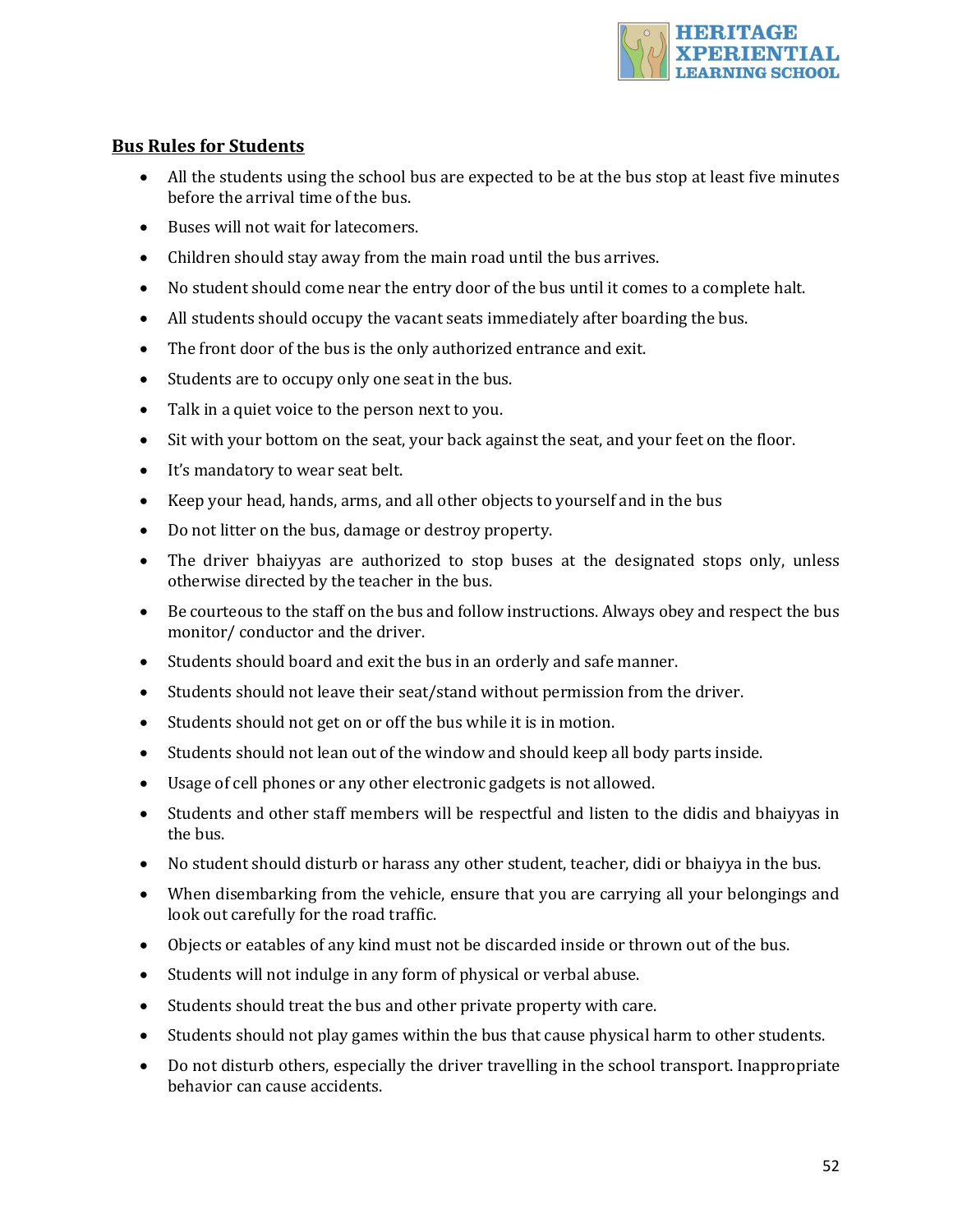

- Students should not distract or interfere with the bus driver. Inappropriate distractions can cause accidents.
- No student will tamper with bus controls or emergency equipment.
- Students should not use unassigned bus or unassigned bus stop without permission.
- Any damage caused to the vehicle will be charged to the person responsible or when not owned up divided equally amongst passengers. This is your transport and for your comfort. Take care of it.
- Parents are requested not to complain to the bus driver/guard in case of a problem but report the matter to the Transport In Charge/Section Educator in written.
- To pick up the child at the bus stop, it is mandatory that the I-card is presented to the bus guard.

## **Bus Discipline Procedure for Students:**

- Level One First or minor offense, verbal warning by bus conductor
- Level Two-Second or more serious offense, written warning by transportation manager, Class Teacher notified, form sent home for parent signature or parents are called, recorded in ERP system.
- Level Three- Program leader contacts parents; student loses transportation privileges for one week (5 days), student placed on Behavior Probation.

## **Subsequent Offense:**

- Student loses bus privileges for the rest of the year, subject to additional discipline as appropriate.
- When students misbehave on the bus, they put themselves and others at risk of serious injury. As a result, we take repeated offenses very seriously and will assign consequences accordingly. It is imperative that students respect and obey the bus coordinator and the driver

## **Parents Using Private Transportation:**

Other than the transport provided by the School, any parent-hired cabs/transport availed by me/us for transportation of my/our child/ward including but not limited to any parent-hired cabs located outside the vicinity of the School premises shall not be responsibility of the School in any manner whatsoever. Some of the suggested guideline for parents using private transportation is:

- The vehicle must be in good condition.
- Sitting capacity should not exceed the number of seats available in the cab.
- The authorized driver has adequate driving experience.
- The vehicle is not LPG operated.
- It is advisable that parents carry out due police verification of the cab driver and roadworthiness of the vehicle. Details of the vehicle and driver's license number are to be provided to the school for our records.
- The telephone numbers of co-parents are kept by each parent using that vehicle.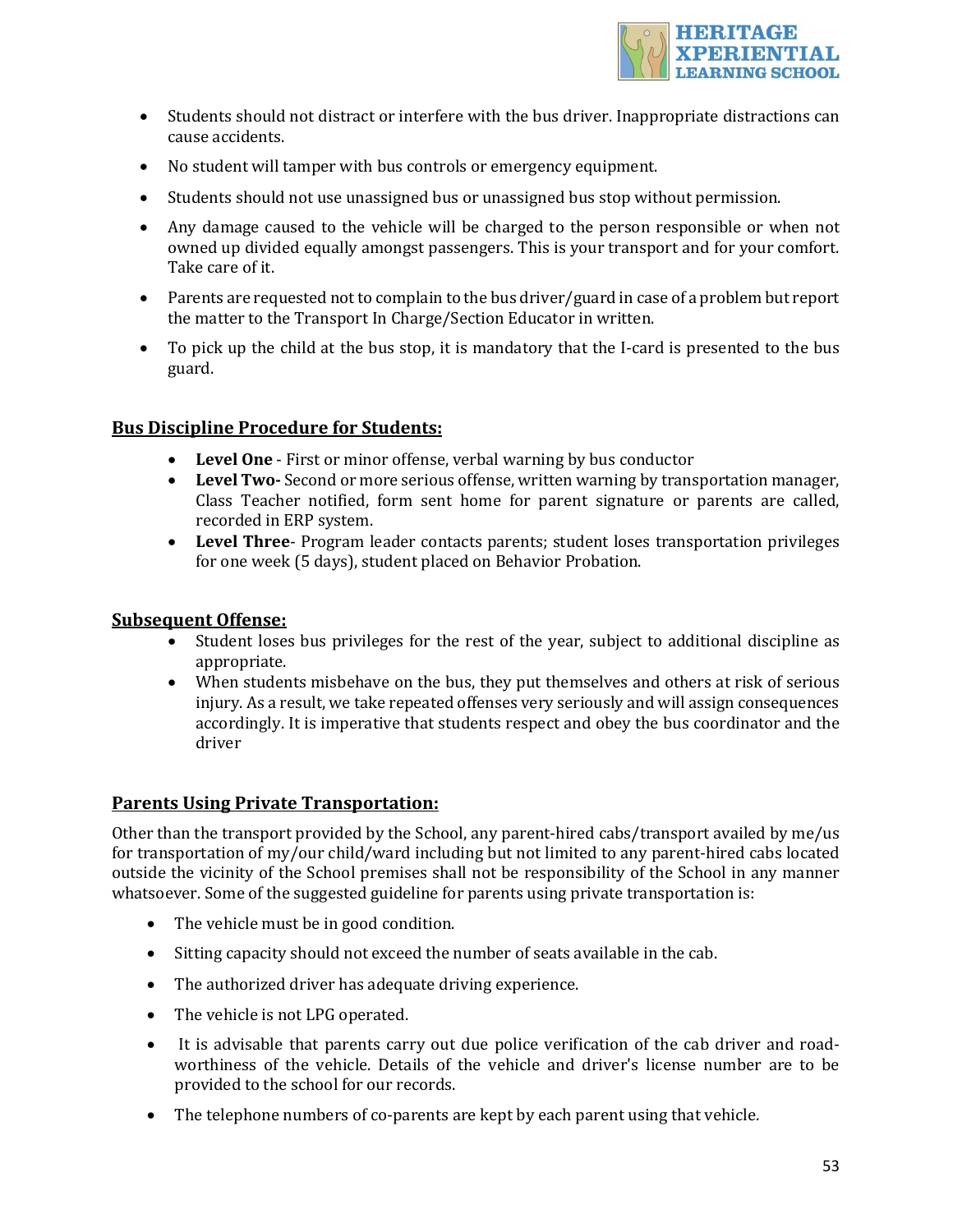

• The telephone numbers of driver and cab details to be provided to the transport manager as well as the concerned class teacher.

## **Dispersal of the Children Using Personal or Private Transport**

• Students who come to school on their own should arrive at the school before the bell rings. No student is allowed to come to school in a self-driven scooter/motorcycle/car. The school gates will close at 7.45 am.

Please note that no request seeking permission to allow the child to go to **friends/relatives houses shall be entertained.**

- For students using private transport, it is advisable that parents carry out due verification of the cab driver and road-worthiness of the vehicle. Details of the vehicle and driver's license number are to be provided to the school for our records.
- Each student will be issued 1 student and 2 parent Identity Cards. It will be mandatory for the parent or any nominee to show the duplicate I-card of the child to the bus guard or school guard in order to pick up the child. As per the school rules the child will be handed over to anyone who shows the duplicate I-card of the child. The loss of an I-card must be reported to the school immediately.

## **TRANSPORT REQUEST FORM**

## **(Completed form to be e-mailed to transport@ggn.theheritageschool.in)**

The Principal Heritage Xperiential Learning School Sector-62, Gurgaon (HR)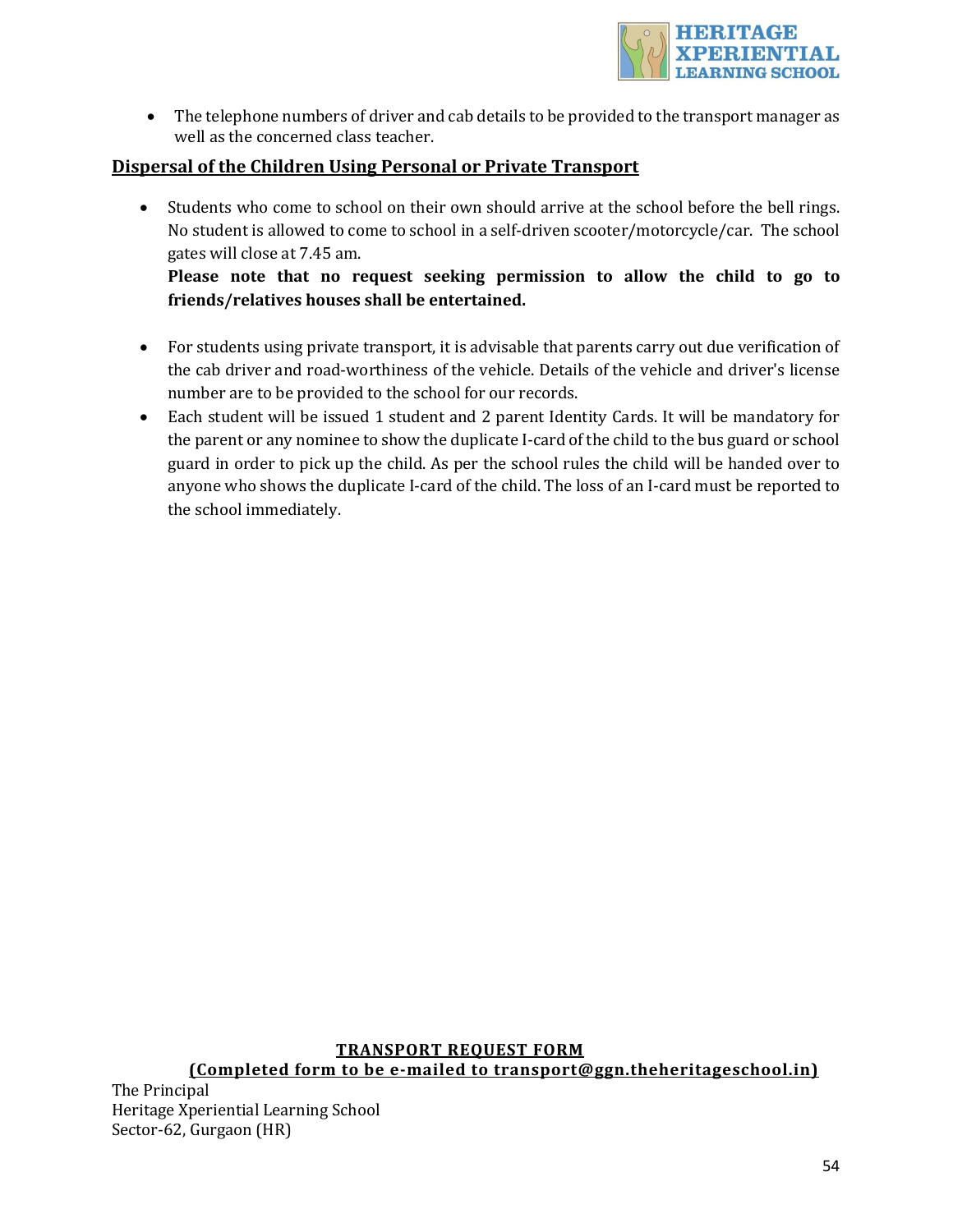

Dear Sir.

- 1. I/We request that my ward \_\_\_\_\_\_\_\_\_\_\_\_\_\_\_\_\_\_\_\_\_\_\_\_\_\_\_\_\_\_\_\_\_\_\_\_\_\_\_ of class\_\_\_\_\_\_\_\_\_\_\_\_\_\_\_\_\_\_\_\_\_\_\_\_\_ Application  $\#$  may be permitted to use the school bus as per the route allotted by the school at my own risk and responsibility.
- 2. I/We will pay the transport fee according to the rate now in force and amended from time to time by the school authorities.
- 3. My/Our residential address and telephone  $No(s)$  are given below:

 $\text{Tel No.}(Off)$  (Res.)  $\qquad \qquad \text{(Res.)}$  (Mobile)

\_\_\_\_\_\_\_\_\_\_\_\_\_\_\_\_\_\_\_\_\_\_\_\_\_\_\_\_\_\_\_\_\_\_\_\_\_\_\_\_\_\_\_\_\_\_\_\_\_\_\_\_\_\_\_\_\_\_\_\_\_\_\_\_\_\_\_\_\_\_\_\_\_\_\_\_\_\_\_\_\_\_\_\_\_\_\_\_\_\_\_\_\_\_\_\_\_\_\_\_\_\_\_\_\_\_\_\_\_\_

\_\_\_\_\_\_\_\_\_\_\_\_\_\_\_\_\_\_\_\_\_\_\_\_\_\_\_\_\_\_\_\_\_\_\_\_\_\_\_\_\_\_\_\_\_\_\_\_\_\_\_\_\_\_\_\_\_\_\_\_\_\_\_\_\_\_\_\_\_\_\_\_\_\_\_\_\_\_\_\_\_\_\_\_\_\_\_\_\_\_\_\_\_\_\_\_\_\_\_\_\_\_\_\_\_\_\_\_\_\_

- 4. I/We understand that the school management is under no obligation to provide the bus facility to me/us as it may not be possible to run bus routes to all locations.
- 5. I/We understand that the bus facility may be discontinued at any time at the discretion of the school management with one-month notice (except in case of disciplinary/special cases).
- 6. I/We understand that the bus will stop at the designated bus stop which will be finalized and sometimes due to unavoidable circumstances may have to be varied by the management of the school.
- 7. I understand that the School will not be able to entertain any requests of change of bus stop or route.
- 8. I/we understand that the school requires one calendar month notice for discontinuation of the bus service. Bus fee for the month of serving the notice will also be payable.
- 9. I/We have read and understood the contents of the above declaration and undertake to abide by the same.

Thanking you Your's Faithfully Signature of Parent Name\_\_\_\_\_\_\_\_\_\_\_\_\_\_\_\_\_\_\_\_\_\_\_\_\_\_\_\_\_\_\_\_\_\_\_ Date \_\_\_\_\_\_\_\_\_\_\_\_\_\_\_\_\_\_\_\_\_\_\_\_\_\_\_\_\_\_\_\_\_\_ To be filled by the Transport in charge

Bus Stop: \_\_\_\_\_\_\_\_\_\_\_\_\_\_\_\_\_\_\_\_\_\_\_\_\_\_\_\_\_\_\_\_\_\_\_\_\_\_\_\_\_\_\_\_\_\_\_\_\_\_\_\_\_\_ Bus Route No. \_\_\_\_\_\_\_\_\_\_\_\_ 

## **36. CAFETERIA AND MEALS POLICY**

The School provides optional catering /canteen facilities for all students through a third party service. The School follows all reasonable safety and hygiene precautions and regular checks. It is the responsibility of Parents to intimate the School in case your ward has any dietary restriction